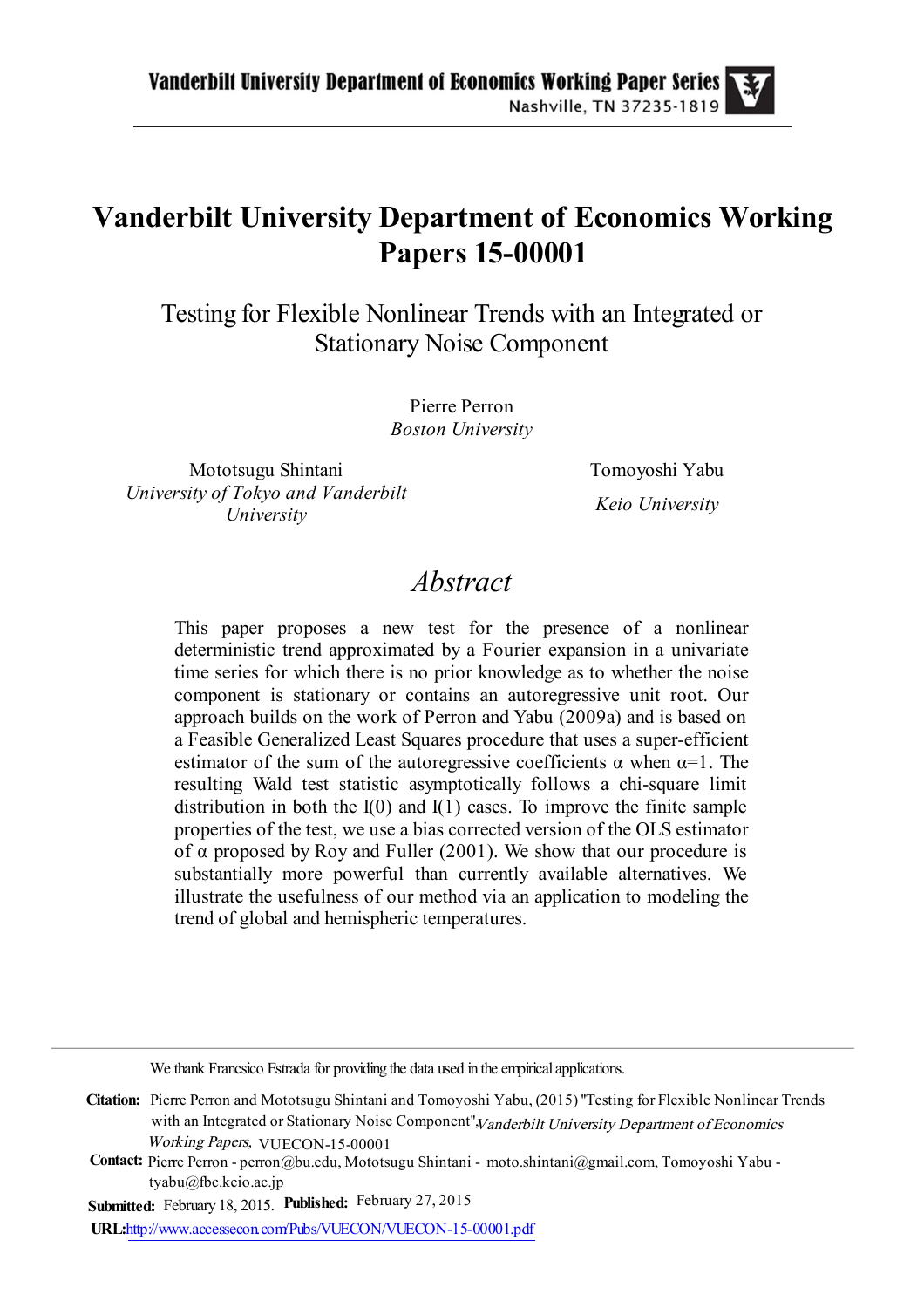## 1 Introduction

It is well-known that economic time series often exhibit trends and serial correlation. Since the functional form of the deterministic trend component is typically unknown, there is a need to determine statistically whether a simple linear trend or a more general nonlinear one is appropriate. At the same time, the presence of serial correlation can be a source of stochastic trend if the noise component is integrated of order one. When the noise component is stationary, the trending behavior comes solely from a possibly nonlinear deterministic component. The main issue is that the limiting distribution of statistics to test for the presence of nonlinearities usually depends on the order of integration which is also unknown. On the other hand, testing whether the noise component is stationary or has an autoregressive unit root depends on the exact nature of the deterministic trend (e.g., Perron, 1989, 1990, for the cases of abrupt structural changes in slope or level). In particular, if the trend is mispecified unit root tests will loose power and can be outright inconsistent (e.g., Campbell and Perron, 1991). This loss in power can also be present if the components of the trend function are over-specified e.g., including an unnecessary trend; Perron, 1988. In other words, we are faced with a circular problem. Therefore, what is needed is a procedure to test for nonlinearity that is robust to the possibilities of an integrated,  $I(1)$ , or a stationary,  $I(0)$ , noise component.

In this paper, we propose a feasible generalized least squares (FGLS) method to test for the presence of a smooth nonlinear deterministic trend function that is robust to the presence of I(0) or I(1) errors. A similar issue was tackled by Perron and Yabu (2009a) in the context of testing for the slope parameter in a linear deterministic trend model when the integration order of the noise component is unknown. The key idea is to make the estimate of the sum of the autoregressive  $(SAR)$  coefficients from the regression residual "super-efficient" when the error are  $I(1)$ . This is achieved by replacing the least squares estimate of the SAR by unity whenever it reaches an appropriately chosen threshold. When this adjustment is made, the limiting distribution of the test statistic becomes standard regardless of the order of integration of the noise component.

As a class of smooth nonlinear trend functions, we consider a Fourier expansion as in Gallant  $(1984)$  and Gallant and Souza  $(1991)$ , among others. An advantage of the flexible Fourier approximation is that it can capture the main characteristics of a very general class of nonlinear functions. This specification of the nonlinear trend function has been used recent in studies. For example, Becker, Enders and Hurn (2004) use a Fourier expansion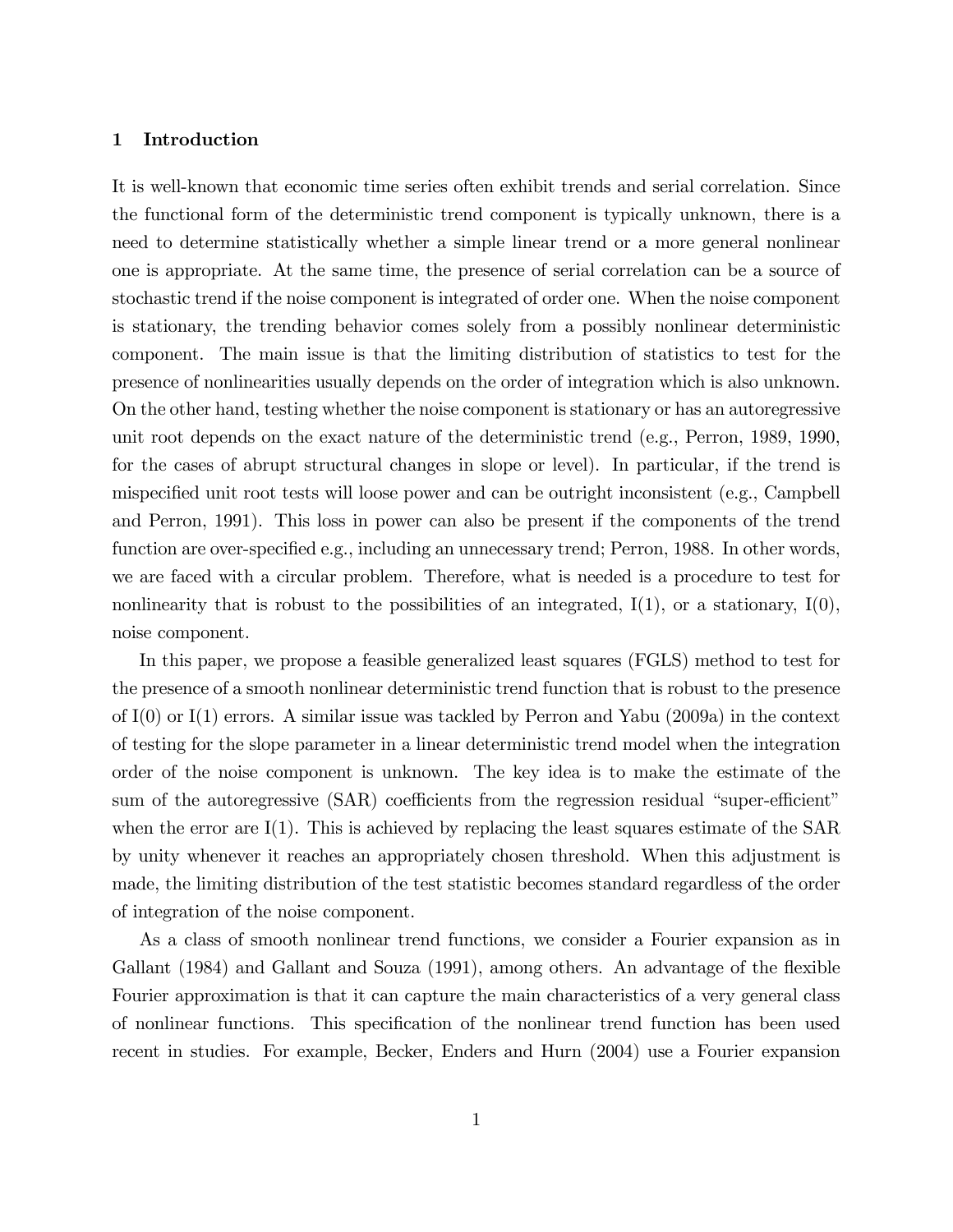to approximate the time varying coefficients in a regression model and propose a test for parameter constancy when the frequency is unknown. Becker, Enders and Lee (2006) recommend pretesting for the presence of a Fourier-type nonlinear deterministic trend under the assumption of I(0) errors before employing their test for stationarity allowing a nonlinear trend. Similarly, Enders and Lee (2012) propose a LM type unit root test allowing for a flexible nonlinear trend using a Fourier approximation and use it along with a nonlinearity test under the assumption of I(1) errors. Rodrigues and Taylor (2012) also consider the same nonlinear trend in their local GLS detrended test for a unit root.

Our analysis is not the first to propose a nonlinear trend test using a flexible Fourier approximation while maintaining robustness to both stationary and nonstationary noise. At least two previous studies share the same motivation. Harvey, Leybourne and Xiao (2010, hereafter HLX) extends the robust linear trend test of Vogelsang (1998) to the case of a flexible Fourier-type trend function. Vogelsang's (1998) approach requires the choice of an auxiliary statistic so that the multiplicative adjustment term on the Wald statistic approaches one under  $I(0)$  errors and has a non-degenerate distribution under  $I(1)$  errors in the limit under the null hypothesis. By controlling the coefficient on the auxiliary statistic, the modified Wald test can have a critical value common to both  $I(0)$  and  $I(1)$  cases. HLX suggest employing unit root test statistics, such as the standard Dickey-Fuller test statistic, to be used as the required auxiliary statistic. An alternative method has recently been proposed by Astill, Harvey, Leybourne and Taylor (2014, hereafter AHLT). Instead of making an adjustment on the Wald test statistic, they suggest making an adjustment on the critical values using a similar auxiliary statistic. AHLT show that their procedure is also robust to  $I(0)$  and  $I(1)$  errors, yet dominates the HLX method in terms of local asymptotic and finite sample power. Here, we show that our FGLS approach has many advantages over these two methods.

The notable advantages of our proposed method can be summarized as follows. First, the local asymptotic power of our test uniformly dominates that of the other available tests, and, for almost all range of parameter values, the power is also higher in finite samples. Second, unlike the other test statistics that involve nonstandard distribution in the limit, our test statistic asymptotically follows a standard chi-square distribution for both the I(0) and I(1) cases. Third, the degrees of freedom of the limiting distribution depends only on the number of frequencies, but not on the choice of frequencies. This characteristic is practically convenient since the same critical value can be used for any combination of frequencies as long as the total number of frequencies remains unchanged. In contrast, the tabulation of critical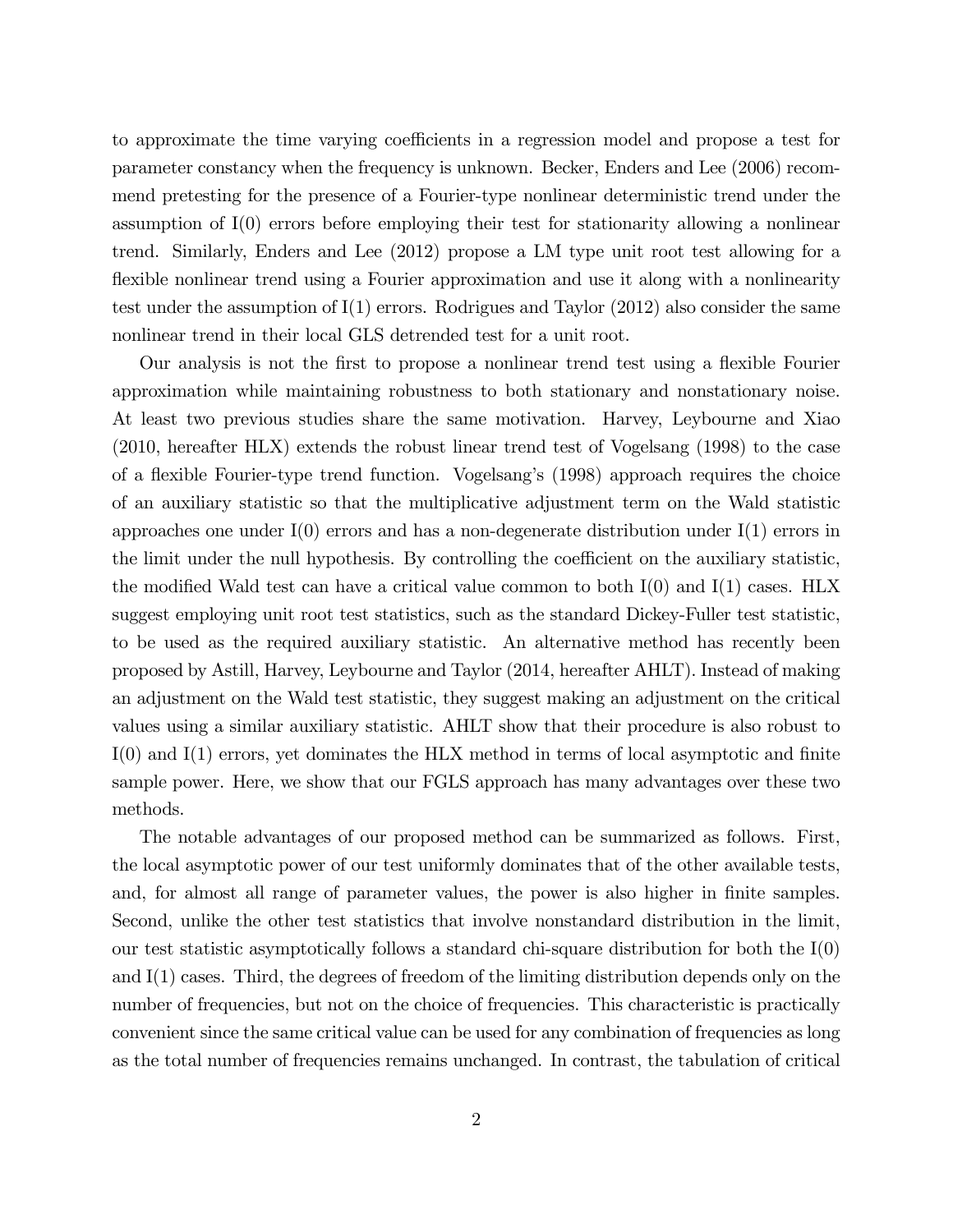values for the other tests becomes complicated since the number of possible combinations increases rapidly with the total number of frequencies. Fourth, our test is also useful when used as a pretest in a unit root testing procedure designed to have power in the presence of nonlinear trends. In particular, for moderate non-linearities, the magnitude of the power reduction is lower than when the other tests are used as pretests.

The organization of the paper is as follows. In Section 2, the basic idea of our approach is explained using a simple model with a single frequency in the Fourier expansion. In Section 3, the main theoretical results are presented for the general case which allows for multiple frequencies and serial correlation of unknown form. In Section 4, Monte Carlo evidence is presented to evaluate the finite sample performance of our procedure, as well as its performance as a pretest for a unit root test allowing for a nonlinear trend. It is also shown that our test has higher power compared to existing alternative tests. In Section 5, we illustrate the usefulness of our method via an application to modeling the trend of global and hemispheric temperatures. Some concluding remarks are made in Section 6. All technical details are relegated to an appendix.

### 2 The basic model

In order to highlight the main issues involved, we start with the simple case of a Fourier series expansion with a single frequency where the noise component follows a simple autoregressive model of order one  $(AR(1))$ . The extensions to the general case are presented in Section 3. In this basic model, a scalar random variable  $y_t$  is assumed to be generated by:

$$
y_t = \sum_{i=0}^{p_d} \beta_i t^i + \gamma_1 \sin\left(\frac{2\pi kt}{T}\right) + \gamma_2 \cos\left(\frac{2\pi kt}{T}\right) + u_t \tag{1}
$$

$$
u_t = \alpha u_{t-1} + e_t \tag{2}
$$

for  $t = 1, ..., T$  where  $e_t$  is a martingale difference sequence with respect to the sigma-field  $\mathcal{F}_t = \sigma$ -field  $\{e_{t-s}, s \geq 0\}$ , i.e.,  $E(e_t | \mathcal{F}_{t-1}) = 0$ , with  $E(e_t^2) = \sigma^2$  and  $E(e_t^4) < \infty$ . Also, the initial condition is such that  $u_0 = O_p(1)$ . For the AR(1) coefficient of the noise component  $u_t$ , we assume  $-1 < \alpha \leq 1$ , so that both stationary,  $I(0)$  with  $|\alpha| < 1$ , and integrated,  $I(1)$ with  $\alpha = 1$ , processes are allowed. The single frequency k in the Fourier series expansion is fixed and assumed to be known. In this paper, we shall concentrate on the cases  $p_d = 0$ (non-trending) and  $p_d = 1$  (linear trend), though the method is applicable in the presence of an arbitrary polynomial in time.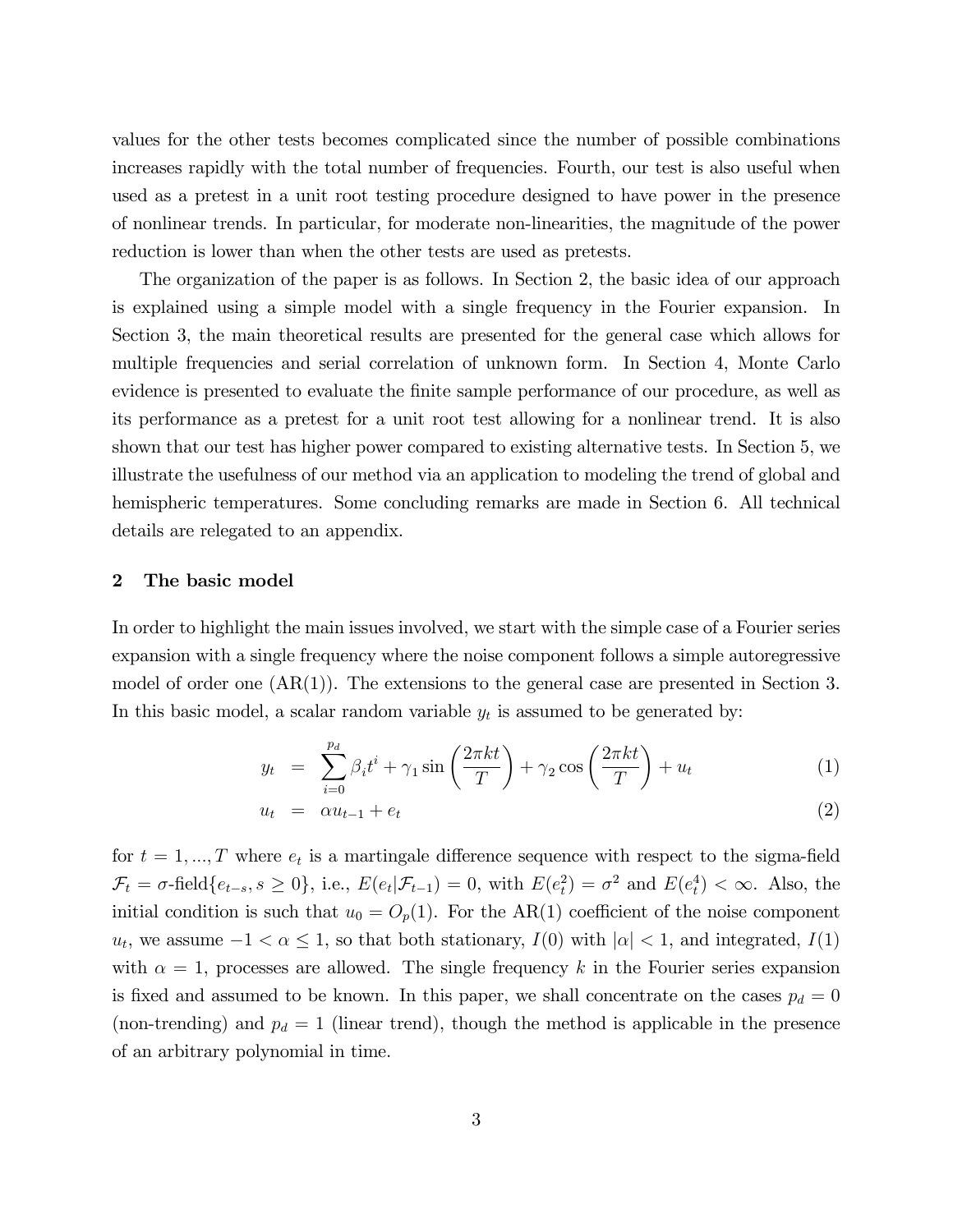The interest is testing the absence of non-linear components,  $H_0$ :  $\gamma_1 = \gamma_2 = 0$ , against the alternative of the presence of a nonlinear component approximated by the Fourier series expansion,  $H_1$ :  $\gamma_1 \neq 0$  or  $\gamma_2 \neq 0$ . If the AR(1) coefficient  $\alpha$  were known, the quasidifferencing transformation  $1 - \alpha L$  could be applied to (1) and the testing problem would then simply amount to using a standard Wald test based on the OLS estimates of the quasi-differenced regression. Such a GLS procedure, however, is generally infeasible since  $\alpha$ is unknown. Below, we briefly review the integration order-robust feasible GLS procedure proposed by Perron and Yabu (2009a) and explain the changes needed in the current context.

## 2.1 The Perron-Yabu procedure for integration order-robust FGLS

There are two main steps in Perron and Yabu's (2009a) approach to have a Wald test based on a feasible GLS (FGLS) regression so that the limit distribution is standard chi-square (or normal) in both the I(0) and I(1) cases. The first step involves obtaining an estimate of  $\alpha$ that is  $\sqrt{T}$  consistent in the I(0) case but is "super-efficient" in the I(1) case. The second step involves the computation of the Wald test statistic based on the FGLS estimator using an estimate of  $\alpha$  having the stated properties. For illustration purposes, let us further simplify (1) and consider a model with a single regressor given by  $y_t = \gamma \sin(2\pi kt/T) + u_t$  combined with (2). Using the residuals  $\hat{u}_t$  from a first-step OLS regression of  $y_t$  on  $\sin(2\pi kt/T)$ , the OLS estimator of  $\alpha$  is given by:

$$
\hat{\alpha} = \sum_{t=2}^{T} \hat{u}_t \hat{u}_{t-1} / \sum_{t=2}^{T} \hat{u}_{t-1}^2.
$$
\n(3)

Applying a Cochrane and Orcutt (1949) transformation, the FGLS estimate can be obtained from OLS applied to a regression of the form:

$$
y_t - \hat{\alpha} y_{t-1} = \gamma \left\{ \sin \left( \frac{2\pi kt}{T} \right) - \hat{\alpha} \sin \left( \frac{2\pi k(t-1)}{T} \right) \right\} + u_t - \hat{\alpha} u_{t-1}
$$
 (4)

for  $t = 2, ..., T$ , together with  $y_1 = \gamma \sin(2\pi k/T) + u_1$ . Note that this corresponds to the FGLS estimator assuming an initial condition  $u_0 = 0$ . When  $|\alpha| < 1$ , this FGLS estimator of  $\gamma$  is asymptotically efficient and its t-statistic is asymptotically standard normal under the null hypothesis of  $\gamma = 0$ . In contrast, the limit distribution of the FGLS estimator is different when  $\alpha = 1$ . From standard results,

$$
T(\hat{\alpha} - 1) \Rightarrow \int_0^1 W^*(r) dW(r) / \int_0^1 W^*(r)^2 dr \equiv \xi
$$
 (5)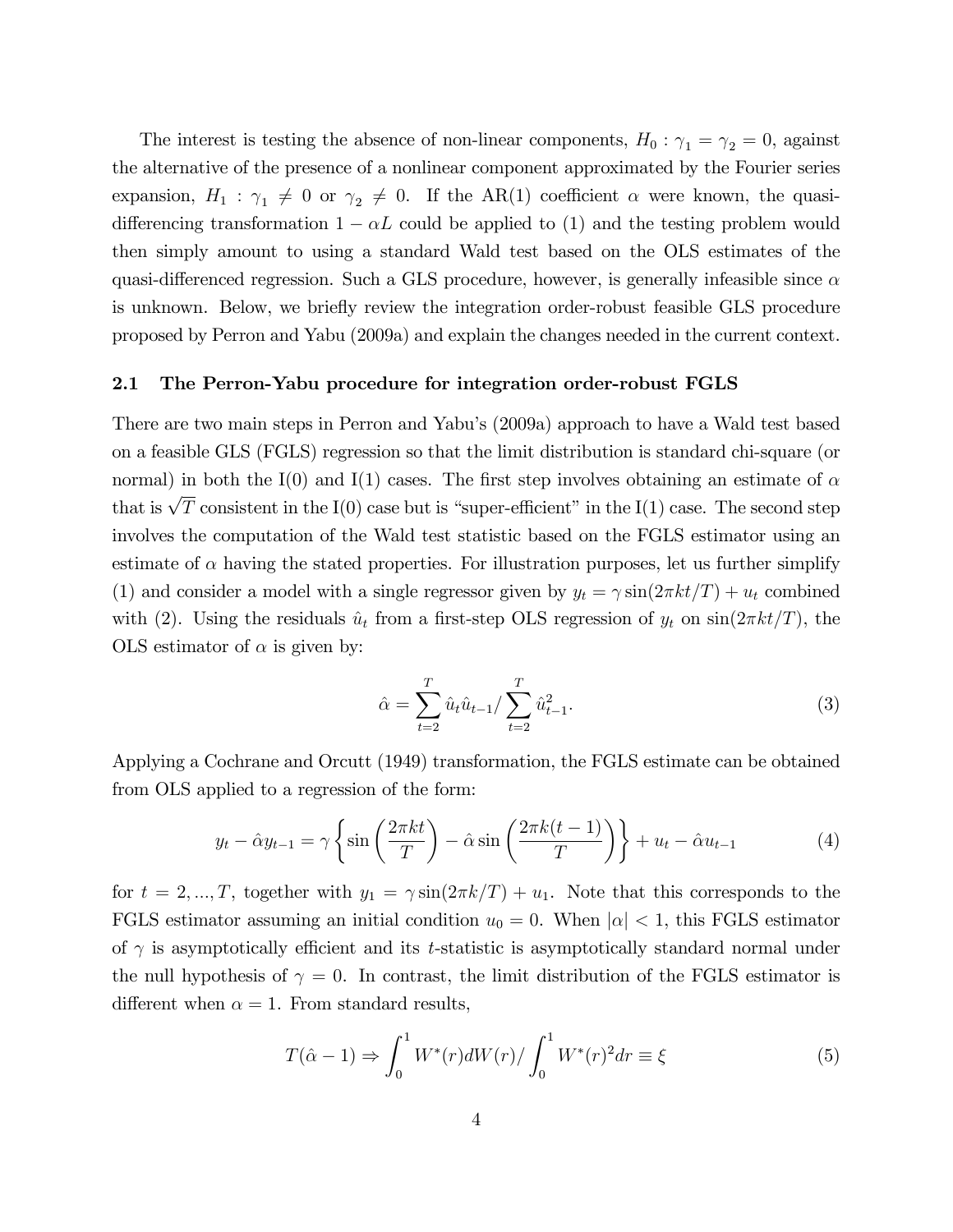where ' $\Rightarrow$ ' denotes weak convergence under the Skorohod topology,  $\{W^*(r), 0 \le r \le 1\}$ is the continuous time residual function from a projection of a Wiener process  $W(r)$  on  $\sin(2\pi kr)$ . The limit distribution of the t-statistic for testing  $\gamma = 0$  is then given by (see the appendix for details):

$$
t_{\hat{\gamma}} \Rightarrow \left[ (2\pi k)^2 \int_0^1 \cos^2(2\pi kr) dr + \xi^2 \int_0^1 \sin^2(2\pi kr) dr \right]^{-1/2} \times
$$
  

$$
\left\{ 2\pi k \left( \int_0^1 \cos(2\pi kr) dW(r) - \xi \int_0^1 \cos(2\pi kr) W(r) dr \right) - \xi \left( \int_0^1 \sin(2\pi kr) dW(r) - \xi \int_0^1 \sin(2\pi kr) W(r) dr \right) \right\}
$$
(6)

which is different from a standard normal distribution. In order to obtain a standard limit distribution with  $I(1)$  errors, Perron and Yabu (2009a) suggest replacing the OLS estimator  $\hat{\alpha}$  by a super-efficient estimator which converges to unity at a rate faster than T when  $\alpha = 1$ . In particular, their super-efficient estimator of  $\alpha$  is defined by:

$$
\hat{\alpha}_S = \begin{cases}\n\hat{\alpha} & \text{if } T^{\delta}|\hat{\alpha} - 1| > d \\
1 & \text{if } T^{\delta}|\hat{\alpha} - 1| \le d\n\end{cases}
$$
\n(7)

for  $\delta \in (0,1)$  and  $d > 0$ . Thus, whenever  $\hat{\alpha}$  is in a  $T^{-\delta}$  neighborhood of 1,  $\hat{\alpha}_S$  takes value 1. As shown by Perron and Yabu (2009a),  $T^{1/2}(\hat{\alpha}_S - \alpha) \rightarrow d N(0, 1 - \alpha^2)$  when  $|\alpha| < 1$  and  $T(\hat{\alpha}_S - 1) \rightarrow^p 0$  when  $\alpha = 1$ . Hence, when constructing the FGLS estimator of  $\gamma$  with this super-efficient estimator  $\hat{\alpha}_s$ , rather than the OLS estimator  $\hat{\alpha}$ ,  $\xi$  in (6) can be replaced by the limit of  $T(\hat{\alpha}_s - 1)$  which is zero when  $\alpha = 1$ . Hence, under the null hypothesis, the FGLS t-statistic for testing that  $\gamma = 0$  is such that:

$$
t_{\hat{\gamma}} \Rightarrow \left[ \int_0^1 \cos^2(2\pi kr) dr \right]^{-1/2} \int_0^1 \cos(2\pi kr) dW(r) =^d N(0, 1)
$$
 (8)

when  $\alpha = 1$ . We then recover in the unit root case the same limiting distribution as in the stationary case and no discontinuity.

Consider now another special case with  $y_t = \gamma \cos(2\pi kt/T) + u_t$  combined with (2). While the difference between the sine and cosine functions seems minor, the same FGLS estimator combined with the super-efficient estimator  $\hat{\alpha}_S$  using the Cochrane-Orcutt transformation,

$$
y_t - \hat{\alpha}_S y_{t-1} = \gamma \left\{ \cos \left( \frac{2\pi kt}{T} \right) - \hat{\alpha}_S \cos \left( \frac{2\pi k(t-1)}{T} \right) \right\} + u_t - \hat{\alpha}_S u_{t-1}
$$
(9)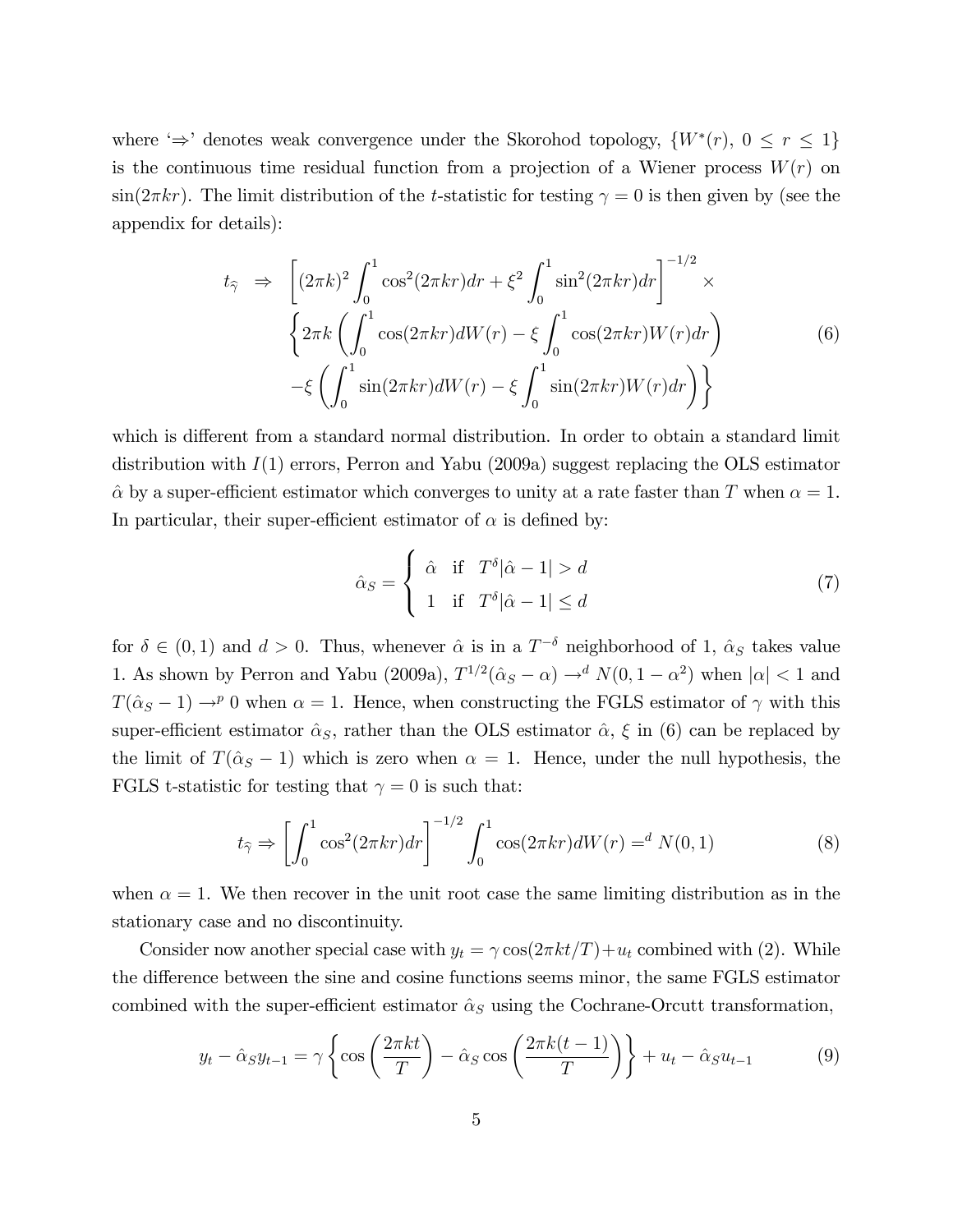for  $t = 2, ..., T$ , together with  $y_1 = \gamma \cos(2\pi k/T) + u_1$  will not yield the same limiting distribution. Instead, when  $\alpha = 1$ ,  $t_{\hat{\gamma}} \Rightarrow \sigma^{-1}u_1 = \sigma^{-1}(u_0 + e_1)$  so that the limiting behavior of the  $t$ -statistic is dominated by the initial condition and the first value of the innovation (see the appendix for details). It turns out that the problem can be remedied using the FGLS estimator proposed by Prais and Winsten (1954), which is obtained using (9) together with

$$
(1 - \hat{\alpha}_S^2)^{1/2} y_1 = (1 - \hat{\alpha}_S^2)^{1/2} \gamma \cos\left(\frac{2\pi k}{T}\right) + (1 - \hat{\alpha}_S^2)^{1/2} u_1.
$$
 (10)

Note that it differs from the Cochrane-Orcutt FGLS estimator only in how the initial observation is transformed.<sup>1</sup> The null limiting distribution of the t-statistic for testing  $\gamma = 0$ based of this alternative FGLS estimator is given by (see the appendix for details):

$$
t_{\hat{\gamma}} \Rightarrow -\left[\int_0^1 \sin^2(2\pi kr)dr\right]^{-1/2} \int_0^1 \sin(2\pi kr) dW(r) =^d N(0, 1)
$$
 (11)

when  $\alpha = 1$ , as required. It can easily be shown that using the Prais-Winsten FGLS estimator also delivers a null limiting distribution of the t-statistic given by (8) with the sine as well as the cosine functions. Hence, when dealing with tests related to non-linear trends generated by Fourier expansions, one needs to modify Perron and Yabu's (2009a) procedure using the Prais-Winsten FGLS estimator instead of the FGLS estimator derived from the condition  $u_0 = 0$ . The limiting distribution of the test statistic is then standard normal in both the  $I(0)$  and  $I(1)$  cases. This is in contrast to the cases of a linear trend model considered in Perron and Yabu (2009a) and the break model considered in Perron and Yabu (2009b) since the asymptotic results for these models do not depend on the choice of the FGLS estimator.

### 2.2 The test statistic

We now return to the basic model (1) with one frequency. For notational simplicity, we express the model as:

$$
y_t = x_t' \Psi + u_t \tag{12}
$$

where  $x_t = (z'_t, f'_t)'$  with  $z_t = (1, t, ..., t^{p_d})'$  and  $f_t = (\sin(2\pi kt/T), \cos(2\pi kt/T))'$ , and the parameters are  $\Psi = (\beta', \gamma')', \beta = (\beta_0, ..., \beta_{p_d})'$  and  $\gamma = (\gamma_1, \gamma_2)'$ . Since we are interested in testing whether nonlinear trend components are present, the null hypothesis is given by  $H_0: R\Psi = 0$  where  $R = [0:I_2]$  is a  $2 \times (p_d + 3)$  restriction matrix. Let  $\hat{\Psi} = (\tilde{X}'\tilde{X})^{-1}\tilde{X}'\tilde{y}$  be the Prais-Winsten FGLS estimator where  $\widetilde{X}$  is a  $T \times (p_d + 3)$  matrix of transformed data

<sup>&</sup>lt;sup>1</sup>See Canjels and Watson  $(1997)$  for more details on the difference between these two FGLS estimators.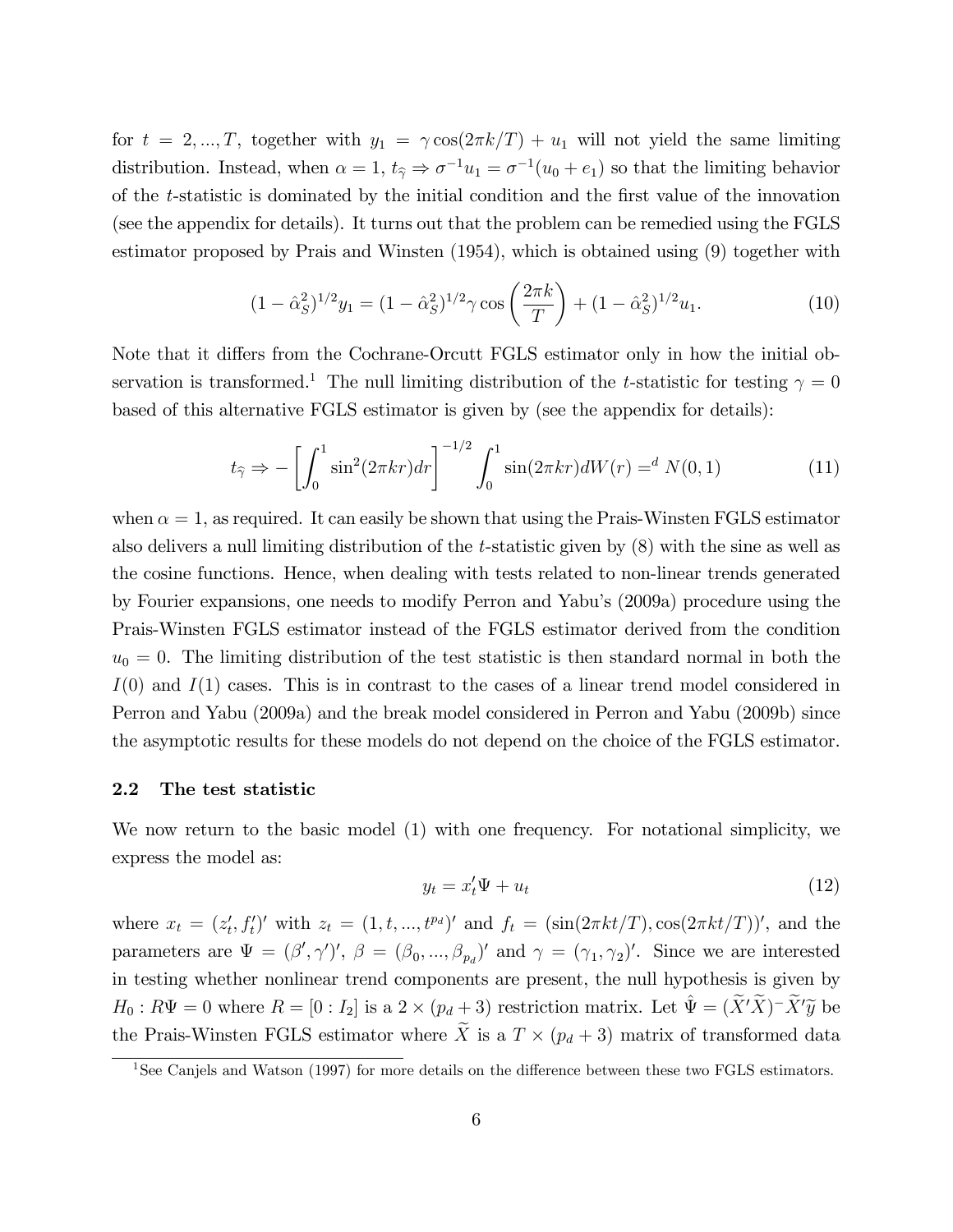whose  $t^{th}$ -row is given by  $\tilde{x}'_t = (1 - \hat{\alpha}_S L)x'_t$  except for  $\tilde{x}'_1 = (1 - \hat{\alpha}_S^2 L)x'_t$  $(S)^{1/2}x_1'$ . The  $T \times 1$  vector  $\widetilde{y}$  is similarly defined as  $\widetilde{y}_t = (1 - \hat{\alpha}_S L)y_t$  for  $t = 2, ..., T$ , and  $\widetilde{y}_1 = (1 - \hat{\alpha}_S^2 L)y_t$  $^{2}_{S})^{1/2}y_{1}$ . Here,  $(X'X)^-$  is the g-inverse of  $X'X$ . Denote the residuals associated with this regression by  $\hat{e}_t$ . The Wald statistic for testing the null hypothesis is:

$$
W_{\widehat{\gamma}} = \widehat{\Psi}' R'[s^2 R(\widetilde{X}'\widetilde{X})^- R']^{-1} R \widehat{\Psi}
$$
\n(13)

where  $s^2 = T^{-1} \sum_{t=1}^T \hat{e}_t^2$ . The following theorem, proved in the Appendix, shows that  $W_{\hat{\gamma}}$ has a  $\chi^2(2)$  distribution in both the  $I(0)$  and  $I(1)$  cases.

**Theorem 1** Let  $y_t$  be generated by (1) with  $\gamma_1 = \gamma_2 = 0$ . Then,

$$
W_{\hat{\gamma}} \Rightarrow [R(\int_0^1 G(r)G(r)'dr)^{-} \int_0^1 G(r)dW(r)]'[R(\int_0^1 G(r)G(r)'dr)^{-}R']^{-1}
$$
  
 
$$
\times [R(\int_0^1 G(r)G(r)'dr)^{-} \int_0^1 G(r)dW(r)] = d\chi^2(2)
$$

where  $G(r) = F(r) = [1, r, ..., r^{p_d}, \sin(2\pi kr), \cos(2\pi kr)]'$  if  $|\alpha| < 1$  and  $G(r) = Q(r) =$  $[0, 1, 2r, ..., p_d r^{(p_d-1)}, 2\pi k \cos(2\pi kr), -2\pi k \sin(2\pi kr)]$  if  $\alpha = 1$ .

Therefore, constructing the GLS regression with the super-efficient estimator,  $\hat{\alpha}_S$ , effectively bridges the gap between the  $I(0)$  and  $I(1)$  cases, and the chi-square asymptotic distribution is obtained in both cases.

## 2.2.1 Local asymptotic power

Using the local alternatives specification used in AHLT, we can use the result of Theorem 1 to obtain the local asymptotic power function of the test. The alternatives are given by  $\gamma_1 = T^{-1/2} \gamma_0 \sigma$  and  $\gamma_2 = T^{-1/2} \gamma_0 \sigma$  for the case of  $I(0)$  errors and  $\gamma_1 = T^{1/2} \gamma_0 \sigma$  and  $\gamma_2 = T^{1/2}\gamma_0\sigma$  for the case of  $I(1)$  errors, where the scaling by  $\sigma$  is to factor out the variance from the local asymptotic power function. The details about the theoretical results on the local asymptotic power functions for our test and that of the ASW test are given in the appendix. It is easy to see that the local asymptotic power function of our test is equivalent to that of the Wald test based on the infeasible GLS procedure that assumes a known value  $\alpha$ . Hence, it is the most powerful local test (under Gaussian errors) at least pointwise in  $\alpha$ . To quantify the extent of the power gains over using the ASW test, Figure 1 plots the local asymptotic power functions of our test and that of the ASW test for the constant case  $(p_d = 0)$ . Clearly, our test permits important power gains, especially in the case of  $I(1)$  errors. These power improvements will be shown to hold as well in finite samples via simulations later.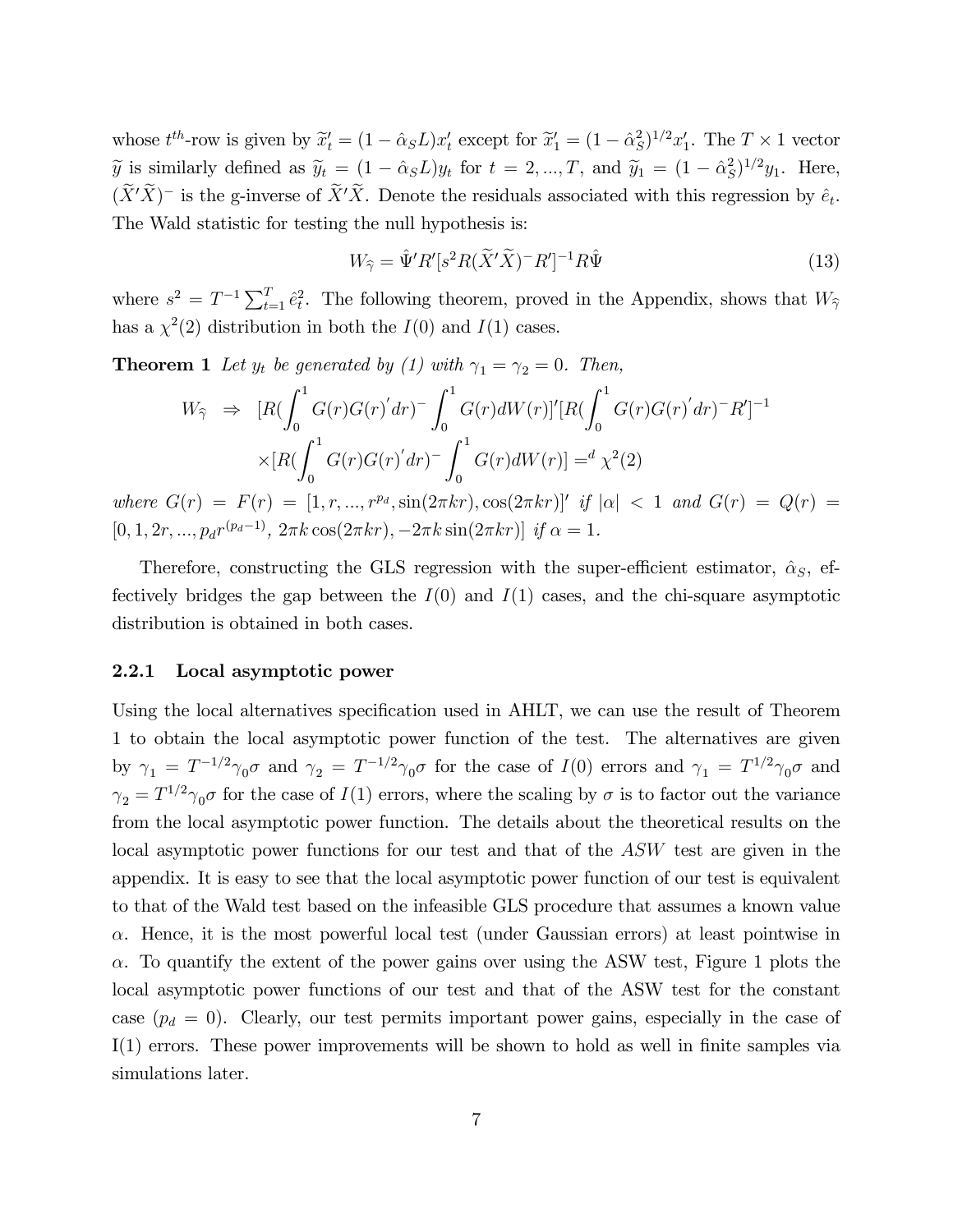### 2.2.2 Power when  $\alpha$  is local to one

Note that the result obtained in Theorem 1 is pointwise in  $\alpha$  for  $-1 < \alpha < 1$  and does not hold uniformly, in particular in a local neighborhood of 1. Adopting the standard local to unity approach which is expected to provide a good approximation in finite samples when the true value of  $\alpha$  is close to but not equal to one, we have the following result proved in the Appendix.

**Theorem 2** Let  $y_t$  be generated by (1) with  $\gamma_1 = \gamma_2 = 0$ . Suppose that  $\alpha = 1 + c/T$ , then :

$$
W_{\hat{\gamma}} \Rightarrow [R(\int_0^1 Q(r)Q(r)'dr)^{-} \int_0^1 Q(r)dJ_c(r)]'[R(\int_0^1 Q(r)Q(r)'dr)^{-}R']^{-1}
$$
  
 
$$
\times [R(\int_0^1 Q(r)Q(r)'dr)^{-} \int_0^1 Q(r)dJ_c(r)]'
$$

where  $Q(r) = [0, 1, 2r, ..., p_d r^{(p_d-1)}, 2\pi k \cos(2\pi kr), -2\pi k \sin(2\pi kr)]$  and  $J_c(r) = \int_0^r \exp(c(r - \pi r)) dr$ s))d $W(s) \sim N(0,(\exp(2cr) - 1)/2c)$ .

The result is fairly intuitive. Since the true value of  $\alpha$  is in a  $T^{-1}$  neighborhood of 1, and  $\hat{\alpha}_S$  truncates the values of  $\hat{\alpha}$  in a  $T^{-\delta}$  neighborhood of 1 for some  $0 < \delta < 1$  (i.e., a larger neighborhood), in large enough samples  $\hat{\alpha}_S = 1$ . Hence, the FGLS estimator of  $\Psi$ is essentially the same as that based on first-differenced data. Note that when  $c = 0$ , we recover the result of Theorem 1 for the  $I(1)$  case. However, when  $c < 0$ , the variance of  $J_c(r)$  is smaller than that of  $W(r)$ . Hence, the upper quantiles of the limit distributions are, accordingly, smaller than those of a  $\chi^2(2)$ , so that, without modifications, a conservative test may be expected for values of  $\alpha$  close to 1, relative to the sample size.

### 2.2.3 The choice of  $\delta$

Theorem 1 is valid for the super-efficient estimator (7) for any choice of  $\delta \in (0,1)$  and  $d > 0$ . It is of practical importance to know if there is any guidance on the choice of these parameters. Regarding the choice of  $\delta$ , Perron and Yabu (2009a) recommend to set  $\delta = 1/2$ based on local to unity arguments. We can apply the same arguments here. Note that the limits of the variances of the component  $\int_0^1 Q(r) dJ_c(r)$  is 0 as  $c \to -\infty$ , and we do not recover the same result that applies to the  $I(0)$  case. As noted by Phillips and Lee (1996), the local to unity asymptotic framework with  $c \to -\infty$  involves a doubly infinite triangular array such that the limit of the statistic depends on the relative approach to infinity of  $c$ and  $T$ . For the case of tests on the coefficients of a linear trend function, Perron and Yabu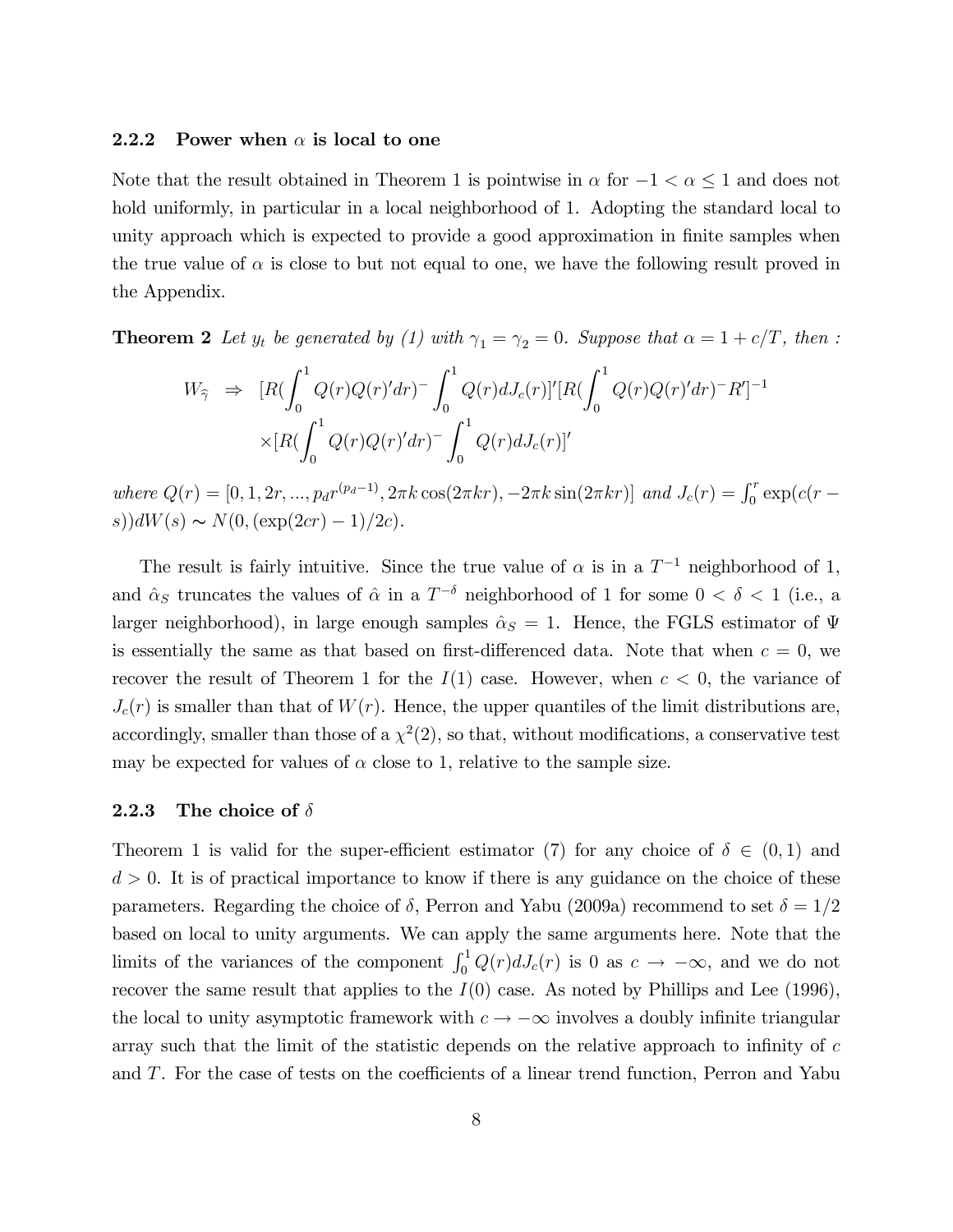(2009a) showed that indeed, the *t*-statistic has a  $N(0,1)$  limit distribution as  $c \to -\infty$ . What is especially interesting is that to obtain this result, a condition on  $\delta$  needs to be imposed, namely that  $\delta \geq 1/2$ . Their result extends in a straightforward way to the present setup, which is important for the following reason. In order to bridge the gap between the  $I(0)$  and  $I(1)$  cases and ensure that for values of the autoregressive parameter local to one the tests have the least possible size distortions, we need  $\delta \geq 1/2$ . Otherwise, from Theorem 2, a conservative test is to be expected. This in fact restricts the neighborhood where truncation applies. On the other hand, increasing  $\delta$  beyond 1/2 would imply that in moderate samples the truncation applies less and less and that  $\hat{\alpha}_S$  would basically be equivalent to the OLS estimate  $\hat{\alpha}$ . These considerations suggest that  $\delta = 1/2$  should be the preferred choice. Indeed, simulations reported in Perron and Yabu (2009a) show that this value leads to a procedure which works best in small samples. We also verified by simulations that  $\delta = 1/2$  is the best choice for the tests and models considered here. Hence, we shall continue to use this value and will calibrate the appropriate value of d using simulations.

### 2.3 Bias correction for improved finite sample properties

The test statistic  $W_{\hat{\gamma}}$  is constructed from the super-efficient estimator (7) that is based on the OLS estimator (3), which is known to be biased downward in finite samples especially when  $\alpha$ is near one. Hence, in many cases, the truncation described by (7) may not be used even when it would be desirable. To circumvent this problem, Perron and Yabu (2009a) recommend using Roy and Fuller's (2001) bias corrected estimator instead of the OLS estimator in the context of a linear trend model and show that such a correction improves the finite sample performance of their test without changing its asymptotic properties. The aim of this section is to suggest a similar bias correction to improve the finite sample properties of the test  $W_{\hat{\gamma}}$ .

Roy and Fuller (2001) proposed a class of bias corrected estimators and we consider here the one based on the OLS estimator<sup>2</sup>. It is a function of a unit root test, namely the  $t$ -ratio  $\hat{\tau} = (\hat{\alpha}-1)/\hat{\sigma}_{\alpha}$ , where  $\hat{\alpha}$  is the OLS estimator and  $\hat{\sigma}_{\alpha}$  is its standard error. The bias-corrected

<sup>2</sup>Roy et al. (2004) and Perron and Yabu (2009a) use a similar bias correction based on a weighted symmetric least-squares estimator of  $\alpha$  instead of the OLS estimator employed here. Both lead to tests with similar properties. However, note that the test proposed by Roy et. al (2004) has very different sizes in the I(0) and I(1) cases; see Perron and Yabu (2012) for details.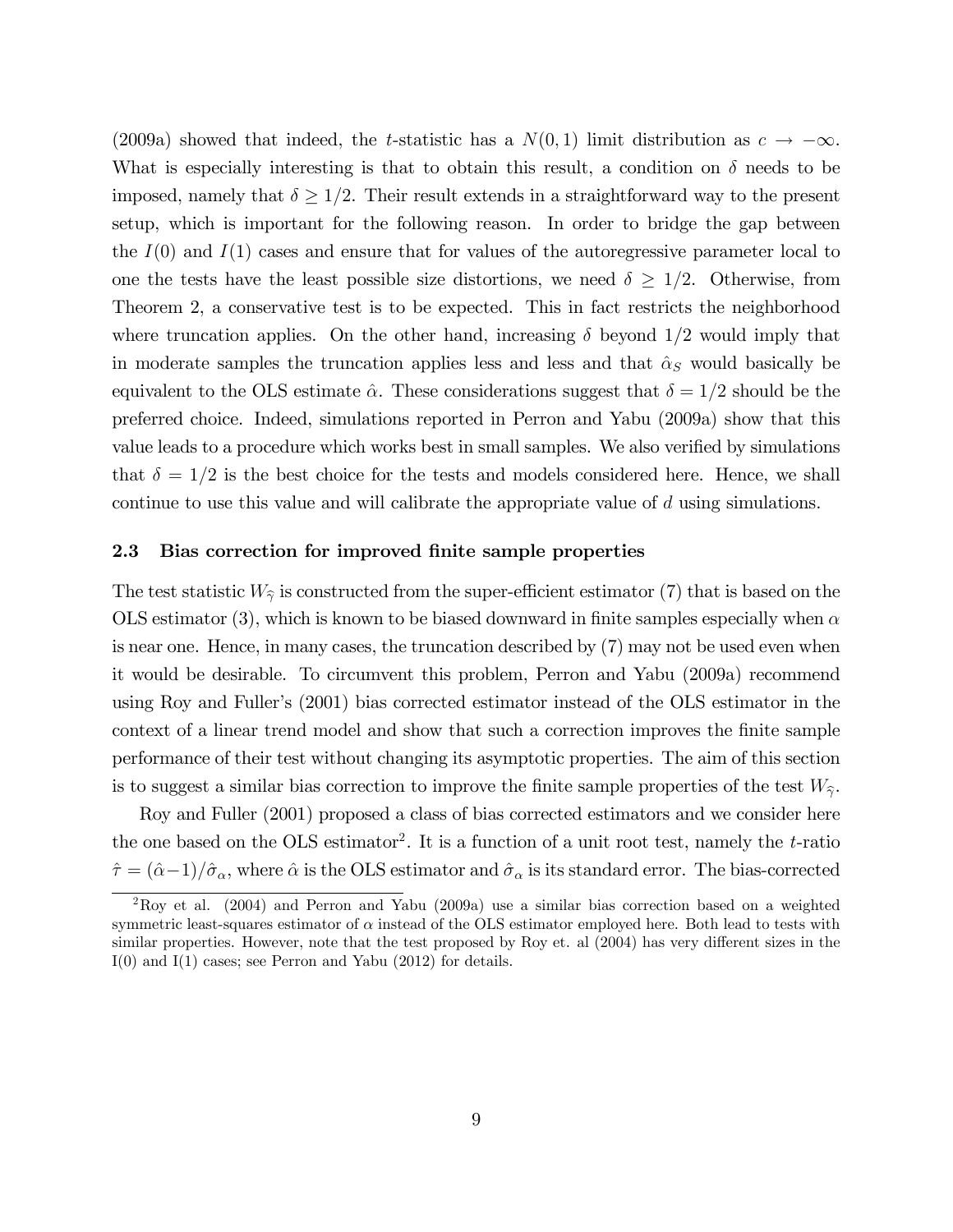estimator is given by

$$
\hat{\alpha}_M = \hat{\alpha} + C(\hat{\tau})\hat{\sigma}_{\alpha},
$$
\n
$$
C(\hat{\tau}) = \begin{cases}\n-\hat{\tau} & \text{if } \hat{\tau} > \tau_{\text{pct}} \\
T^{-1}\hat{\tau} - (1+r)[\hat{\tau} + c_2(\hat{\tau} + a)]^{-1} & \text{if } -a < \hat{\tau} \le \tau_{\text{pct}} \\
T^{-1}\hat{\tau} - (1+r)\hat{\tau}^{-1} & \text{if } -c_1^{1/2} < \hat{\tau} \le -a \\
0 & \text{if } \hat{\tau} \le -c_1^{1/2}\n\end{cases}
$$
\n(14)

where  $\tau_{pet}$  is some percentile of the limiting distribution of  $\hat{\tau}$  when  $\alpha = 1, c_1 = (1 + r)T, r$ is the number estimated parameters,  $c_2 = [(1+r)T - \tau_{pot}^2(1+T)][\tau_{pot}(a+\tau_{pot})(1+T)]^{-1}$ and  $a$  is some constant. The parameters for which specific values need to be selected are  $\tau_{\text{pct}}$  and a. Based on extensive simulation experiments, we selected  $a = 10$  since it leads to tests with better properties. Also, for  $\tau_{\text{pot}}$  we shall consider  $\tau_{.50}$  or  $\tau_{.85}$ . When using  $\tau_{.50}$ the version of the test is labelled as "median-unbiased" and when using  $\tau_{.85}$ , it is labelled as "upper-biased". The values of  $\tau_{.50}$  and  $\tau_{.85}$  depend on  $p_d$  and the type of frequencies included. Table 1 presents values for  $p_d = 0, 1$  for cases with a single frequency k taking value between 1 and 5 and for cases with multiple frequencies  $k = 1, ..., n$  for n between 1 and 5.

It should be noted that, to obtain the super-efficient estimator  $(7)$ ,  $\hat{\alpha}$  can be replaced by  $\hat{\alpha}_M$  since all that is needed is that  $T(\hat{\alpha}_M - 1) = O_p(1)$  when  $\alpha = 1$ , and  $T^{1/2}(\hat{\alpha}_M - \alpha)$  $\rightarrow^d N(0, 1 - \alpha^2)$  when  $\alpha < 1$ . These conditions are satisfied and thus all the large sample results, Theorems 1 and 2, continue to hold. Based on extensive simulations, we found that the value  $d = 1$  in (7) combined with  $\hat{\alpha}_M$  leads to the best results in finite samples. Hence, our suggested  $AR(1)$  coefficient estimator to be used in the Prais-Winsten FGLS estimator is  $\hat{\alpha}_{MS}$ , which takes value  $\hat{\alpha}_M$  when  $|\hat{\alpha}_M - 1| > T^{-1/2}$  and 1 otherwise.

Figure 2.a presents results about the size of the  $W_{\hat{\gamma}}$  test with only a constant  $(p_d = 0)$ when constructed using: a) the OLS estimator, b) the median unbiased estimator ( $\hat{\alpha}_{MS}$  with  $\tau_{\text{pot}} = \tau_{.50}$  and the upper biased estimator ( $\hat{\alpha}_{MS}$  with  $\tau_{\text{pot}} = \tau_{.85}$ ). Figure 2.b shows the corresponding results for the linear trend case  $(p_d = 1)$ . The data are generated by a AR(1) process of the form  $y_t = \alpha y_{t-1} + e_t$  with  $e_t \sim i.i.d. N(0, 1)$  and  $y_0 = 0$  (setting the constant and trend parameters to zero is without loss of generality due to the fact that the tests are invariant to them). The nominal size of the tests is 5% throughout the paper and the exact size is evaluated using 10,000 replications. The sample sizes are set to  $T = 150, 300,$  and 600. The results clearly show that when using the biased OLS estimator  $\hat{\alpha}$  the size distortions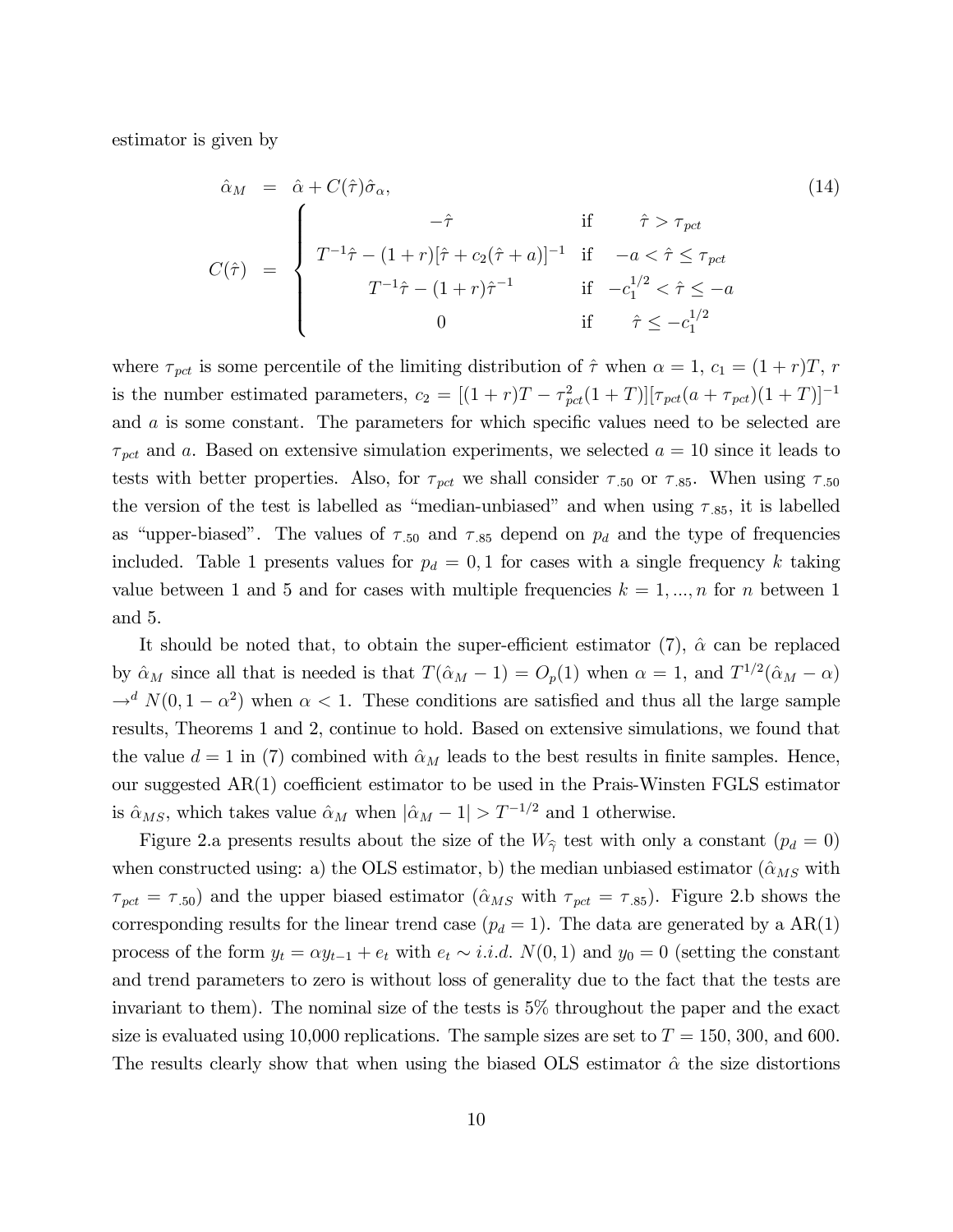are important when  $\alpha$  is close to 1 and remain even with T as large as 600. In contrast, the exact size of the test constructed using either the median unbiased or, espcially, the upper biased estimator is very close to the nominal size regardless of the value of  $\alpha$  for all sample sizes T. These results are encouraging and points to the usefulness of the bias correction step in our testing procedure.

### 3 The general model

Having laid out the foundation for the basic model (1), it is relatively straightforward to extend the test procedure to cover the general model which involves the possibility of more than one frequency in the Fourier expansion and a general serial correlation structure in the noise component. The general model is given by:

$$
y_t = \sum_{i=0}^{p_d} \beta_i t^i + \sum_{j=1}^n \gamma_{1j} \sin\left(\frac{2\pi k_j t}{T}\right) + \sum_{j=1}^n \gamma_{2j} \cos\left(\frac{2\pi k_j t}{T}\right) + u_t
$$
 (15)

for  $t = 1, ..., T$ . The  $k_j$ 's are nonnegative integers for  $j = 1, ..., n$ , and n is the total number of frequencies used in the Fourier approximation. Note that the set of  $k_j$ 's can be a proper subset of all the integers between 1 and the maximum frequency  $k_n$  so that  $k_n$  need not correspond to the  $n^{th}$  frequency. For example, when  $n = 2$  and  $k_2 = 3$ ,  $(k_1, k_2)$  can be either  $(1,3)$  or  $(2,3)$ . This will turn out to be useful when designing a strategy to estimate the number of frequencies to include. In vector form, (15) can also be written as (12) using  $x_t = (z'_t, f'_t)'$  where  $z_t = (1, ..., t^{p_d})'$ ,

$$
f_t = (\sin(2\pi k_1 t/T), \cos(2\pi k_1 t/T), ..., \sin(2\pi k_n t/T), \cos(2\pi k_n t/T))'
$$

and  $\Psi = (\beta', \gamma')'$  where  $\beta = (\beta_0, ..., \beta_{p_d})'$  and  $\gamma = (\gamma_{11}, \gamma_{21}, ..., \gamma_{1n}, \gamma_{2n})'$ . For the noise component, we assume that  $u_t$  is generated by one of the following two structures:

- Assumption I(0):  $u_t = C(L)e_t$ , where  $C(L) = \sum_{i=0}^{\infty} c_i L^i$ ,  $\sum_{i=0}^{\infty} i|c_i| < \infty$  and  $0 <$  $|C(1)| < \infty;$
- Assumption I(1):  $\Delta u_t = D(L)e_t$ , where  $D(L) = \sum_{i=0}^{\infty} d_i L^i$ ,  $\sum_{i=0}^{\infty} i |d_i| < \infty$  and  $0 < |D(1)| < \infty$ .

As in the basic model, we assume  $e_t \sim (0, \sigma^2)$  and is a martingale difference sequence as defined previously. Also,  $u_0 = O_p(1)$ . These conditions ensures that we can apply a functional central limit theorem to the partial sums of  $u_t$  in the  $I(0)$  case and the partial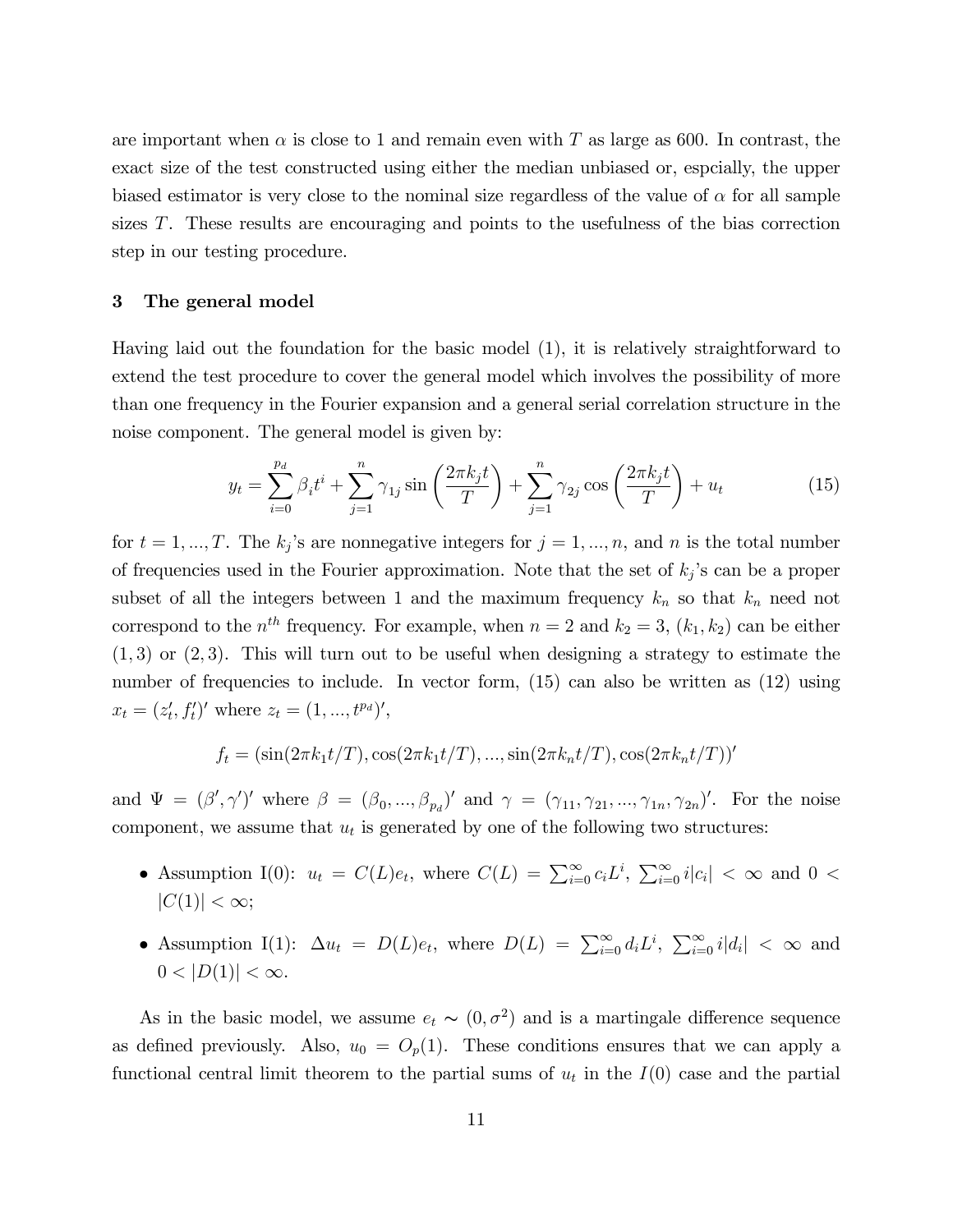sums of  $\Delta u_t$  in the  $I(1)$  case. In both cases,  $u_t$  has an autoregressive representation of the form  $u_t = \sum_{i=1}^{\infty} a_i u_{t-i} + e_t$ , or equivalently

$$
u_t = \alpha u_{t-1} + A^*(L)\Delta u_{t-1} + e_t
$$
\n(16)

where the parameter  $\alpha$  now represents the sum of the autoregressive coefficients. In particular, when  $u_t$  is I(0),  $\alpha = \sum_{i=1}^{\infty} a_i$  and  $A^*(L) = \sum_{i=1}^{\infty} a_i^* L^i$  where  $a_i^* = -\sum_{j=i+1}^{\infty} a_j$  and  $A(L) = \sum_{i=1}^{\infty} a_i L^i = C(L)^{-1}$ . When  $u_t$  is I(1),  $\alpha = 1$  and  $A^*(L) = L^{-1}(1 - D(L)^{-1})$ . The sum of the autoregressive coefficients  $\alpha$  in (16) can be consistently estimated from the following regression estimated by OLS:

$$
\hat{u}_t = \alpha \hat{u}_{t-1} + \sum_{i=1}^{p_T} a_i^* \Delta \hat{u}_{t-i} + e_{pt} \tag{17}
$$

where  $\hat{u}_t$  are the residuals from a regression of  $y_t$  on  $x_t$  and  $p_T$  is the truncation lag order which satisfies  $p_T \to \infty$  and  $p_T^3/T \to 0$  as  $T \to \infty$ . Under this condition on the rate of  $p_T$ , the OLS estimator  $\hat{\alpha}$  is consistent and  $T^{1/2}(\hat{\alpha} - \alpha) = O_p(1)$  when  $u_t$  is  $I(0)$  (see Berk, 1974, Ng and Perron, 1995). On the other hand, if  $\alpha = 1$ ,  $T(\hat{\alpha} - 1) \Rightarrow D(1) \int_0^1 W^*(r) dW(r) / \int_0^1 W^*(r)^2 dr$ where  $W^*(r)$  is the residual function from a regression of  $W(r)$  on

$$
F(r) = [1, r, ... r^{p_d}, \sin(2\pi k_1 r), \cos(2\pi k_1 r), ..., \sin(2\pi k_n r), \cos(2\pi k_n r)]'.
$$

However, if we replace the OLS estimator  $\hat{\alpha}$  with a super-efficient estimator similar to  $\hat{\alpha}_S$  in (7) or its bias-corrected version  $\hat{\alpha}_{MS}$ , we have  $T(\hat{\alpha}_S - 1) \rightarrow_p 0$  and  $T(\hat{\alpha}_{MS} - 1) \rightarrow_p 0$  when  $\alpha = 1$  so that the limiting distribution of the Prais-Winsten FGLS estimator is the same chi-square regardless of the integration order of the noise.

## 3.1 The test statistic

The null hypothesis for the absence of nonlinear components for the general case is now given by  $R\Psi = 0$  where  $R = [0 : I_{2n}]$  is a  $2n \times (p_d + 1 + 2n)$  restriction matrix. We again use the Prais-Winsten FGLS estimator  $\hat{\Psi}$  by running the the transformed regression:

$$
(1 - \hat{\alpha}_{MS}L)y_t = (1 - \hat{\alpha}_{MS}L)x_t'\Psi + (1 - \hat{\alpha}_{MS}L)u_t
$$
\n(18)

for  $t = 2, ..., T$ , together with

$$
(1 - \hat{\alpha}_{MS}^2)^{1/2} y_1 = (1 - \hat{\alpha}_{MS}^2)^{1/2} x_1' \Psi + (1 - \hat{\alpha}_{MS}^2)^{1/2} u_1.
$$
 (19)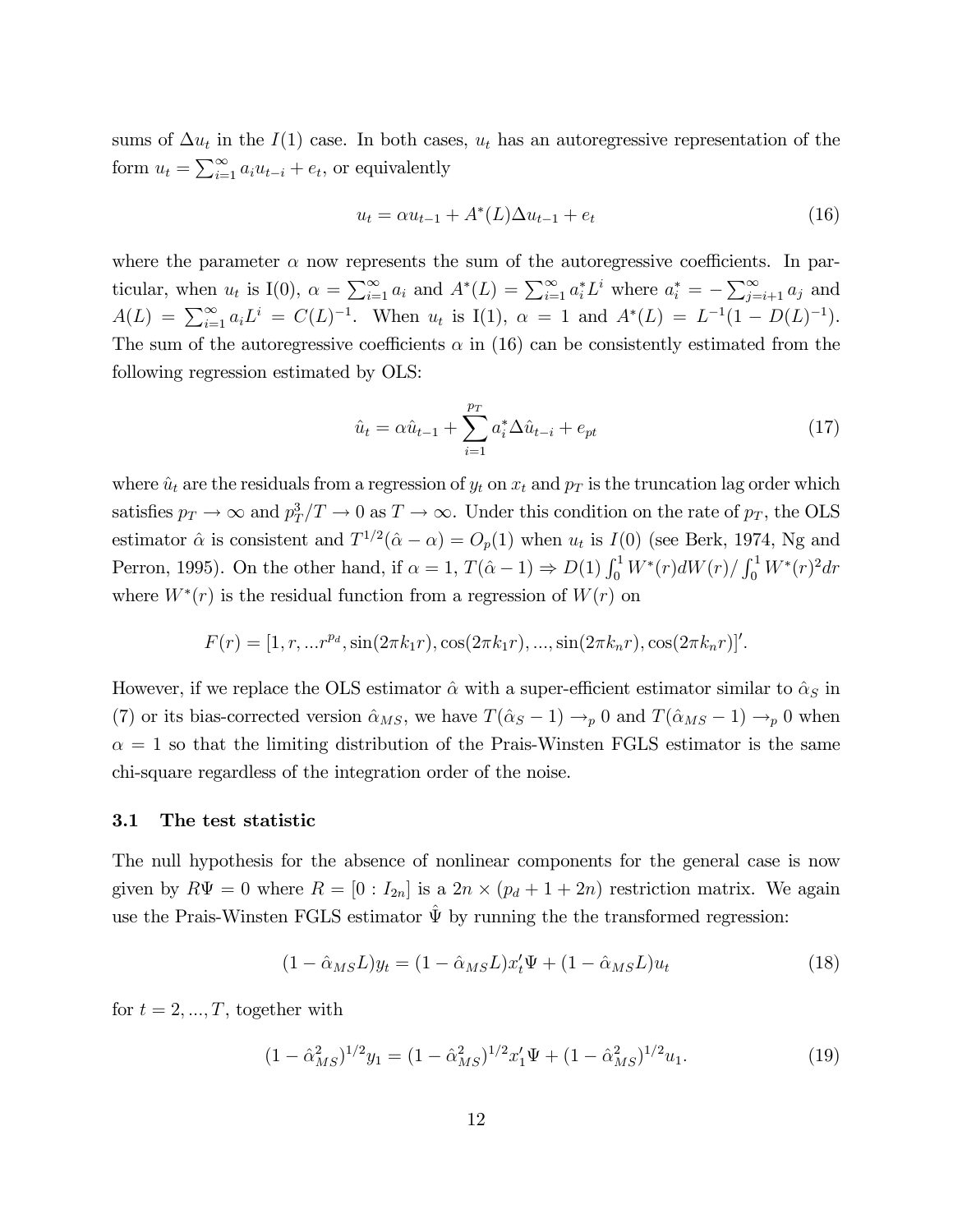Since the residuals from this regression are now approximations to  $v_t \equiv (1 - \alpha L)u_t$  instead of  $e_t$ , we denote the residual by  $\hat{v}_t$  instead of  $\hat{e}_t$ . The resulting Wald statistic, robust to serial correlation in  $v_t$ , is:

$$
W_{\widehat{\gamma}} = \widehat{\Psi}' R' [\widehat{\omega}^2 R (\widetilde{X}' \widetilde{X})^- R']^{-1} R \widehat{\Psi}
$$
\n(20)

where  $\overline{X}$  is a  $T \times (p_d + 1 + 2n)$  matrix of transformed data whose  $t^{th}$ -row is given by  $\widetilde{x}'_t = (1 - \hat{\alpha}_{MS} L)x'_t$  except for  $\widetilde{x}'_1 = (1 - \hat{\alpha}_M^2)$  $\int_{MS}^{2}$ )<sup>1/2</sup> $x'_{1}$ . Here,  $\hat{\omega}^{2}$  is a long-run variance estimator of  $v_t = (1 - \alpha L)u_t$  which replaces  $s^2$  in (13). More specifically,  $\hat{\omega}^2$  is a consistent estimator of  $(2\pi$ times) the spectral density function at frequency zero of  $v_t$ , given by  $\omega^2 = (1-\alpha)^2 A(1)^{-2} \sigma^2 =$  $\sigma^2$  when  $u_t$  follows an I(0) process, and  $\omega^2 = D(1)^2 \sigma^2$  when  $u_t$  follows an I(1) process. Accordingly, we use the following long-run variance estimator:

$$
\hat{\omega}^2 = \begin{cases}\n(T - p_T)^{-1} \sum_{t = p_T + 1}^T \hat{e}_{pt}^2 & \text{if } T^{1/2} |\hat{\alpha}_M - 1| > 1 \\
T^{-1} \sum_{t = 1}^T \hat{v}_t^2 + T^{-1} \sum_{j = 1}^{T-1} w(j, m_T) \sum_{t = j + 1}^T \hat{v}_t \hat{v}_{t - j} & \text{if } T^{1/2} |\hat{\alpha}_M - 1| \le 1\n\end{cases}
$$
\n(21)

where  $\hat{e}_{pt}$  are the residuals from (17) and  $w(j, m_T)$  is a weight function with bandwidth  $m_T$ . We use the Andrews' (1991) automatic selection procedure for  $m<sub>T</sub>$  along with the quadratic spectral window. Note that this long-run variance estimator can be viewed as a combination of parametric and nonparametric estimators depending on the threshold used to construct the super-efficient estimator  $(7)$ . The following theorem, whose proof is similar to that of Theorem 1, and hence omitted, shows that the test based on the FGLS procedure using  $\hat{\alpha}_{MS}$ has a  $\chi^2(2n)$  distribution in both the  $I(0)$  and  $I(1)$  cases.

**Theorem 3** Let  $y_t$  be generated by (15). Then,

$$
W_{\hat{\gamma}} \Rightarrow [R(\int_0^1 G(r)G(r)'dr)^{-} \int_0^1 G(r)dW(r)]'[R(\int_0^1 G(r)G(r)'dr)^{-}R']^{-1}
$$
  
 
$$
\times [R(\int_0^1 G(r)G(r)'dr)^{-} \int_0^1 G(r)dW(r)] = d\chi^2(2n)
$$

where  $G(r) = F(r) = [1, r, ..., r^{p_d}, \sin(2\pi k_1 r), \cos(2\pi k_1 r), ..., \sin(2\pi k_n r), \cos(2\pi k_n r)]'$  if  $|\alpha|$ 1 and if  $\alpha = 1$ ,  $G(r) = Q(r) = [0, 1, 2r, ..., p_d r^{(p_d-1)}, 2\pi k_1 \cos(2\pi k_1 r), -2\pi k_1 \sin(2\pi k_1 r), ...,$  $2\pi k_n \cos(2\pi k_n r), -2\pi k_n \sin(2\pi k_n r)].$ 

Remark 1 It remains in the general case that constructing the GLS regression with the super-efficient estimator,  $\hat{\alpha}_{MS}$ , effectively bridges the gap between the I(0) and I(1) cases, and the chi-square asymptotic distribution is common to both.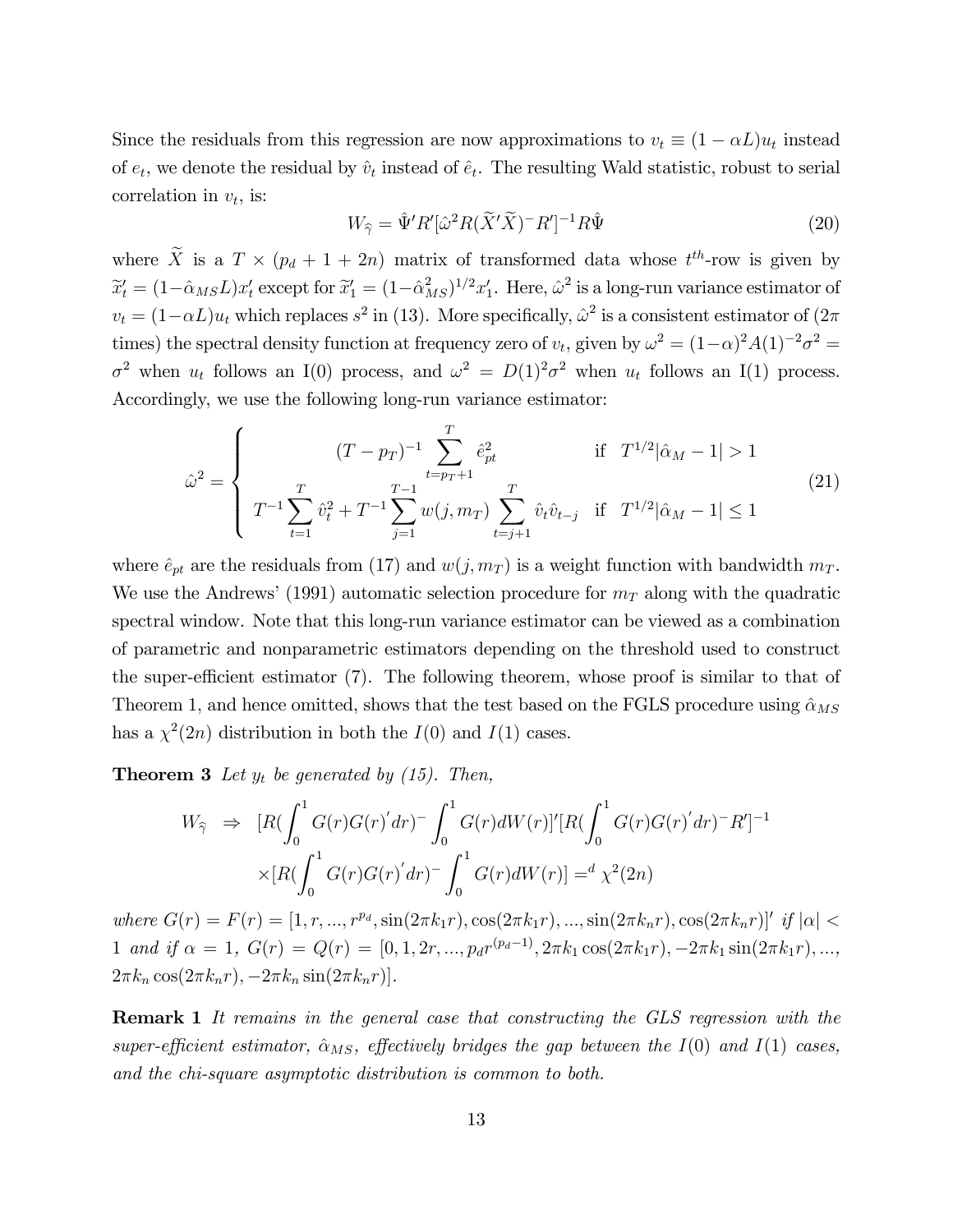Remark 2 The degrees of freedom of the limiting chi-square distribution is 2n so that it depends only on the number of frequencies, but not on the choice of the frequencies itself. This is particularly convenient since the same critical values can be used for any combination of frequencies as long as the total number of frequencies remains unchanged. In contrast, the limiting distribution of the MW test statistic proposed by HLX, and that of the ASW test statistic proposed by AHLT is non-standard and depends on the choice of the frequencies, which makes inference difficult, especially as the number of frequencies increases.

**Remark 3** While we are mainly interested in testing the restriction that all the coefficients of the nonlinear trend components are zero, the test statistic can easily be modified to test zero restrictions on a subset of the coefficients. If  $m(< n)$  denotes the number of frequencies of interest, we can use a  $2m \times (p_d + 1 + 2n)$  restriction matrix  $R = [0 : S]$  where S is a  $2m \times 2n$  selection matrix constructed by excluding unrelated row vectors from  $I_{2n}$ . Under the null hypothesis, the Wald test statistic now asymptotically follows a chi-square distribution with 2m degrees of freedom. This variant of our test statistic is convenient for model selection purposes when the form of the Fourier expansion is unknown.

### 4 Monte Carlo experiments

In this section, we conduct Monte Carlo experiments with two objectives in mind. The first is to evaluate the power of our test, both the median-unbiased and upper-biased versions, and compare it with that of previously proposed procedures to test for the presence of nonlinear trends robust to having either  $I(0)$  and  $I(1)$  errors. Such tests include the MW test statistic proposed by HLX, and the ASW test statistic proposed by AHLT. Since AHLT have already shown that the power performance of the  $ASW$  test statistic dominates that of  $MW$  test, we only report comparisons with the former (the test is described in the appendix). The second objective is to evaluate the performance of our test when it is used as a pretest for a unit root test. We combine our procedure and the LM unit root test of Enders and Lee  $(2012)$  that allow for a flexible nonlinear trend using a Fourier series approximation.

Before describing the simulation design, we review each step of our recommended testing procedure for the general case.

- 1. Run the OLS regression (15) and obtain residuals  $\hat{u}_t$ ;
- 2. Run the regression (17) and obtain  $\hat{\alpha}$  with  $p_T$  selected using an information criterion. We use the MAIC proposed by Ng and Perron (2001), with  $p_T$  allowed to be in the range  $[0, 12(T/100)^{1/4}].$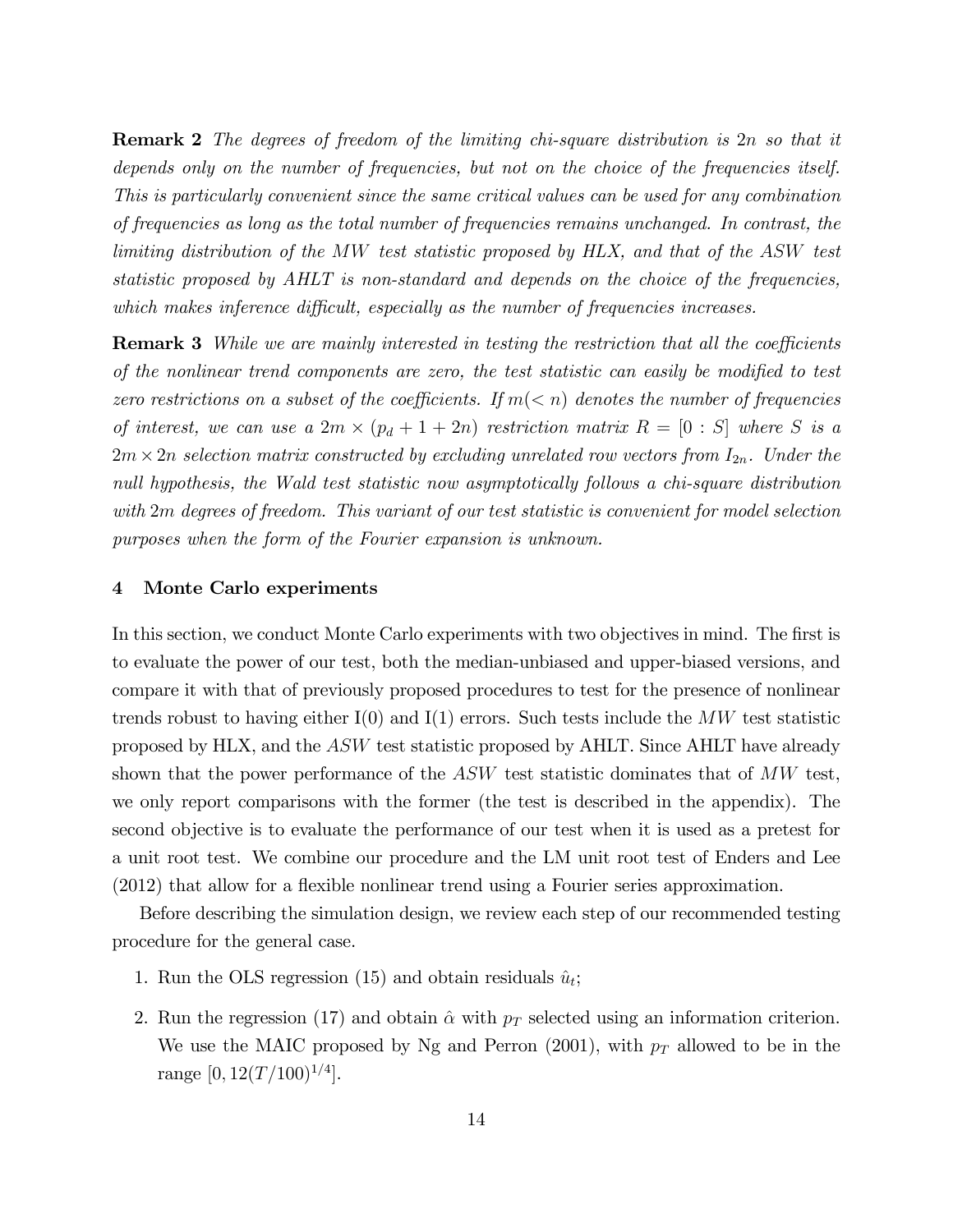3. Construct the bias corrected estimator given by  $\hat{\alpha}_M = \hat{\alpha} + C(\hat{\tau})\hat{\sigma}_{\alpha}$ , where

$$
C(\hat{\tau}) = \begin{cases} \n-\hat{\tau} & \text{if } \hat{\tau} > \tau_{\text{pct}} \\
[(p_T + 2)/2]T^{-1}\hat{\tau} - (1+r)[\hat{\tau} + c_2(\hat{\tau} + a)]^{-1} & \text{if } -a < \hat{\tau} \le \tau_{\text{pct}} \\
[(p_T + 2)/2]T^{-1}\hat{\tau} - (1+r)\hat{\tau}^{-1} & \text{if } -c_1^{1/2} < \hat{\tau} \le -a \\
0 & \text{if } \hat{\tau} \le -c_1^{1/2}\n\end{cases}
$$

with  $c_1 = (1+r)T$  with  $r = 2+2n$ ,  $c_2 = [(1+r)T - \tau_{pot}^2([p_T+2)/2]+T)][\tau_{pot}(a+$  $\tau_{pot}$ )([ $(p_T + 2)/2$ ] + T)]<sup>-1</sup> and a = 10. For the median-unbiased version use  $\tau_{0.5}$  and for the upper-biased version use  $\tau_{0.85}$ .

4. Construct the super-efficient estimator given by

$$
\hat{\alpha}_{MS} = \begin{cases} \begin{array}{c} \hat{\alpha}_M & \text{if} \quad |\hat{\alpha}_M - 1| > T^{-1/2} \\ 1 & \text{if} \quad |\hat{\alpha}_M - 1| \le T^{-1/2} \end{array} \end{cases}
$$

5. Construct the Prais-Winsten FGLS estimate  $\hat{\Psi}$  and residuals  $\hat{v}_t$  from the regression (18) with (19) using  $\hat{\alpha}_{MS}$  and construct the Wald test statistic (20) using  $\hat{\omega}^2 = (T$  $p_T$ )<sup>-1</sup>  $\sum_{t=p_T+1}^T \hat{e}^2_{pt}$  if  $|\hat{\alpha}_M-1| > T^{-1/2}$  and  $\hat{\omega}^2 = T^{-1} \sum_{t=1}^T \hat{v}^2_t + T^{-1} \sum_{j=1}^{T-1} w(j, m_T) \sum_{t=j+1}^T \hat{v}_t \hat{v}_{t-j}$ otherwise.

## 4.1 The size and power of the tests

We first report the empirical size of our test and that of the  $ASW$  test when the data are generated from

$$
y_t = u_t, \t(1 - \phi L)u_t = (1 + \theta L)e_t \t(22)
$$

with  $e_t \sim i.i.d. N(0, 1)$  and  $u_0 = 0$ . We set  $\phi = 1, 0.95, 0.9, 0.8$  and  $\theta = -0.8, -0.4, 0.0, 0.4, 0.8$ . The exact size is computed as the frequency of rejecting the null from 10; 000 replications when using a 5% nominal size. The sample sizes considered are  $T = 150$ , 300 and 600. Note that, when  $\phi = 1$ , the error term follows an I(1) process with the sum of the AR coefficients  $\alpha = 1$ . For the other choice of  $\phi$ , the error term follows an I(0) process with the sum of AR coefficients given by  $\alpha = 1 - (1 - \phi)(1 + \theta)^{-1}$ .<sup>3</sup> We only consider positive AR coefficients since this is the most relevant case in practice.

<sup>&</sup>lt;sup>3</sup>Note that the combinations of  $\phi$  and  $\theta$  requires some attention. For example, when  $\phi = 0.8$  and  $\theta = -0.8$ . the process is not  $ARMA(1,1)$  but rather a simple i.i.d. process with the true sum of the AR coefficients being 0.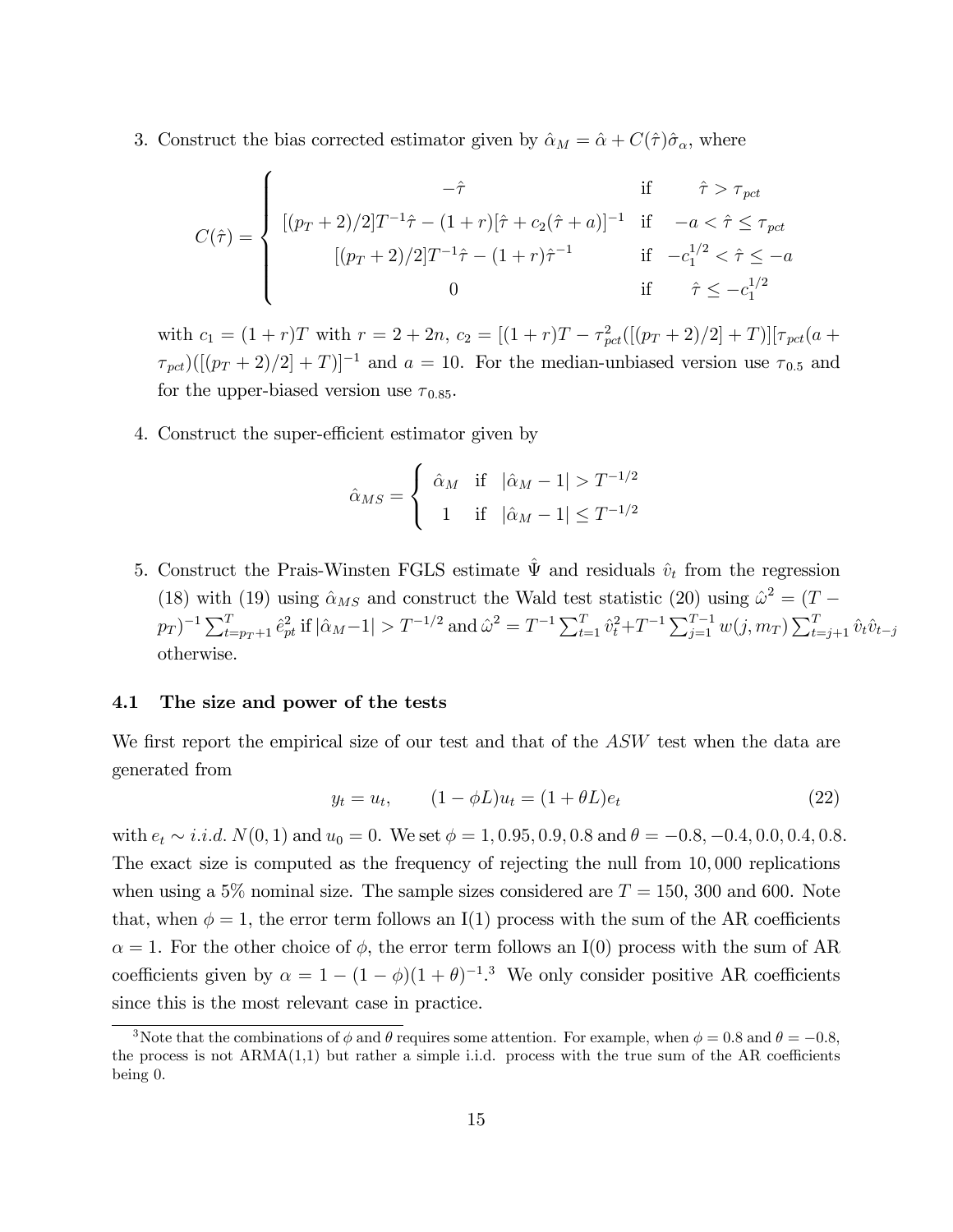The size of our test using a single frequency  $k = 1$  is reported in Table 2.a (with a constant only;  $p_d = 0$ ) and Table 2.b (with a linear trend;  $p_d = 1$ ). The results show that our test has reasonable size properties for both the  $I(0)$  and  $I(1)$  cases. This is especially the case for the upper-biased version of the test. The size of the ASW test is also adequate though some liberal size distortions are present in the case of a large negative moving-average coefficient, unlike our test which maintains nearly the correct size when using the upper-biased version.

To evaluate the power of the tests, the data are now generated from the following nonlinear process:

$$
y_t = \gamma(\sin(2\pi t/T) + \cos(2\pi t/T)) + u_t \tag{23}
$$

where  $\gamma > 0$ . The error term is generated from  $u_t = \alpha u_{t-1} + e_t$  with  $e_t \sim i.i.d. N(0, 1)$  and  $u_0 = 0$  for  $\alpha = 1.0, 0.95, 0.9$  and 0.8. Here, we consider the case with the frequency  $k = 1$ known. However, we continue to use the test which allows for general serial correlation and does not rely on the knowledge of the  $AR(1)$  error structure. We consider the case with an unknown frequency structure below. The results are presented in Figures 3.a to 3.c for the case with a constant only  $(p_d = 0)$  and Figures 4.a to 4.c for the case with a linear trend  $(p_d = 1)$ . The first thing to note it that the power of both versions of our test is close to that achievable using the infeasible GLS estimate that assumes a known value of  $\alpha$  (the upper bound with Gaussian errors) when  $\alpha = 1$ . In that case, the power of the ASW test is substantially lower. The same features hold approximately when  $\alpha$  is far from one (relative to the sample size, i.e., not local to one) as shown in the case with  $T = 600$  and  $\alpha = 0.8$ .

Things are different when  $\alpha$  can be viewed as being local to 1. In such cases, the power of the median-unbiased version is higher than that of the upper-biased version. Some of the differences, though not all, can be explained by the fact that the median-unbiased version tends to have higher size than the upper-biased version, which tends to be conservative. In general, the power of the ASW is lower than either version of our test, especially the median-unbiased version. There are cases, however, for which the ASW is more powerful though never uniformly in the value of the alternative. This is mainly due to the fact that both versions of our test can exhibit a "kinked" power curve when  $\alpha$  is local to 1. When comparing to the median-unbiased version, the power of the ASW test is higher in the following cases when considering a constant only  $(p_d = 0)$ :  $T = 150$ ,  $\alpha = .8$  and  $T = 300$ ,  $\alpha = 0.9$  for large alternatives (though the differences are minor),  $T = 300, \alpha = 0.9$  for medium alternatives,  $T = 600$ ,  $\alpha = 0.95$  for large alternatives. When considering a fitted linear trend  $(p_d = 1)$ , the ASW test has lower power in all cases, with very minor exceptions. In summary, in terms of power the median-unbiased version of our test is clearly preferable.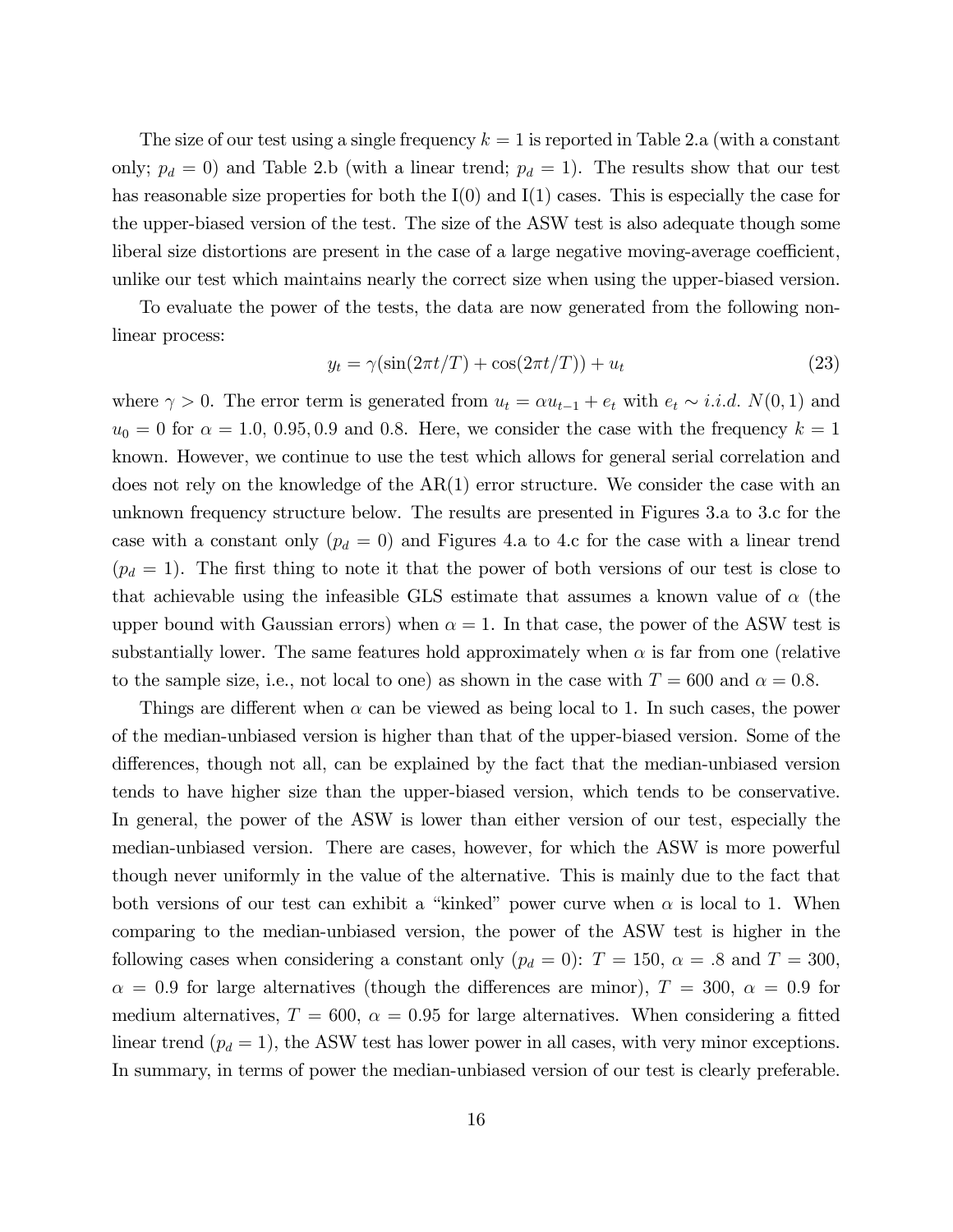This may be counter-balanced by the fact that it is also the test most prone to having liberal size distortions, though they are relatively minor, occur mostly when  $\alpha$  is close to or equal to 1 in the presence of a large moving-average coefficient, and reduce noticeably as the sample size increases.

## 4.2 The relative performance in choosing the number of frequencies

We now turn to the issue of choosing the number of frequencies. To simplify, we let  $k_n = n$ and the data are generated from

$$
y_t = \gamma \sum_{k=1}^{2} (\sin(2\pi kt/T) + \cos(2\pi kt/T)) + u_t
$$
 (24)

with the same  $AR(1)$  error term as before, whose structure is, for simplicity, assumed to be known. Therefore, the true number of frequencies is given by  $n = 2$ , whenever  $\gamma \neq 0$ . We consider experiments with  $\gamma = 0, 1, 2, 3, 4,$  and 5

We use a general-to-specific procedure based on the sequential application of the variant of our test for subsets of coefficients as explained in Remark 3. We first set the total number of frequencies at  $n = 3$  and test the null hypothesis that the coefficients related to the maximum frequency  $k = 3$  are zero. If the null hypothesis is rejected, we select  $n = 3$ . If not, we set  $n = 2$ , and test whether the coefficients related to  $k = 2$  are zero. We continue the procedure until we reject the null or reach  $n = 0$ . Note that the number of restrictions in each step is  $2 (= 2m)$  so that all the tests share the same critical value from the chi-square distribution with 2 degrees of freedom. We compare the selection frequencies of this procedure with the one based on the ASW test combined with the frequency selection algorithm proposed in HLX (p. 388), as advocated by AHLT. For the ASW test, results using tests at the 5% significance level are reported. For our test, results with both  $1\%$  and  $5\%$  significance levels are reported. Table 3 reports the relative frequency of choosing each of  $n = 0, 1, 2$ , and 3, when a trend term is included  $(p_d = 1)$ . Compared to the procedure based on the ASW test, our procedure is substantially better at selecting the true number of frequencies  $n = 2$  when  $\gamma \neq 0$ . Note, in particular, that the procedure based on the ASW test has very little power so that  $n = 0$  is the value most often selected even when  $\gamma$  is large. With respect to the size of the test for our procedure, using a  $1\%$  significance level leads to better selection when  $\gamma = 0$  or when  $\gamma$  is very large, otherwise using a 5% significance level is preferred.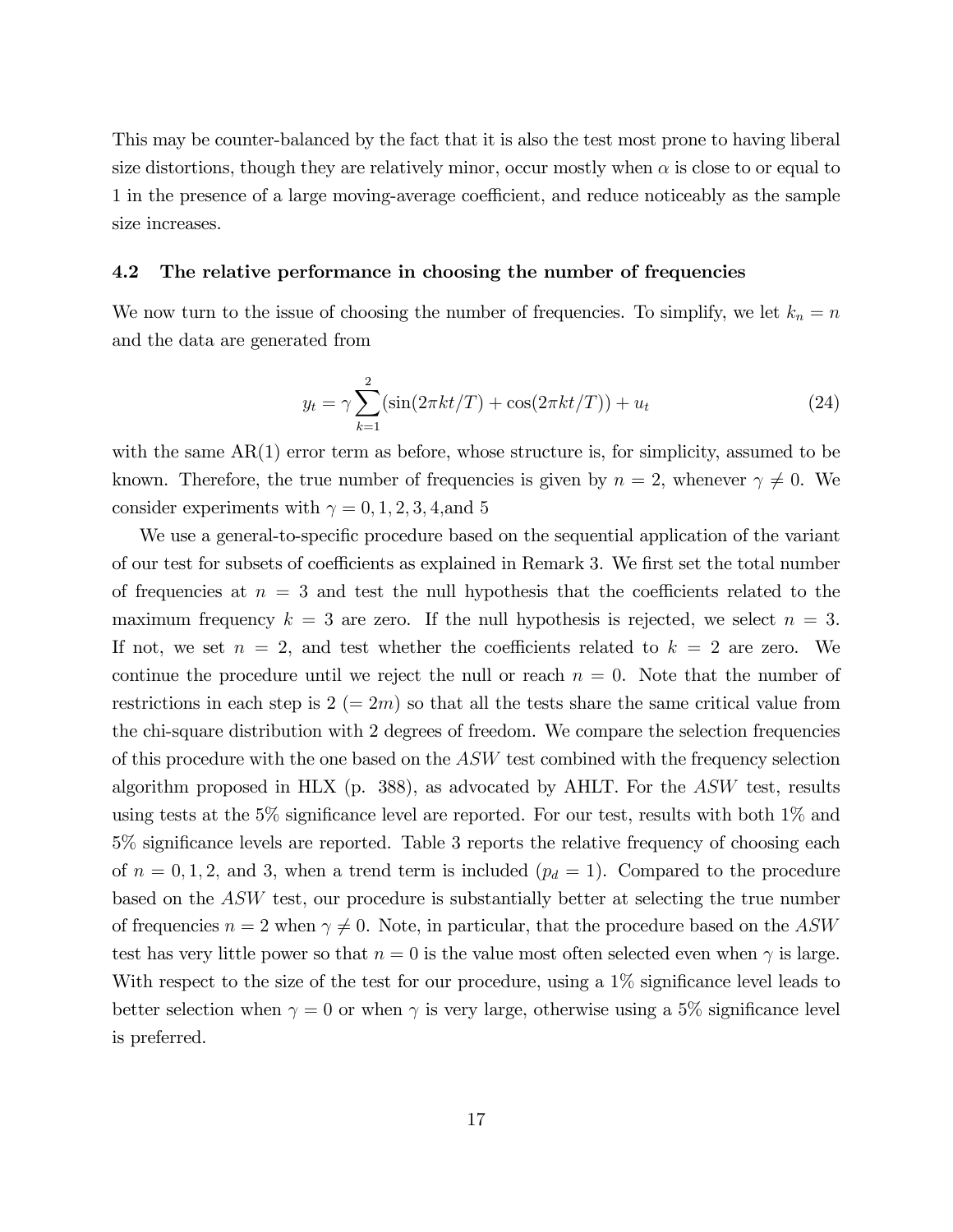#### 4.3 The performance as pre-tests for a unit root test

Finally, we investigate the performance of our test when it is used as a pretest before applying the unit root test of Enders and Lee (2012). The simulation design follows that of Enders and Lee (2012). The exact size and power of their unit root test are evaluated when the number of frequencies in the nonlinear trend function is unknown. To evaluate the size of the test, the data are generated from  $(24)$  with I(1) errors generated by a random walk with *i.i.d.*  $N(0, 1)$  errors. We set  $T = 150$ , 300 and 600 and  $\gamma = 0, 1, 2, 3, 4, 5$  and the nominal size of the unit root test is 5%. Table 4 shows the empirical size of the unit root tests when (i) the number of frequencies is incorrectly specified at  $n = 0$  (unless  $\gamma = 0$ ), (ii) when the number of frequencies is correctly specified at  $n = 2$  (unless  $\gamma = 0$ ), (iii) when the number of frequencies is selected based on the sequential application of the  $ASW$  test, and (iv) when the number of frequencies is selected based on the sequential application of our test. As before, results using a  $5\%$  significance level are reported for the ASW-based procedure and using both  $1\%$  and  $5\%$  significance levels for ours. When the number of frequencies is incorrectly specified at  $n = 0$ , the unit root test is clearly undersized. The exact sizes of the unit root test with n selected by the ASW-based procedure and our test are comparable to that of the correctly specified case.

The advantage of employing our procedure becomes evident when considering the power of the unit root test. Figures 5.a and 5.b present the power of the unit root test when the data are generated from  $(24)$  with the I $(0)$  error generated as AR $(1)$  processes with coefficients  $\alpha = 0.9$  and 0.8 (and innovations that are i.i.d.  $N(0, 1)$ ). For all cases, a U-shaped nonmonotonic power function is observed when plotted as a function of  $\gamma$ . However, using our test, the reduction in power is less pronounced, especially with  $\alpha = 0.8$ . This feature can be understood by comparing these figures with those presented in Figures 6.a and 6.b, which plot the power of the unit root test for the cases of fixed total number of frequencies at  $n = 0$ and  $n = 2$ . When the unit root test is applied with an incorrect total number of frequencies of  $n = 0$  its power monotonically decreases with  $\gamma$ . In contrast, if n is correctly specified, the power of the unit root test becomes invariant to  $\gamma$ . The results in Table 3 show that the ASW-based procedure tends to select  $n = 0$  much more frequently than our test when  $\gamma$  is not very large. Hence, this lack of power in rejecting the null of the absence of non-linear components directly translates into a lack of power for the unit root test. Our test being more powerful also ensures a unit root test with higher power.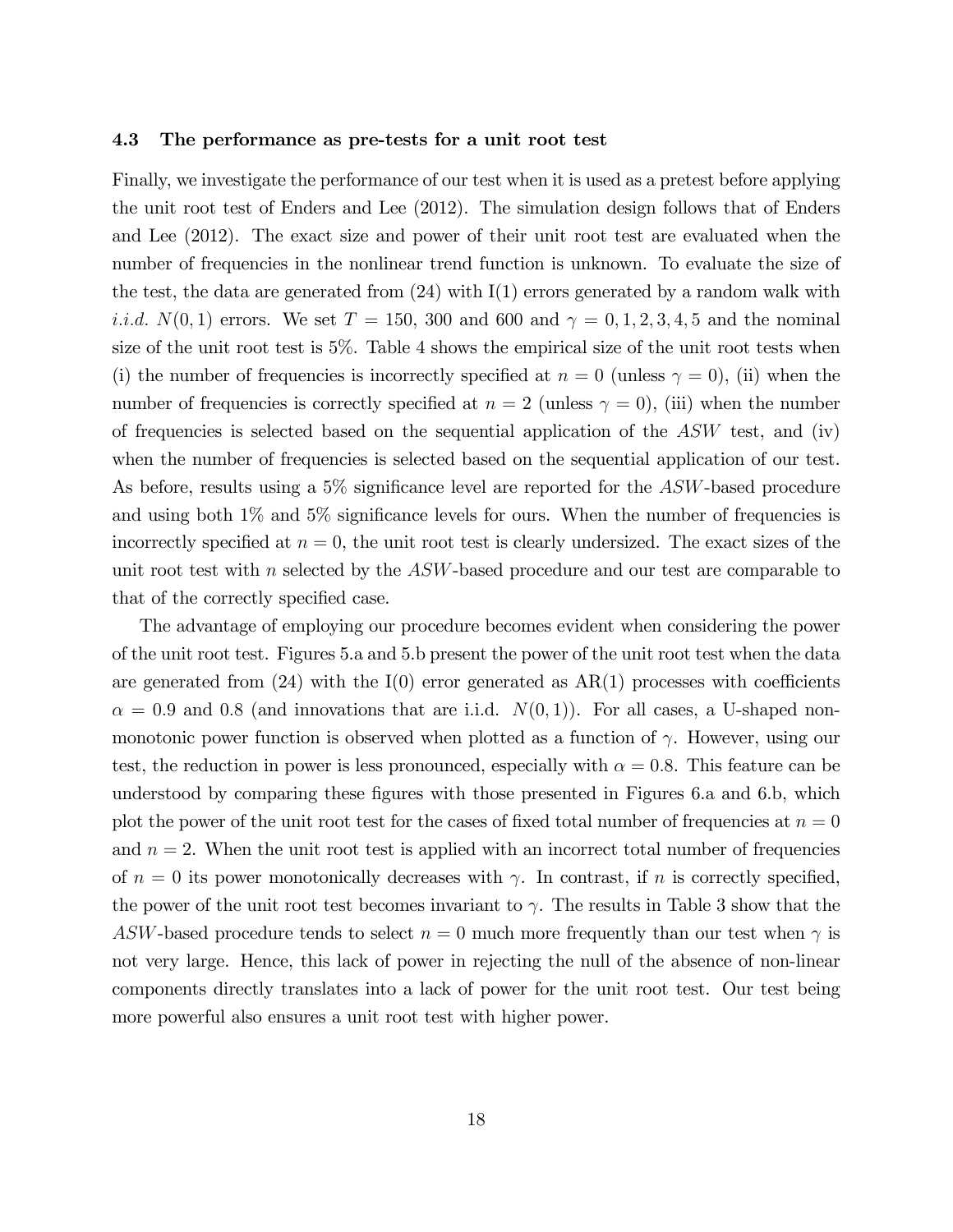## 5 Empirical applications

To illustrate the usefulness of our test procedure and method, we consider the trend function of global and hemispheric temperature series. The data series used are from the HadCRUT3 database (http://www.metoffice.gov.uk/hadobs/hadcrut3/) and cover the period 1850-2010 with annual observations. Three series are considered: global, Northern Hemisphere (NH) and Southern Hemisphere (SH). This is the same data used by Estrada, Perron and Martínez-López (2013), which is the motivation for the analysis to be presented. Based on various statistical methods, they documented that anthropogenic factors were responsible for the following features in temperature series: a marked increase in the growth rates of both temperatures and radiative forcing occurring near 1960, marking the start of sustained global warming; the impact of the Montreal Protocol (in reducing the emission of chlorofluorocarbons, CFC) and a reduction in methane emissions contributed to the recent so-called hiatus in the growth of temperatures since the mid-90s; the two World Wars and the Great Crash contributed to the mid-20th century cooling via important reductions in CO2 emissions. While the presence of the break in the slope of the trend in temperatures is well established using the test of Perron and Yabu (2009b), the statistical evidence about the two slowdowns or hiatus periods has not been statistically documented even though they are both well recognized in the climate change literature; see Maher et al. (2014). Our goal is to see whether our method can detect the main features documented, namely the change in growth following 1960 and the two non-linearities taking the form of a slowdown in growth during the 40s-mid-50s and the post mid-90s.

It is well known in the climate change literature that the Atlantic Multidecadal Oscillation (AMO) represents ocean-atmosphere processes naturally occurring in the North Atlantic with a large influence over NH and global climates. It produces 60- to 90-years natural oscillations that distort the warming trend suggesting it should be filtered before attempting to model the trend. Consequently, following Estrada et al. (2013), we remove the low frequency natural component of the AMO from the NH and global temperature series in order to obtain a better measure of the low frequency trend, i.e., to isolate the trend in climate. The AMO series (1856-2010) was obtained from NOAA (National Oceanic and Atmospheric Administration; http://www.esrl.noaa.gov/).

As discussed in Estrada et al. (2013), applying standard unit root tests lead to a nonrejection of the unit root null hypothesis. This could be due to a genuine non-linear trend, which biases the unit root tests towards non-rejections, or to a genuine  $I(1)$  noise component.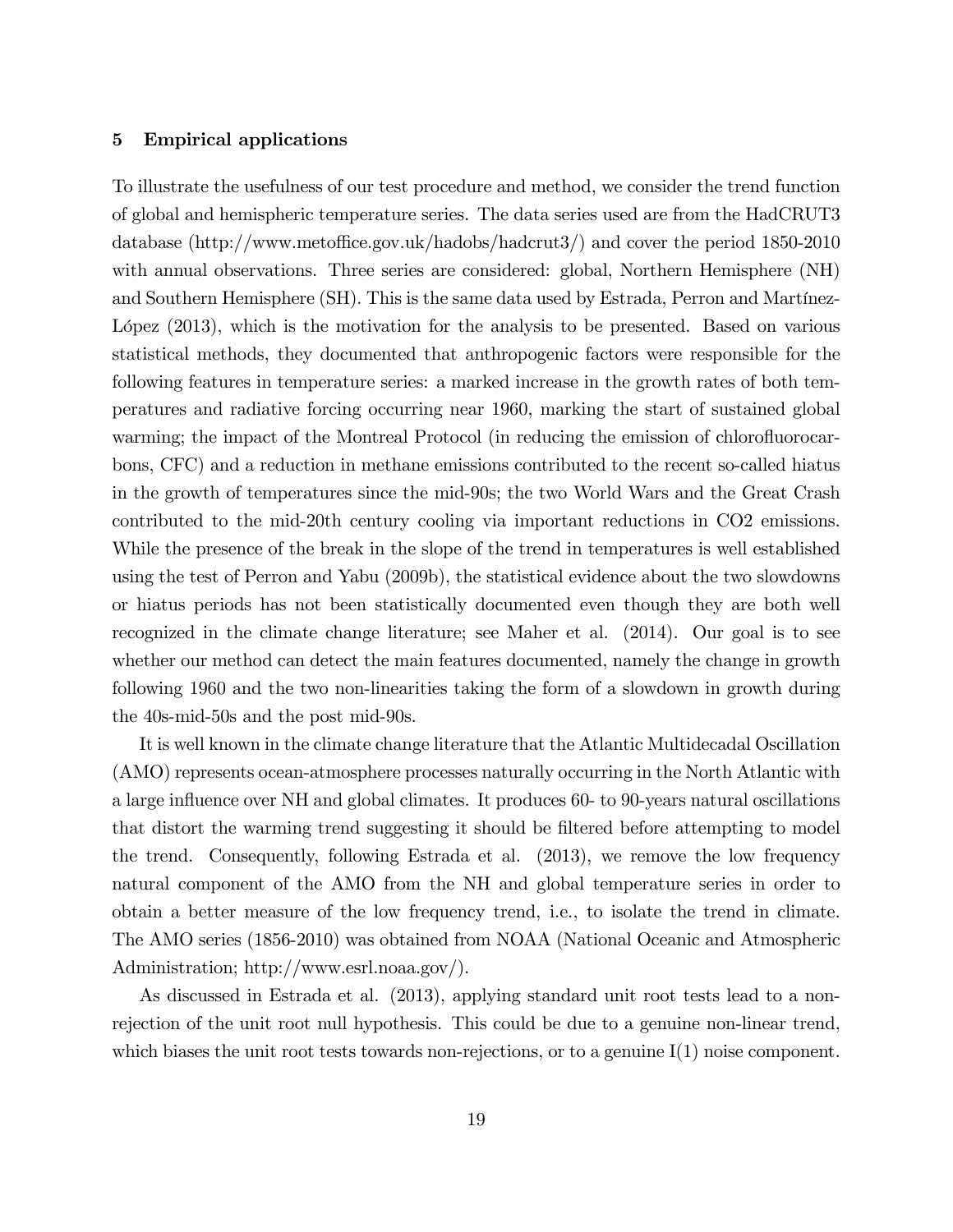Hence, it is important to allow for both  $I(0)$  and  $I(1)$  noise when testing for the presence of non-linear components in the trend. We applied both the ASW-based and our testing procedures. We first used the sequential procedure described in Section 4.2 to determine the number of frequencies. The results are presented in Table 5. Our method selects the first three frequencies as being significant, while the ASW-based method fails to find any nonlinearities. The parameter estimates are presented in Table 6. Using the fitted non-linear trend function from our procedure, we applied Enders and Lee (2012) unit root test. The results presented in Table 5, show that the remaining noise is deemed stationary at the 1% significance level.

The fitted non-linear trend functions are presented in Figure 7. The slowdown in the 40s-mid-50s and the marked increase in the rate of growth after 1960 are clearly present in all series. However, the hiatus post mid-90s is present only in the global and SH series. This is consistent with the argument advanced in Estrada et al. (2013) that the reduction in CFC was a major driver behind the slowdown in global temperatures. As argued by Previdi and Polvani (2014), the ozone recovery (due to the reduction in the emissions of CFC) has been instrumental in driving SH climate by altering the tropospheric midlatitude jet. Hence, our fitted non-linear trends are consistent with the main features of the climate trend since the early 20th century.

### 6 Conclusions

This paper proposes a new test for the presence of nonlinear deterministic trends approximated by Fourier expansions in a univariate time series without any prior knowledge as to whether the noise component is stationary or contains an autoregressive unit root. Our approach builds on the work of Perron and Yabu (2009a) and is based on a Feasible GLS procedure that uses a super-efficient estimator of the sum of the autoregressive coefficients  $\alpha$  when  $\alpha = 1$ . The resulting Wald test statistic asymptotically follows a chi-square limit distribution in both the  $I(0)$  and  $I(1)$  cases. To improve the finite sample properties of the tests, we use a bias corrected version of the OLS estimator of  $\alpha$  proposed by Roy and Fuller (2001). We show that our procedure is substantially more powerful than currently available alternatives. An empirical application to global and hemispheric temperatures series shows the usefulness of our proposed method and offers additional insights into the differences in climate change in the Northern and Southern hemispheres.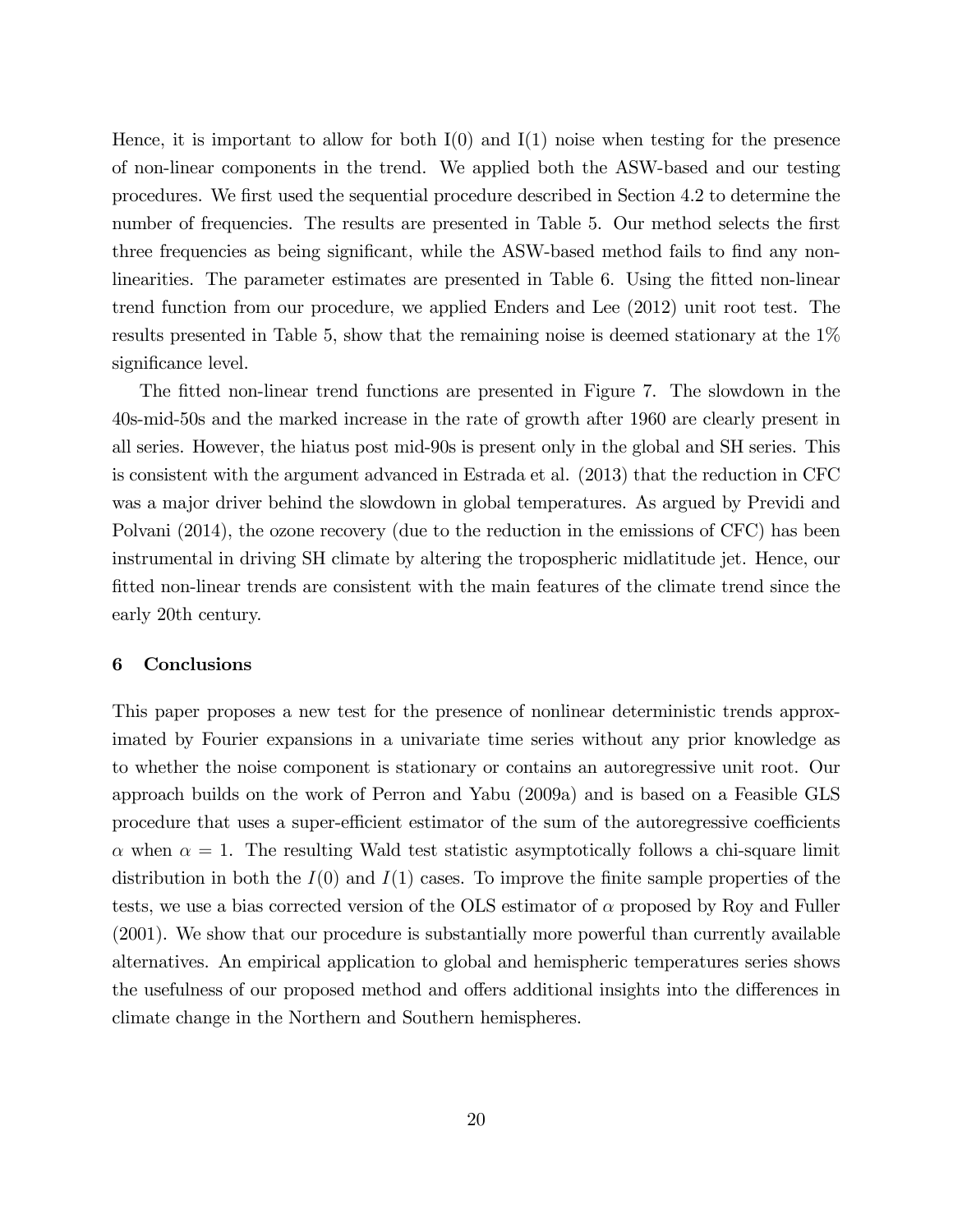## Appendix: Technical Derivations

**Proof of equation (6):** The *t*-statistic for testing  $\gamma = 0$  is:

$$
t_{\hat{\gamma}} = \frac{T^{1/2} \sum_{t=1}^{T} (\sin(2\pi kt/T) - \hat{\alpha} \sin(2\pi k(t-1)/T)) (u_t - \hat{\alpha} u_{t-1})}{\left\{ s^2 T \sum_{t=1}^{T} (\sin(2\pi kt/T) - \hat{\alpha} \sin(2\pi k(t-1)/T))^2 \right\}^{1/2}} + o_p(1)
$$
  
\n
$$
= \left\{ T^{1/2} \sum_{t=1}^{T} \Delta \sin(2\pi kt/T) e_t - T(\hat{\alpha} - 1) T^{-1/2} \sum_{t=1}^{T} \Delta \sin(2\pi kt/T) u_{t-1} - T(\hat{\alpha} - 1) \left[ T^{-1/2} \sum_{t=1}^{T} \sin(2\pi k(t-1)/T) e_t - T(\hat{\alpha} - 1) T^{-3/2} \sum_{t=1}^{T} \sin(2\pi k(t-1)/T) u_{t-1} \right] \right\}
$$
  
\n
$$
/ \left\{ s^2 \left[ T \sum_{t=1}^{T} \Delta \sin^2(2\pi kt/T) + T^2(\hat{\alpha} - 1)^2 T^{-1} \sum_{t=1}^{T} \sin^2(2\pi k(t-1)/T) \right] \right\}^{1/2} + o_p(1).
$$

The result follows using the facts that:

1. 
$$
T^{1/2} \sum_{t=1}^{T} \Delta \sin(2\pi kt/T) e_t \Rightarrow \sigma(2\pi k) \int_0^1 \cos(2\pi kr) dW(r)
$$
,  
\n2.  $T^{-1/2} \sum_{t=1}^{T} \Delta \sin(2\pi kt/T) u_{t-1} \Rightarrow \sigma(2\pi k) \int_0^1 \cos(2\pi kr) W(r) dr$ ,  
\n3.  $T^{-1/2} \sum_{t=1}^{T} \sin(2\pi k(t-1)/T) e_t \Rightarrow \sigma \int_0^1 \sin(2\pi kr) dW(r)$ ,  
\n4.  $T^{-3/2} \sum_{t=1}^{T} \sin(2\pi k(t-1)/T) u_{t-1} \Rightarrow \sigma \int_0^1 \sin(2\pi kr) W(r) dr$ ,  
\n5.  $T \sum_{t=1}^{T} \Delta \sin^2(2\pi kt/T) \Rightarrow (2\pi k)^2 \int_0^1 \cos^2(2\pi kr) dr$ ,  
\n6.  $T^{-1} \sum_{t=1}^{T} \sin^2(2\pi k(t-1)/T) \Rightarrow \int_0^1 \sin^2(2\pi kr) dr$ ,  
\n7.  $s^2 = \sigma^2 + o_p(1)$ .

**Proof of equation (11):** The *t*-statistic for testing  $\gamma = 0$  is:

$$
t_{\hat{\gamma}} = \frac{(1 - \hat{\alpha}_{S}^{2}) \cos(2\pi k/T) u_{1} + \sum_{t=1}^{T} (\cos(2\pi kt/T) - \hat{\alpha}_{S} \cos(2\pi k(t-1)/T)) (u_{t} - \hat{\alpha} u_{t-1})}{\left\{s^{2} \left[(1 - \hat{\alpha}_{S}^{2}) \cos^{2}(2\pi k/T) + \sum_{t=1}^{T} (\cos(2\pi kt/T) - \hat{\alpha}_{S} \cos(2\pi k(t-1)/T))^{2}\right]\right\}^{1/2}}
$$

$$
= \frac{T^{1/2} \sum_{t=1}^{T} (\cos(2\pi kt/T) - \hat{\alpha}_{S} \cos(2\pi k(t-1)/T)) (u_{t} - \hat{\alpha} u_{t-1})}{\left\{s^{2} T \sum_{t=1}^{T} (\cos(2\pi kt/T) - \hat{\alpha}_{S} \cos(2\pi k(t-1)/T))^{2}\right\}^{1/2}} + o_{p}(1)
$$

The result follows using the facts that:

1. 
$$
T \sum_{t=1}^{T} (\cos(2\pi kt/T) - \hat{\alpha}_S \cos(2\pi k(t-1)/T))^2 \Rightarrow (2\pi k) \int_0^1 \sin^2(2\pi kr) dr
$$
,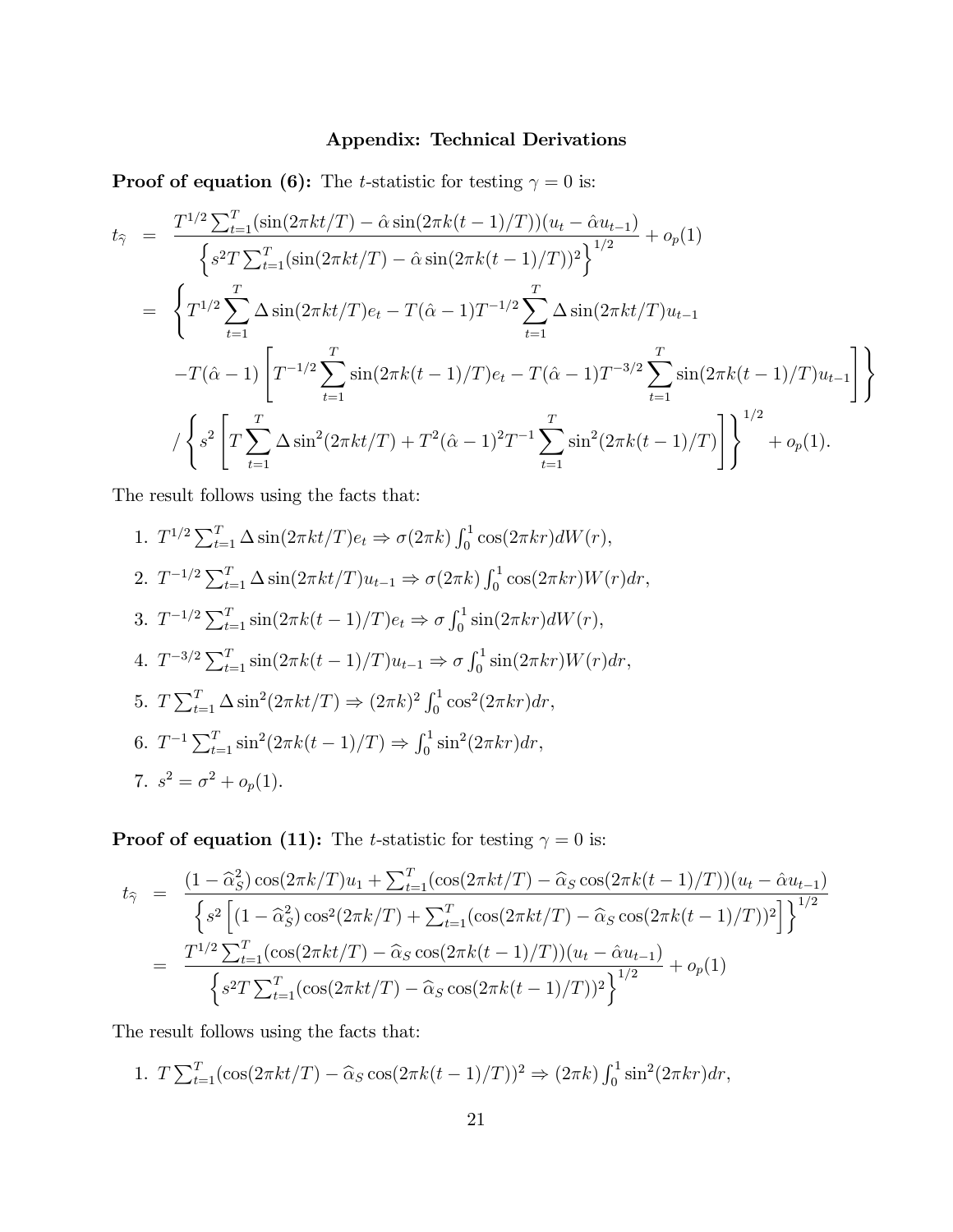2. 
$$
T^{1/2} \sum_{t=1}^{T} (\cos(2\pi kt/T) - \hat{\alpha}_S \cos(2\pi k(t-1)/T)) (u_t - \hat{\alpha}u_{t-1}) \Rightarrow -\sigma(2\pi k) \int_0^1 \sin(2\pi kr) dW(r),
$$
  
\n3.  $s^2 = \sigma^2 + o_p(1).$ 

Here, the first observation of the innovation does not have any effect on the limiting distribution. However, when we using the FGLS estimator assuming  $u_0 = 0$ , the initial observation dominates the limiting distribution. The *t*-statistic for testing  $\gamma = 0$  is:

$$
t_{\hat{\gamma}} = \frac{\cos(2\pi k/T)u_1 + \sum_{t=1}^T (\cos(2\pi kt/T) - \hat{\alpha}_S \cos(2\pi k(t-1)/T))(u_t - \hat{\alpha}u_{t-1})}{\left\{s^2 \left[\cos^2(2\pi k/T) + \sum_{t=1}^T (\cos(2\pi kt/T) - \hat{\alpha}_S \cos(2\pi k(t-1)/T))^2\right]\right\}^{1/2}}
$$
  
= 
$$
\frac{\cos(2\pi k/T)u_1}{\left\{s^2 \cos^2(2\pi k/T)\right\}^{1/2}} + o_p(1)
$$

using the facts that  $cos(0) = 1$  and  $s^2 = \sigma^2 + o_p(1)$ ,  $t_{\hat{\gamma}} \Rightarrow u_1/\sigma$ .

**Proof of Theorem 1:** The model is  $y_t = x'_t \Psi + u_t$  where the regressors are  $x_t = (z'_t, f'_t)'$ with  $z_t = (1, t, ..., t^{p_d})'$  and  $f_t = (\sin(2\pi kt/T), \cos(2\pi kt/T))'$ ; the parameters are  $\Psi = (\beta', \gamma')'$ with  $\beta = (\beta_0, ..., \beta_{p_d})'$  and  $\gamma = (\gamma_1, \gamma_2)'$ . We have

$$
\hat{\Psi} - \Psi = \begin{bmatrix} q_{11} & q_{12} \\ q'_{12} & q_{22} \end{bmatrix}^{-1} \begin{bmatrix} r_1 \\ r_2 \end{bmatrix}
$$

where

$$
q_{11} = (1 - \hat{\alpha}_S^2) z_1 z_1' + \sum_{t=2}^T (z_t - \hat{\alpha}_S z_{t-1}) (z_t - \hat{\alpha}_S z_{t-1})'
$$
  
\n
$$
q_{22} = (1 - \hat{\alpha}_S^2) f_1 f_1' + \sum_{t=2}^T (f_t - \hat{\alpha}_S f_{t-1}) (f_t - \hat{\alpha}_S f_{t-1})'
$$
  
\n
$$
q_{12} = (1 - \hat{\alpha}_S^2) z_1 f_1' + \sum_{t=2}^T (z_t - \hat{\alpha}_S z_{t-1}) (f_t - \hat{\alpha}_S f_{t-1})'
$$

$$
r_1 = (1 - \hat{\alpha}_S^2)^{1/2} z_1 u_1 + \sum_{t=2}^T (z_t - \hat{\alpha}_S z_{t-1}) e_t^*
$$
  

$$
r_2 = (1 - \hat{\alpha}_S^2)^{1/2} f_1 u_1 + \sum_{t=2}^T (f_t - \hat{\alpha}_S f_{t-1}) e_t^*,
$$

with  $e_t^* = u_t - \hat{\alpha}_S u_{t-1}$ . Let the diagonal matrix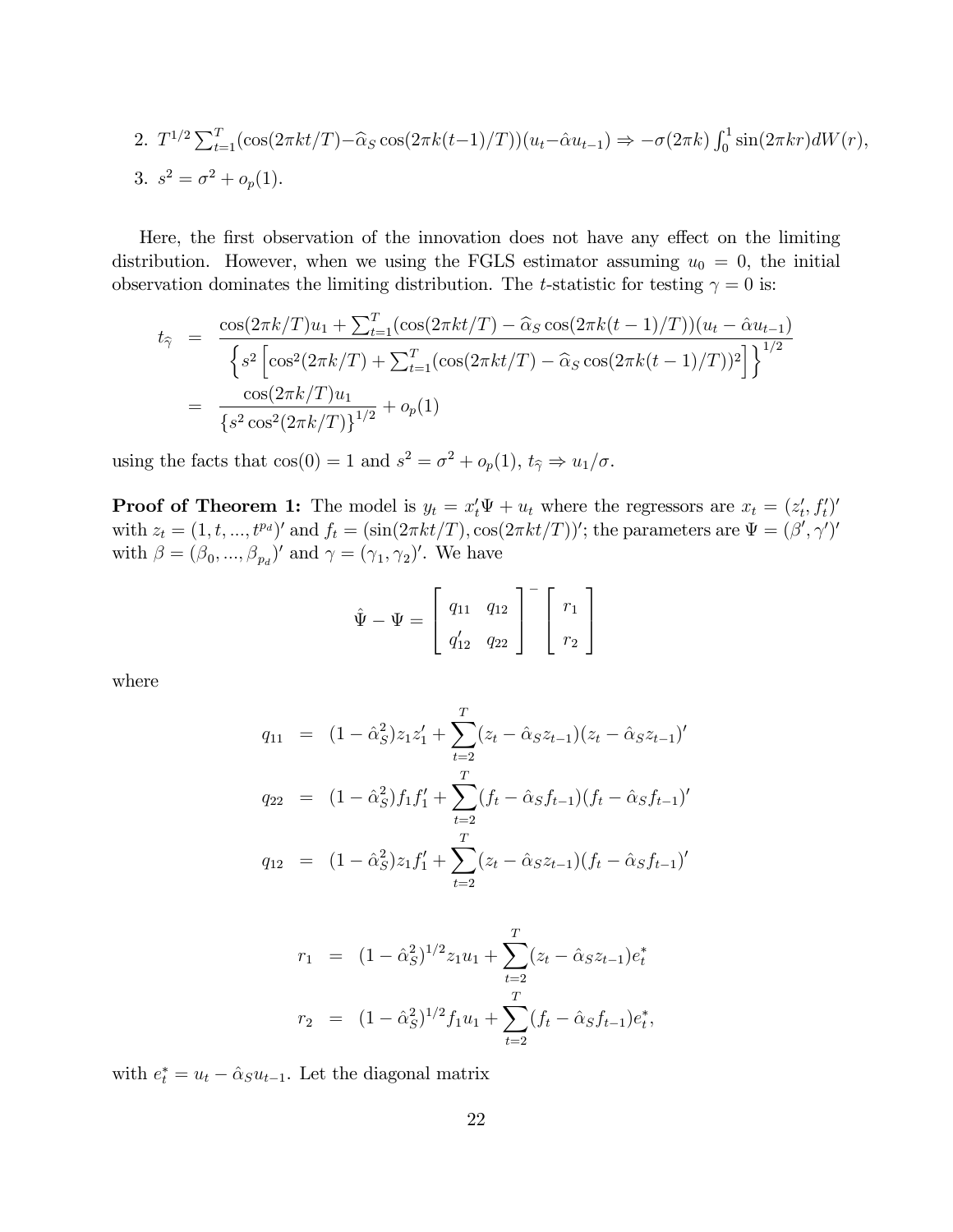$$
\Upsilon_T = \left[ \begin{array}{cc} \Upsilon_{1,T} & 0 \\ 0 & \Upsilon_{2,T} \end{array} \right]
$$

where  $\Upsilon_{1,T}$  and  $\Upsilon_{2,T}$  are defined later.

**Stationary Case** ( $|\alpha| < 1$ ). Let  $\Upsilon_{1,T} = diag(T^{1/2}, T^{3/2}, ..., T^{p_d+1/2})$  and  $\Upsilon_{2,T} = diag(T^{1/2}, T^{1/2})$ . Let  $F(r) = [F_1(r)^\prime, F_2(r)^\prime]^\prime$  with  $F_1(r) = [1, r, ..., r^{pq}]^\prime$  and  $F_2(r) = [\sin(2\pi kr), \cos(2\pi kr)]^\prime$ . The convergence results for each components are as follows:

$$
T^{-1/2} \sum_{t=1}^{[Tr]} e_t^* = T^{-1/2} \sum_{1}^{[Tr]} (e_t - (\hat{\alpha}_S - \alpha) u_{t-1})
$$
  
= 
$$
T^{-1/2} \sum_{t=1}^{[Tr]} e_t - T^{-1/2} (T^{1/2} (\hat{\alpha}_S - \alpha)) (T^{-1/2} \sum_{t=1}^{[Tr]} u_{t-1})
$$
  
= 
$$
T^{-1/2} \sum_{t=1}^{[Tr]} e_t + o_p(1) \Rightarrow \sigma W(r),
$$

$$
\begin{aligned}\n\Upsilon_{1,T}^{-1}q_{11}\Upsilon_{1,T}^{-1} &= \Upsilon_{1,T}^{-1} \left[ \sum_{t=2}^{T} (z_t - \hat{\alpha}_S z_{t-1}) (z_t - \hat{\alpha}_S z_{t-1})' \right] \Upsilon_{1,T}^{-1} + o_p(1) \\
&\Rightarrow (1-\alpha)^2 \int_0^1 F_1(r) F_1(r)' dr,\n\end{aligned}
$$

$$
\begin{aligned}\n\Upsilon_{2,T}^{-1} q_{22} \Upsilon_{2,T}^{-1} &= \Upsilon_{2,T}^{-1} \left[ \sum_{t=2}^{T} (f_t - \hat{\alpha}_S f_{t-1}) (f_t - \hat{\alpha}_S f_{t-1})' \right] \Upsilon_{2,T}^{-1} + o_p(1) \\
&\Rightarrow (1-\alpha)^2 \int_0^1 F_2(r) F_2(r)' dr,\n\end{aligned}
$$

$$
\begin{aligned}\n\Upsilon_{1,T}^{-1}q_{12}\Upsilon_{2,T}^{-1} &= \Upsilon_{1,T}^{-1} \left[ \sum_{t=2}^{T} (z_t - \hat{\alpha}_S z_{t-1}) (f_t - \hat{\alpha}_S f_{t-1})' \right] \Upsilon_{2,T}^{-1} + o_p(1) \\
&\Rightarrow (1-\alpha)^2 \int_0^1 F_1(r) F_2(r)' dr,\n\end{aligned}
$$

$$
\Upsilon_{1,T}^{-1}r_1 = \Upsilon_{1,T}^{-1} \sum_{t=2}^{T} (z_t - \hat{\alpha}_S z_{t-1}) e_t^* + o_p(1) \Rightarrow \sigma(1-\alpha) \int_0^1 F_1(r) dW(r),
$$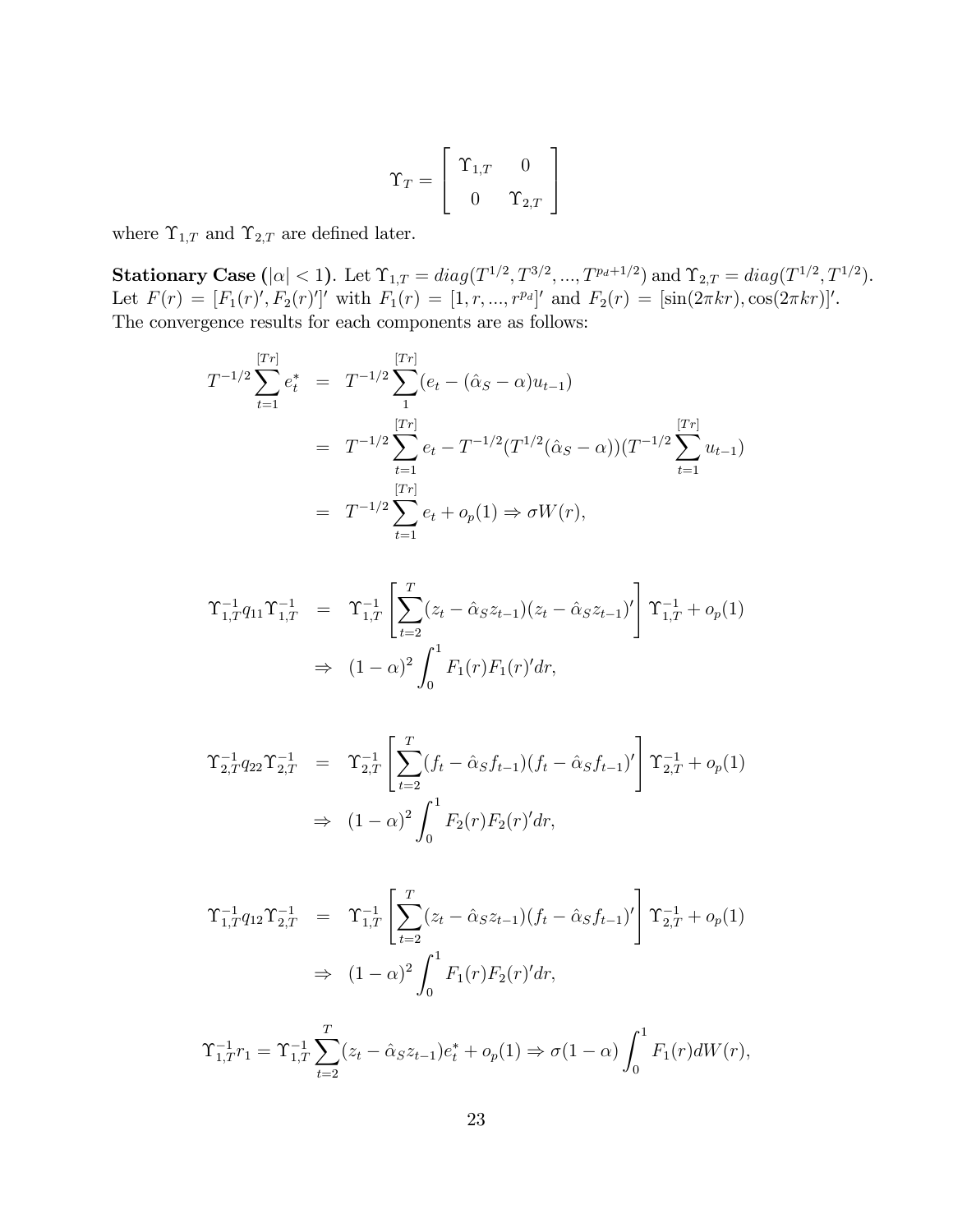$$
\Upsilon_{2,T}^{-1}r_2 = \Upsilon_{2,T}^{-1} \sum_{t=2}^{T} (f_t - \hat{\alpha}_S f_{t-1}) e_t^* + o_p(1) \Rightarrow \sigma(1-\alpha) \int_0^1 F_2(r) dW(r).
$$

Then, we have

$$
\begin{split} \Upsilon_T^{-1}(\widetilde{X}'\widetilde{X})\Upsilon_T^{-1} &= \left[ \begin{array}{cc} \Upsilon_{1,T}^{-1}q_{11}\Upsilon_{1,T}^{-1} & \Upsilon_{1,T}^{-1}q_{12}\Upsilon_{2,T}^{-1} \\ \Upsilon_{2,T}^{-1}q_{12}'\Upsilon_{1,T}^{-1} & \Upsilon_{2,T}^{-1}q_{22}\Upsilon_{2,T}^{-1} \end{array} \right] \Rightarrow (1-\alpha)^2 \int_0^1 F(r)F(r)'dr, \\ \Upsilon_T^{-1}X'U &= \left[ \begin{array}{c} \Upsilon_{1,T}^{-1}r_1 \\ \Upsilon_{2,T}^{-1}r_2 \end{array} \right] \Rightarrow \sigma(1-\alpha) \int_0^1 F(r)dW(r), \\ \Upsilon_T(\hat{\Psi} - \Psi) &= \begin{array}{c} (\Upsilon_T^{-1}\widetilde{X}'\widetilde{X}\Upsilon_T^{-1})^{-1}(\Upsilon_T^{-1}\widetilde{X}'\widetilde{U}) \\ 1-\alpha(\int_0^1 F(r)F(r)'dr)^{-1} \int_0^1 F(r)dW(r). \end{array} \end{split}
$$

The result stated in Theorem 1 follows using the convergence results stated above noting that we can express the Wald tests as:

$$
W_{\widehat{\gamma}} = \widehat{\Psi}' R'[s^2 R(\widetilde{X}'\widetilde{X})^- R']^{-1} R \widehat{\Psi}.
$$
\n(A.1)

 $\mathbf{0}$ 

Unit Root Case  $(\alpha = 1)$ . Let  $Q(r) = [Q_1(r)', Q_2(r)']'$  with  $Q_1(r) = [0, 1, ..., p_d r^{(p_d-1)}]'$ and  $Q_2(r) = [2\pi k \cos(2\pi kr), -2\pi k \sin(2\pi kr)]'$ ,  $\Upsilon_{1,T} = diag(1, T^{1/2}, ..., T^{p_d-1/2})$  and  $\Upsilon_{2,T} =$  $diag(T^{-1/2}, T^{-1/2})$ . Using the fact that  $T(\hat{\alpha}_S - 1) \rightarrow^p 0$ , the convergence results for each elements are:

$$
T^{-1/2} \sum_{t=1}^{\lfloor Tr \rfloor} e_t^* = T^{-1/2} \sum_{t=1}^{\lfloor Tr \rfloor} (e_t - (\hat{\alpha}_S - 1)u_{t-1})
$$
  
\n
$$
= T^{-1/2} \sum_{t=1}^{\lfloor Tr \rfloor} e_t - T(\hat{\alpha}_S - 1)(T^{-1} \sum_{t=1}^{\lfloor Tr \rfloor} T^{-1/2} u_{t-1}) \Rightarrow \sigma W(r),
$$
  
\n
$$
\Upsilon_{1,T}^{-1} q_{11} \Upsilon_{1,T}^{-1} = \Upsilon_{1,T}^{-1} \left[ \sum_{t=2}^{T} (z_t - z_{t-1})(z_t - z_{t-1})' \right] \Upsilon_{1,T}^{-1} + o_p(1) \Rightarrow \int_0^1 Q_1(r) Q_1(r)' dr,
$$
  
\n
$$
\Upsilon_{2,T}^{-1} q_{22} \Upsilon_{2,T}^{-1} = \Upsilon_{2,T}^{-1} \left[ \sum_{t=2}^{T} (f_t - f_{t-1})(f_t - f_{t-1})' \right] \Upsilon_{2,T}^{-1} + o_p(1) \Rightarrow \int_0^1 Q_2(r) Q_2(r)' dr,
$$
  
\n
$$
\Upsilon_{1,T}^{-1} q_{12} \Upsilon_{2,T}^{-1} = \Upsilon_{1,T}^{-1} \left[ \sum_{t=2}^{T} (z_t - z_{t-1})(f_t - f_{t-1})' \right] \Upsilon_{2,T}^{-1} + o_p(1) \Rightarrow \int_0^1 Q_1(r) Q_2(r)' dr,
$$

 $_{t=2}$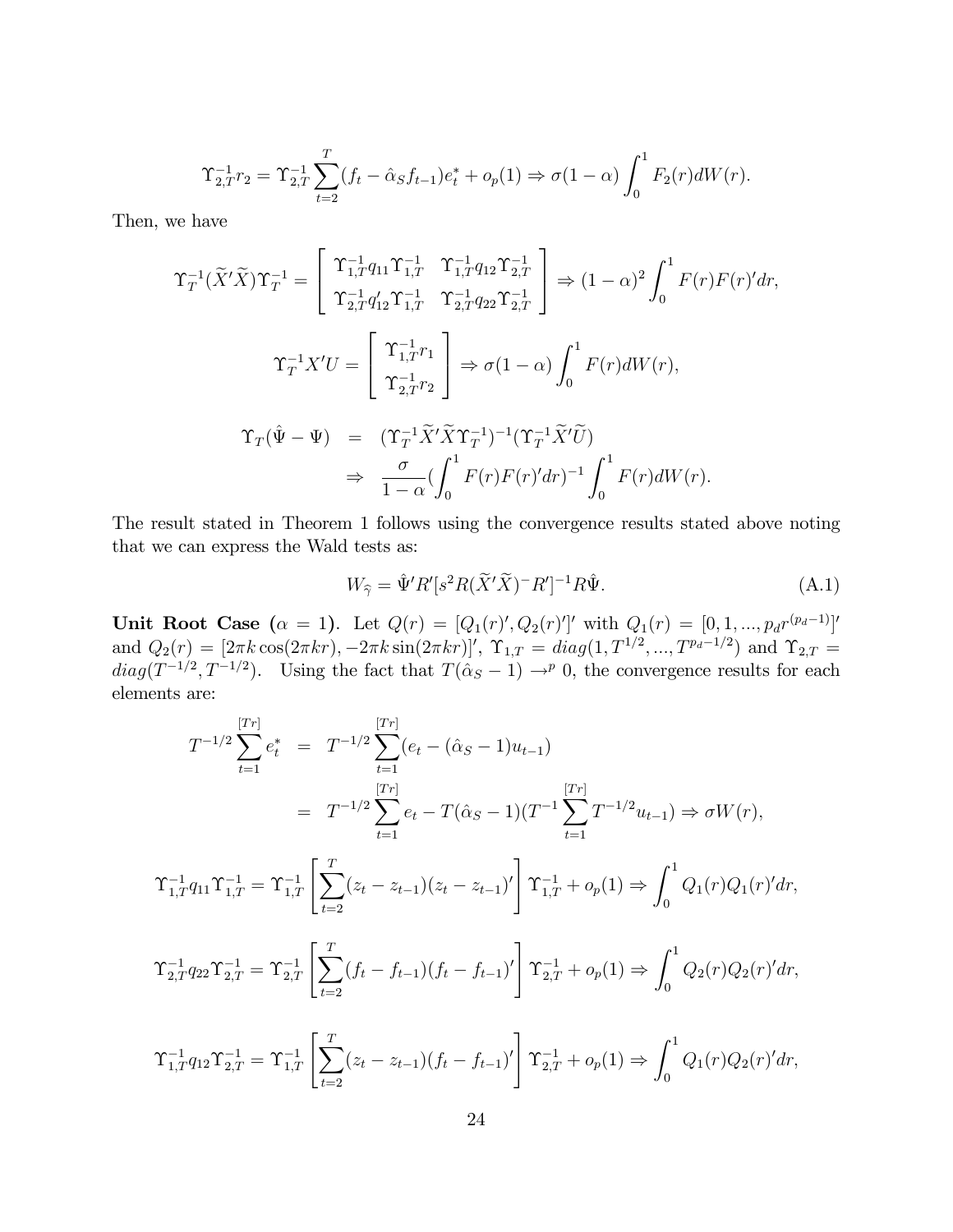$$
\Upsilon_{1,T}^{-1}r_1 = \Upsilon_{1,T}^{-1} \sum_{t=2}^{T} (z_t - z_{t-1})e_t^* + o_p(1) \Rightarrow \sigma \int_0^1 Q_1(r)dW(r),
$$
  

$$
\Upsilon_{2,T}^{-1}r_2 = \Upsilon_{2,T}^{-1} \sum_{t=2}^{T} (f_t - f_{t-1})e_t^* + o_p(1) \Rightarrow \sigma \int_0^1 Q_2(r)dW(r),
$$

Then, we have

$$
\Upsilon_T^{-1}(\widetilde{X}'\widetilde{X})\Upsilon_T^{-1} = \begin{bmatrix} \Upsilon_{1,T}^{-1}q_{11}\Upsilon_{1,T}^{-1} & \Upsilon_{1,T}^{-1}q_{12}\Upsilon_{2,T}^{-1} \\ \Upsilon_{2,T}^{-1}q_{12}'\Upsilon_{1,T}^{-1} & \Upsilon_{2,T}^{-1}q_{22}\Upsilon_{2,T}^{-1} \end{bmatrix} \Rightarrow \int_0^1 Q(r)Q(r)'dr
$$

$$
\Upsilon_T^{-1}\widetilde{X}'U = \begin{bmatrix} \Upsilon_{1,T}^{-1}r_1 \\ \Upsilon_{2,T}^{-1}r_2 \end{bmatrix} \Rightarrow \sigma \int_0^1 Q(r)dW(r)
$$

and

$$
\begin{aligned}\n\Upsilon_T(\hat{\Psi} - \Psi) &= (\Upsilon_T^{-1} \widetilde{X}' \widetilde{X} \Upsilon_T^{-1})^-(\Upsilon_T^{-1} \widetilde{X}' U) \\
&\Rightarrow \sigma \left[ \int_0^1 Q(r) Q(r)' dr \right]^- \left[ \int_0^1 Q(r) dW(r) \right]\n\end{aligned}
$$

The result stated in Theorem 1 follows using the convergence results stated above and the representation (A.1) of the Wald test.

Local Asymptotic Power. We derive the local asymptotic power of our test. The alternatives are given by  $R\Psi = \pmb{\delta}_T = \gamma_0 \sigma T^{-1/2} \pmb{\iota}$  for I(0) errors and  $R\Psi = \pmb{\delta}_T = \gamma_0 \sigma T^{1/2} \pmb{\iota}$  for I(1) errors with  $\boldsymbol{\iota} = [1, 1]'.$  Under the alternative, we can express the Wald test as:

$$
W_{\widehat{\gamma}}=[R(\hat{\Psi}-\Psi)+\boldsymbol{\delta}_T]^\prime[s^2R(\widetilde{X}^\prime\widetilde{X})^-R^\prime]^{-1}[R(\hat{\Psi}-\Psi)+\boldsymbol{\delta}_T].
$$

Let  $\Upsilon_T = diag(T^{1/2}, T^{3/2}, ..., T^{p_d+1/2}, T^{1/2}, T^{1/2})$  for I(0) errors and  $\Upsilon_T = diag(1, T^{1/2}, ...,$  $T^{p_d-1/2}, T^{-1/2}, T^{-1/2})$  for I(1) errors. Then,

$$
W_{\hat{\gamma}} = [R\Upsilon_T(\hat{\Psi} - \Psi) + \gamma_0 \sigma \iota]' [s^2 R \Upsilon_T(\widetilde{X}'\widetilde{X})^- \Upsilon_T R']^{-1} [R\Upsilon_T(\hat{\Psi} - \Psi) + \gamma_0 \sigma \iota].
$$

Using the convergence results stated in Theorem 1, we have

$$
W_{\hat{\gamma}} \Rightarrow [R(\int_0^1 G(r)G(r)'dr)^{-1} \int_0^1 G(r)dW(r) + \gamma_0 \nu]' [R(\int_0^1 G(r)G(r)'dr)^{-1}R']^{-1}
$$
  
 
$$
\times [R(\int_0^1 G(r)G(r)'dr)^{-1} \int_0^1 G(r)dW(r) + \gamma_0 \nu]
$$

where  $G(r) = F(r) = [1, r, ..., r^{p_d}, \sin(2\pi kr), \cos(2\pi kr)]'$  if  $|\alpha| < 1$  and  $G(r) = Q(r) =$  $[0, 1, ..., p_d r^{(p_d-1)}, 2\pi k \cos(2\pi kr), -2\pi k \sin(2\pi kr)]'$  if  $\alpha = 1$ .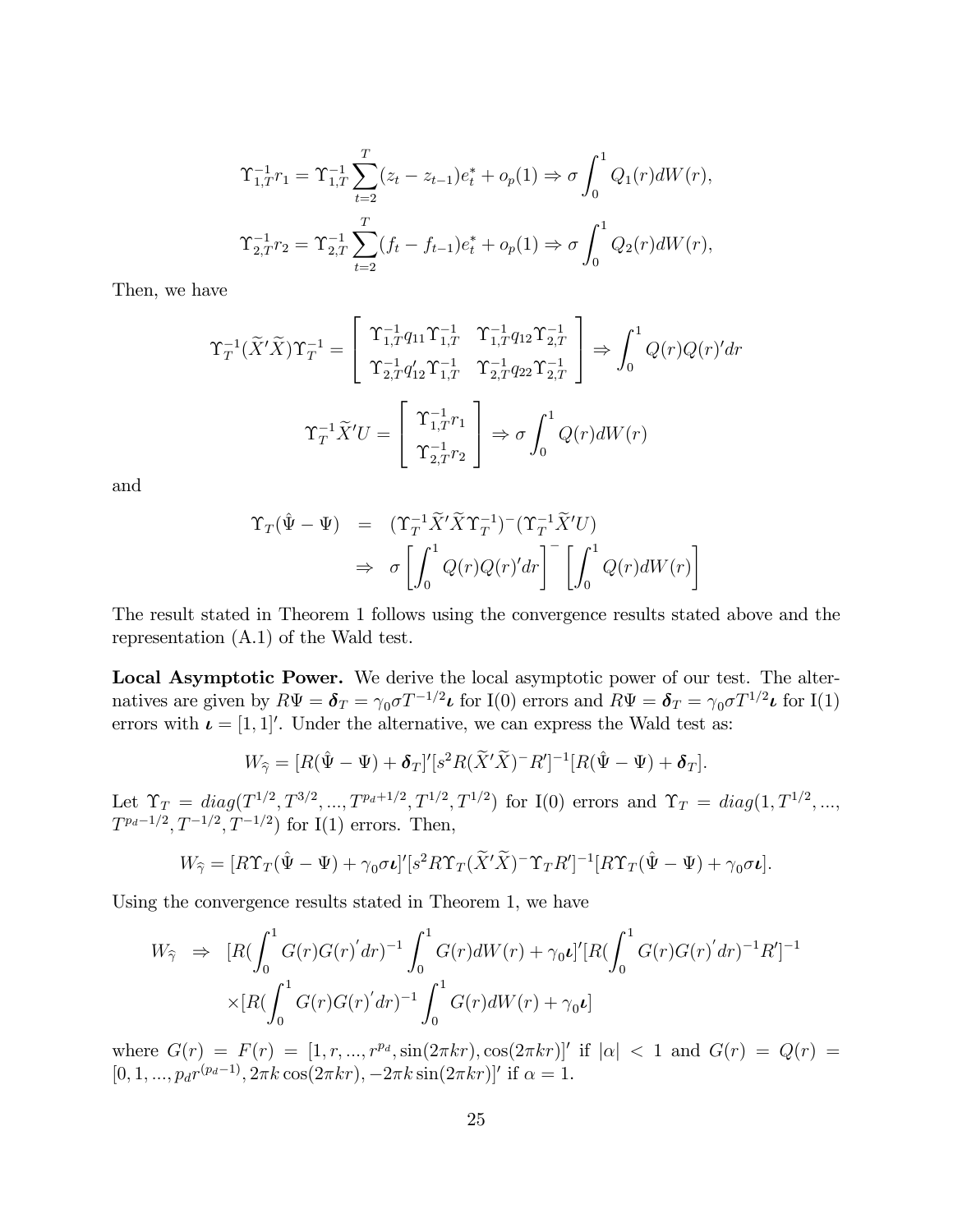Description of the ASW test. The procedure of Astill et al. (2014) uses a function of an auxiliary unit root test (denoted by  $J$ ) to select between the I(0) and I(1) critical values for a Wald test. Here we brie‡y describe the test for the model with only a constant and a frequency of  $k = 1$ . The ASW test is based on the following partial sums regression:

$$
Z_t = \beta_0 t + \gamma_1 \sum_{s=1}^t \sin\left(\frac{2\pi s}{T}\right) + \gamma_2 \sum_{s=1}^t \cos\left(\frac{2\pi s}{T}\right) + S_t
$$

where  $Z_t = \sum_{s=1}^t y_s$  and  $S_t = \sum_{s=1}^t u_s$ . Then, a scaled Wald statistic for  $H_0: \gamma_1 = \gamma_2 = 0$  is  $SW = (RSS_R - RSS_U) / RSS_U$  where  $RSS_R$  is the residual sum of squares from a regression of  $Z_t$  on t, and  $RSS_U$  is the residual sum of squares from the unrestricted regression. The limiting distribution still depends on whether  $u_t$  is I(0) or I(1). The critical value of the test is  $cv_0$  for I(0) errors while it is  $cv_1$  for I(1) errors. In the ASW test, an adaptive critical value is defined as

$$
cv^{\lambda} = \lambda_J cv_0 + (1 - \lambda_J)cv_1
$$

where  $\lambda_J = \exp(-\tau T^{\delta} J)$  with  $\tau$  and  $\delta$  positive constants. They recommend for J a Breitung (2002)-type variance ratio unit root test statistic so that, as  $T \to \infty$ ,  $\lambda_J \to^p 1$  and  $cv^{\lambda} \to^p cv_0$ for I(0) errors and  $\lambda_J \rightarrow^p 0$  and  $cv^{\lambda} \rightarrow^p cv_1$  for I(1) errors. For the stationary case, consider the local alternatives  $[\gamma_1, \gamma_2] = [\gamma_0 \omega_0 T^{-1/2}, \gamma_0 \omega_0 T^{-1/2}]$  where  $\omega_0^2$  is the long-run variance of  $u_t$ . Then, as  $T \to \infty$ ,

$$
SW \Rightarrow \frac{\int_0^1 L_R(r, \gamma_0)^2 dr}{\int_0^1 L_U(r)^2 dr} - 1
$$

where  $L_R(r, \gamma_0)$  is the continuous time residuals from the projection of  $\gamma_0(1-\cos(2\pi r))/2\pi$  +  $\gamma_0 \sin(2\pi r)/2\pi + W(r)$  onto the space spanned by r, and  $L_U(r)$  denotes the continuous time residuals from the projection of  $W(r)$  onto the space spanned by  $[r,(1-\cos(2\pi r))/2\pi,$  $\sin(2\pi r)/2\pi$ . For the unit root case, consider the local alternatives  $[\gamma_1,\gamma_2] = [\gamma_0\omega_0T^{1/2},\gamma_0\omega_0T^{1/2}]$ where  $\omega_0^2$  is the long-run variance of  $\Delta u_t$ . Then, as  $T \to \infty$ ,

$$
SW \Rightarrow \frac{\int_0^1 N_R(r, \gamma_0)^2 dr}{\int_0^1 N_U(r)^2 dr} - 1
$$

where  $N_R(r, \gamma_0)$  is the continuous time residuals from the projection of  $\gamma_0(1-\cos(2\pi r))/2\pi +$  $\gamma_0 \sin(2\pi r)/2\pi + \int_0^r W(s)ds$  onto the space spanned by r, and  $N_U(r)$  denotes the continuous time residuals from the projection of  $\int_0^r W(s)ds$  onto the space spanned by  $[r,(1 \cos(2\pi r)/2\pi$ ,  $\sin(2\pi r)/2\pi$ .

 ${\bf Near Unit~Root~Case}$   $(\alpha_T=1\!+\!c/T,{\bf Proof~of~Theorem~2}).\ \ \ \textrm{Let} \ \Upsilon_{1,T}=diag(1,T^{1/2},...,\ \ \Upsilon_{1,T}=\alpha_T^{1/2},\dots,\ \Upsilon_{1,T}^{1/2})$  $T^{p_d-1/2}$  and  $\Upsilon_{2,T} = diag(T^{-1/2}, T^{-1/2})$ . As shown in Perron and Yabu (2009a),  $T(\hat{\alpha}_S-1) \rightarrow_p$ 0. Now, the true value of  $\alpha$  is in a  $T^{-1}$  neighborhood of 1 so that in large sample  $\hat{\alpha}$  is always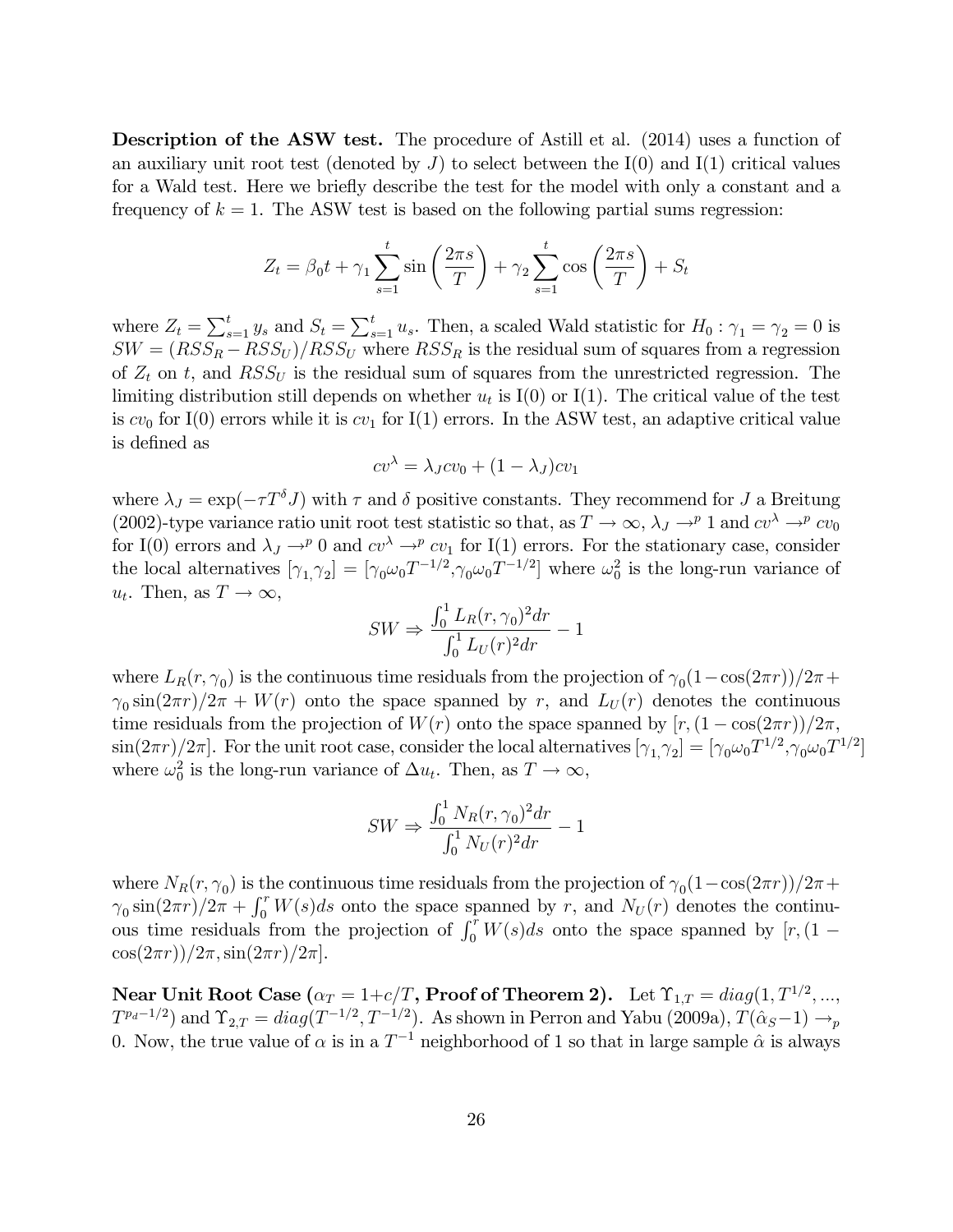truncated to take value one. Then, we have the following limit results:

$$
T^{-1/2} \sum_{t=1}^{\lfloor Tr \rfloor} e_t^* = T^{-1/2} \sum_{t=1}^{\lfloor Tr \rfloor} (e_t + \frac{c}{T} u_{t-1} - (\hat{\alpha}_S - 1) u_{t-1})
$$
  
\n
$$
= T^{-1/2} \sum_{t=1}^{\lfloor Tr \rfloor} e_t + cT^{-3/2} \sum_{t=1}^{\lfloor Tr \rfloor} u_{t-1} - T(\hat{\alpha}_S - 1)(T^{-1} \sum_{t=1}^{\lfloor Tr \rfloor} T^{-1/2} u_{t-1})
$$
  
\n
$$
\Rightarrow \sigma[W(r) + c \int_0^1 J_c(r) dr] = \sigma J_c(r),
$$
  
\n
$$
\Upsilon_T^{-1}(\tilde{X}'\tilde{X}) \Upsilon_T^{-1} = \begin{bmatrix} \Upsilon_{1,T}^{-1} q_{11} \Upsilon_{1,T}^{-1} & \Upsilon_{1,T}^{-1} q_{12} \Upsilon_{2,T}^{-1} \\ \Upsilon_{2,T}^{-1} q_{12}' \Upsilon_{1,T}^{-1} & \Upsilon_{2,T}^{-1} q_{22} \Upsilon_{2,T}^{-1} \end{bmatrix} \Rightarrow \int_0^1 Q(r) Q(r)' dr,
$$
  
\n
$$
\Upsilon_T^{-1} X' U = \begin{bmatrix} \Upsilon_{1,T}^{-1} r_1 \\ \Upsilon_{2,T}^{-1} r_2 \end{bmatrix} \Rightarrow \sigma \int_0^1 Q(r) dJ_c(r).
$$

Using the convergence results stated above and the representation of the Wald test, the limiting distribution of the Wald statistics is:

$$
W_{\hat{\gamma}} \Rightarrow [R(\int_0^1 Q(r)Q(r)'dr) - \int_0^1 Q(r)dJ_c(r)]'[R(\int_0^1 Q(r)Q(r)'dr) - R']^{-1}
$$
  
 
$$
\times [R(\int_0^1 Q(r)Q(r)'dr) - \int_0^1 Q(r)dJ_c(r)]'.
$$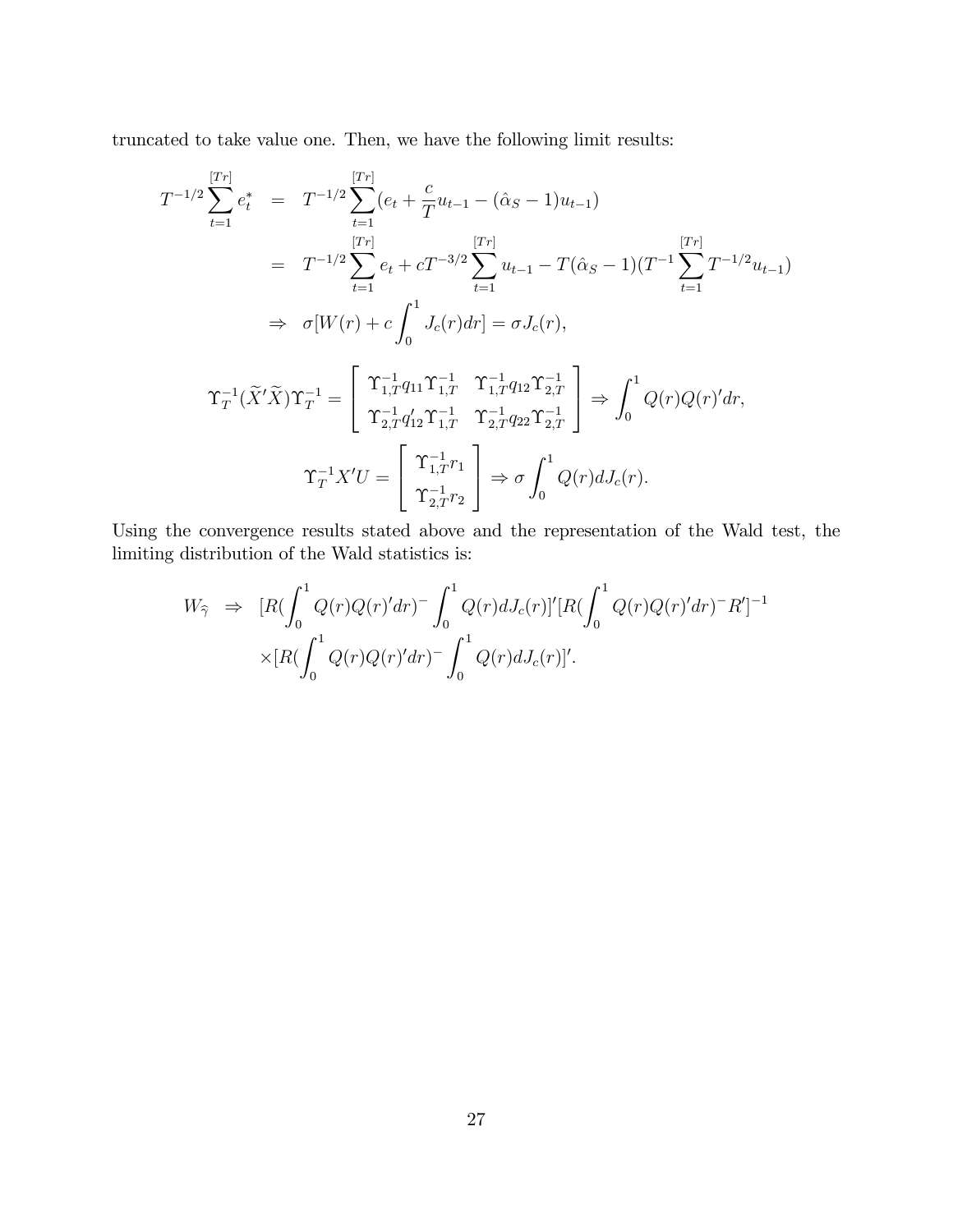## References

- [1] Andrews, D.W.K. (1991). "Heteroskedasticity and autocorrelation consistent covariance matrix estimation," *Econometrica* 59, 817-858.
- [2] Astill, S., Harvey, D.I., Leybourne, S.J. and Taylor, A.M.R. (2014). "Robust and Powerful Tests for Nonlinear Deterministic Components," Oxford Bulletin of Economics and Statistics, forthcoming.
- [3] Becker, R., Enders, W. and Hurn, S. (2004). "A general test for time dependence in parameters," Journal of Applied Econometrics 19, 899–906.
- [4] Becker, R., Enders, W. and Lee, J. (2006). "A stationarity test in the presence of an unknown number of smooth breaks," Journal of Time Series Analysis 27, 381–409.
- [5] Berk, K.N. (1974). "Consistent autoregressive spectral estimates," Annals of Statistics 2, 89-502.
- [6] Breitung, J. (2002). "Nonparametric tests for unit roots and cointegration," Journal of Econometrics 108, 343-363.
- [7] Campbell, J. Y. and Perron, P. (1991). "Pitfalls and opportunities: what macroeconomists should know about unit roots," In NBER Macroeconomics Annual 1991, Volume 6 (pp. 141-220). MIT Press.
- [8] Canjels, E. and Watson, M.W. (1997). "Estimating deterministic trends in the presence of serially correlated errors," Review of Economics and Statistics 79, 184–200.
- [9] Cochrane, D., and Orcutt, G.H. (1949). "Applications of least squares regressions to relationships containing autocorrelated error terms," Journal of the American Statistical Association 44, 32-61.
- [10] Enders, W. and Lee, J. (2012). "A unit root test using a Fourier series to approximate smooth breaks," Oxford Bulletin of Economics and Statistics 74, 574–599.
- [11] Estrada, F., Perron, P. and Martínez-López, B. (2013). "Statistically derived contributions of diverse human influences to twentieth-century temperature changes," Nature Geoscience 6, 1050-1055.
- [12] Gallant, A.R. (1981). "On the bias in flexible functional forms and an essentially unbiased form: the flexible Fourier form," *Journal of Econometrics* 15, 211–245.
- [13] Gallant, R. and Souza, G. (1991). "On the asymptotic normality of Fourier flexible form estimates," Journal of Econometrics 50, 329–353.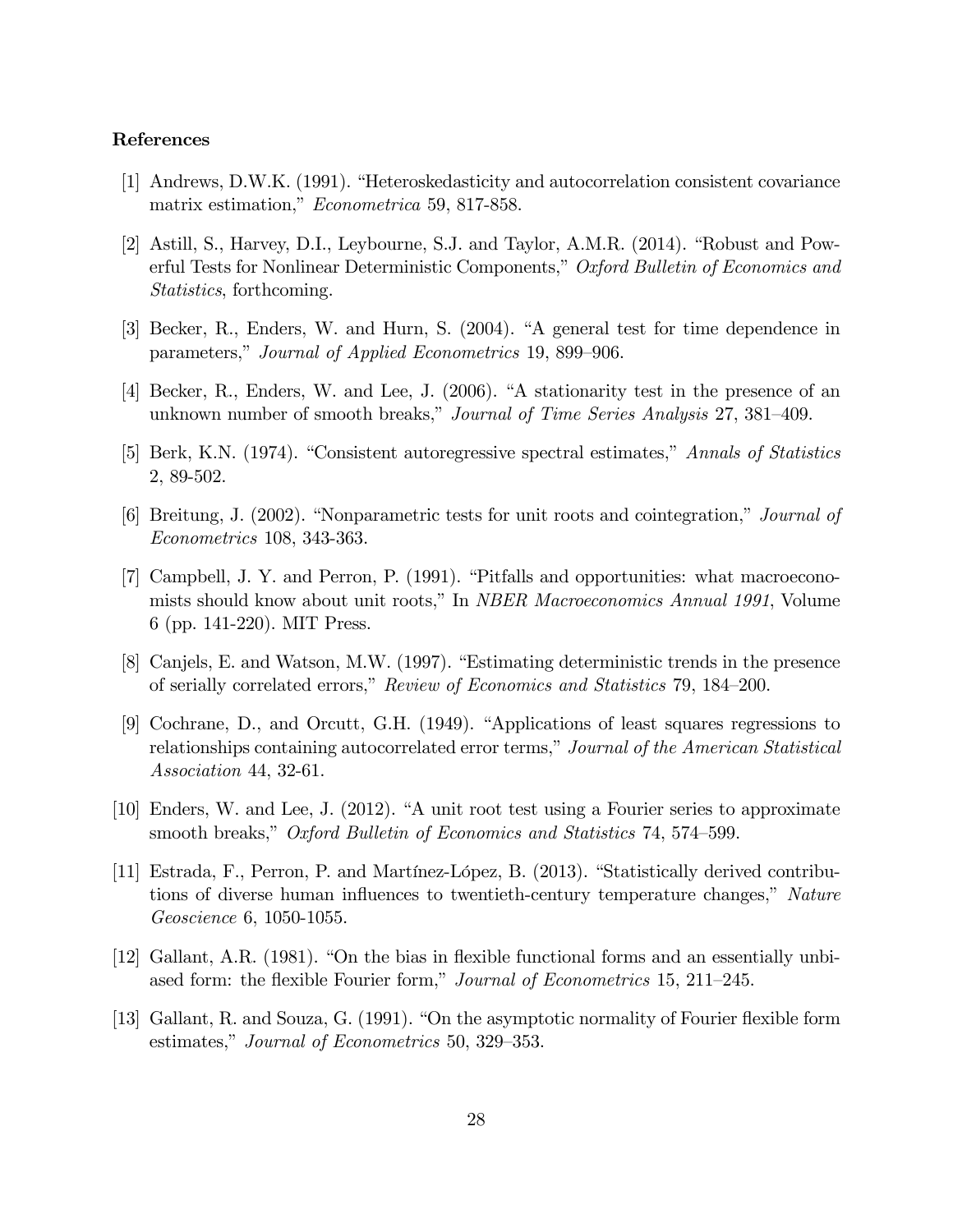- [14] Harvey, D. I., Leybourne, S.J. and Xiao, L. (2010). "Testing for nonlinear deterministic components when the order of integration is unknown," Journal of Time Series Analysis 31, 379–391.
- [15] Maher, N., Gupta, A.S. and England, M.H. (2014). "Drivers of decadal hiatus periods in the 20th and 21st centuries," Geophysical Research Letters 41, 5978-5986.
- [16] Ng, S., and Perron, P. (1995). "Unit root tests in ARMA models with data-dependent methods for the selection of the truncation lag," Journal of the American Statistical Association 90, 268-281.
- [17] Ng, S. and Perron, P. (2001). "Lag length selection and the construction of unit root tests with good size and power," Econometrica 69, 1519–1554.
- [18] Perron, P. (1988). "Trends and random walks in macroeconomic time series: Further evidence from a new approach," Journal of Economic Dynamics and Control 12, 297-332.
- [19] Perron, P. (1989). "The great crash, the oil price shock, and the unit root hypothesis," Econometrica 57, 1361-1401.
- [20] Perron, P. (1990). "Testing for a unit root in a time series with a changing mean," Journal of Business and Economic Statistics 8, 153-162.
- [21] Perron, P. and Yabu, T. (2009a). "Estimating deterministic trends with an integrated or stationary noise component," Journal of Econometrics 151, 56-69.
- [22] Perron, P. and Yabu, T. (2009b). "Testing for shifts in trend with an integrated or stationary noise component," Journal of Business and Economic Statistics 27, 369-396.
- [23] Perron, P. and Yabu, T. (2012). "Testing for trend in the presence of autoregressive error: A comment," Journal of the American Statistical Association 107, 844.
- [24] Phillips, P.C.B. and Lee, C.C. (1996). "Efficiency gains from quasi-differencing under nonstationarity." In: Robinson, P.M., Rosenblatt, M. (Eds.), Athens Conference on Applied Probability and Time Series, Volume II: Time Series Analysis in Memory of E.J. Hannan. Lecture Notes in Statistics, vol. 115. Springer-Verlag, New York, NY, 300–313.
- [25] Prais, S.J. and Winsten, C.B. (1954). "Trend estimators and serial correlation," Cowles Foundation Discussion Paper 383.
- [26] Previdi, M. and L.M. Polvani (2014). "Climate system response to stratospheric ozone depletion and recovery," Quarterly Journal of the Royal Meteorological Society 140, 2401-2419.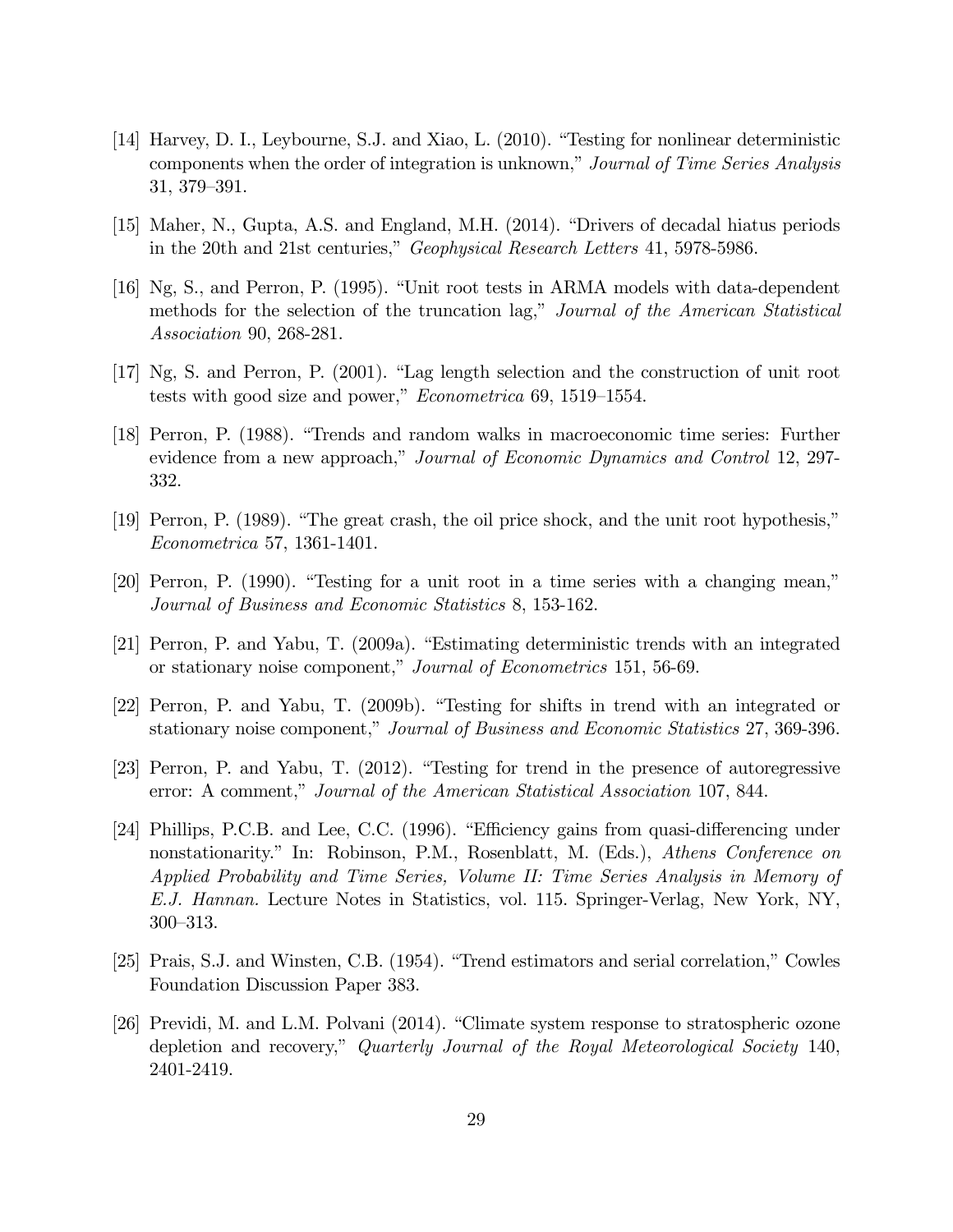- [27] Rodrigues, P.M.M. and Taylor, A.M.R. (2012). "The flexible Fourier form and local generalised least squares de-trended unit root test," Oxford Bulletin of Economics and Statistics 74, 736–759.
- [28] Roy, A., Falk, B. and Fuller, W.A. (2004). "Testing for trend in the presence of autoregressive error," Journal of the American Statistical Association 99, 1082-1091.
- [29] Roy, A., and Fuller, W.A. (2001). "Estimation for autoregressive processes with a root near one," Journal of Business and Economic Statistics 19, 482-493.
- [30] Vogelsang, T.J. (1998). "Trend function hypothesis testing in the presence of serial correlation," Econometrica 66, 123-148.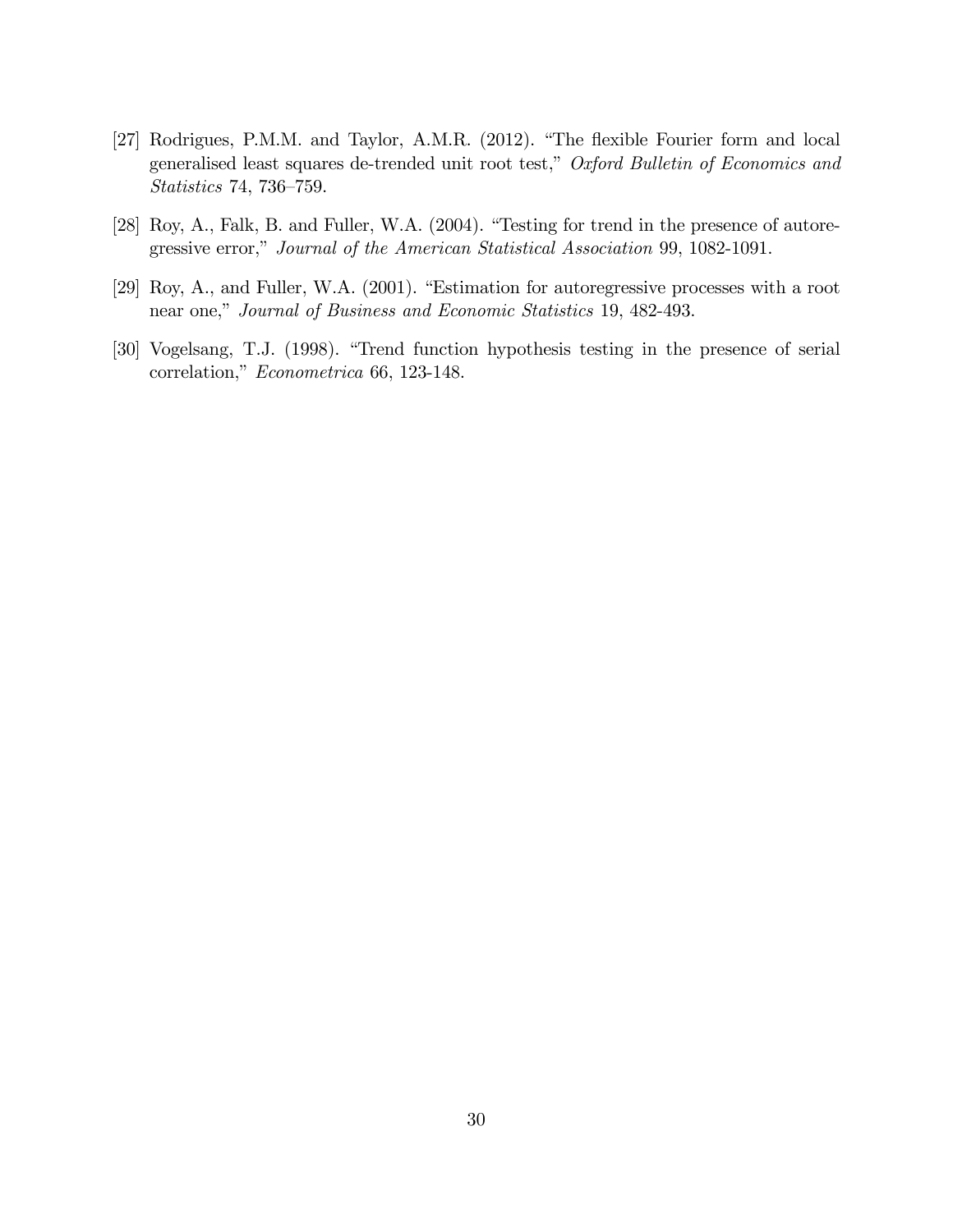|                |         | $\frac{1}{2}$             | . ou<br>$\ldots$          |         |
|----------------|---------|---------------------------|---------------------------|---------|
|                | $p_d=0$ |                           | $p_d=1$                   |         |
|                |         | $\tau_{.50}$ $\tau_{.85}$ | $\tau_{.50}$ $\tau_{.85}$ |         |
|                |         |                           | Single Frequency          |         |
| $k=1$          |         | $-2.39 -3.26$             | $-3.09$                   | $-3.83$ |
| $\overline{2}$ |         | $-1.71 -2.67$             | $-2.56 -3.45$             |         |
| 3              |         | $-1.63 -2.51$             | $-2.33 - 3.21$            |         |
| $\overline{4}$ |         | $-1.60 -2.45$             | $-2.27 -3.09$             |         |
| 5              |         | $-1.59 -2.43$             | $-2.23 -3.05$             |         |
|                |         |                           | Multiple Frequencies      |         |
| $n=1$          | $-2.39$ | $-3.26$                   | $-3.09$                   | $-3.83$ |
| $\overline{2}$ |         | $-2.99 - 3.93$            | $-3.79 - 4.50$            |         |
| 3              |         | $-3.51 -4.49$             | $-4.40 -5.10$             |         |
| $\overline{4}$ |         | $-3.98$ $-4.99$           | $-4.92 -5.64$             |         |
| 5              |         | $-4.36 - 5.44$            | $-5.41 -6.11$             |         |

Table 1: Values of  $\tau_{50}$  and  $\tau_{85}$ .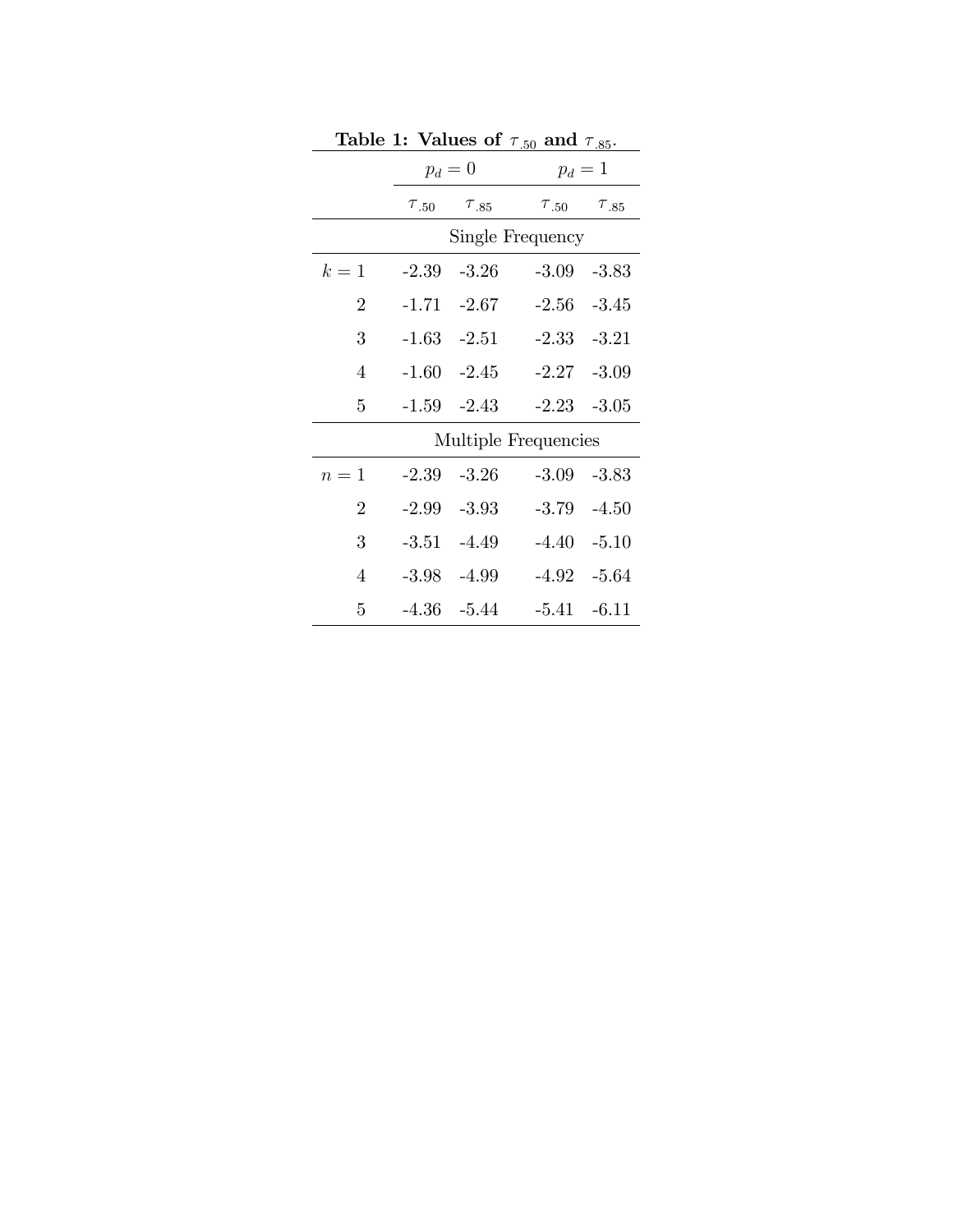|          |          |             | $\mathcal{ASW}$ |             | FGLS        |                 |             |                     |       |             |  |
|----------|----------|-------------|-----------------|-------------|-------------|-----------------|-------------|---------------------|-------|-------------|--|
|          |          |             |                 |             |             | Median Unbiased |             | <b>Upper Biased</b> |       |             |  |
| $\phi$   | $\theta$ | $T=150\,$   | 300             | 600         | $T=150\,$   | 300             | 600         | $T=150\,$           | 300   | 600         |  |
| 1.00     | $-0.80$  | $0.139\,$   | $\,0.104\,$     | 0.074       | $0.197\,$   | 0.197           | 0.186       | 0.079               | 0.071 | 0.068       |  |
|          | $-0.40$  | 0.067       | $\,0.054\,$     | 0.048       | 0.149       | 0.111           | 0.083       | 0.066               | 0.051 | 0.049       |  |
|          | 0.00     | $\,0.062\,$ | $\,0.051\,$     | 0.048       | $0.121\,$   | 0.082           | 0.060       | 0.080               | 0.065 | $0.056\,$   |  |
|          | 0.40     | 0.057       | 0.048           | 0.045       | 0.124       | 0.080           | 0.065       | 0.103               | 0.076 | 0.064       |  |
|          | 0.80     | 0.055       | 0.054           | 0.048       | 0.120       | 0.087           | 0.065       | 0.111               | 0.085 | 0.065       |  |
| 0.95     | $-0.80$  | $0.139\,$   | 0.073           | $\,0.036\,$ | 0.165       | 0.110           | 0.076       | 0.080               | 0.059 | $\,0.053\,$ |  |
|          | $-0.40$  | 0.063       | 0.022           | $0.008\,$   | 0.139       | 0.087           | $0.058\,$   | 0.057               | 0.042 | 0.037       |  |
|          | 0.00     | $\,0.045\,$ | 0.016           | 0.007       | 0.107       | 0.072           | 0.060       | 0.041               | 0.036 | 0.040       |  |
|          | 0.40     | 0.042       | 0.016           | 0.007       | $0.073\,$   | 0.048           | 0.039       | 0.024               | 0.023 | 0.021       |  |
|          | 0.80     | 0.041       | 0.016           | 0.006       | 0.037       | 0.022           | 0.022       | $\,0.013\,$         | 0.009 | $\,0.012\,$ |  |
| $0.90\,$ | $-0.80$  | $\,0.082\,$ | $\,0.059\,$     | $\,0.042\,$ | $\,0.095\,$ | 0.075           | 0.061       | $\,0.053\,$         | 0.050 | 0.052       |  |
|          | $-0.40$  | 0.036       | $\,0.015\,$     | 0.009       | 0.091       | 0.062           | 0.041       | 0.043               | 0.038 | 0.033       |  |
|          | 0.00     | $0.025\,$   | 0.010           | 0.005       | 0.080       | 0.050           | 0.043       | 0.038               | 0.033 | 0.035       |  |
|          | 0.40     | $\,0.024\,$ | 0.009           | 0.005       | 0.066       | $0.056\,$       | 0.040       | $\,0.022\,$         | 0.033 | $\,0.032\,$ |  |
|          | 0.80     | 0.021       | 0.009           | 0.005       | 0.048       | 0.048           | 0.045       | 0.012               | 0.021 | 0.032       |  |
| 0.80     | $-0.80$  | 0.054       | 0.052           | 0.054       | 0.056       | 0.059           | 0.056       | 0.032               | 0.044 | 0.050       |  |
|          | $-0.40$  | 0.029       | 0.021           | 0.018       | 0.062       | 0.044           | 0.047       | 0.037               | 0.031 | 0.041       |  |
|          | 0.00     | $0.017\,$   | $\,0.012\,$     | 0.009       | 0.054       | 0.037           | 0.036       | 0.033               | 0.028 | $\,0.031\,$ |  |
|          | 0.40     | $\,0.013\,$ | 0.009           | 0.008       | $\,0.031\,$ | 0.030           | $\,0.034\,$ | $0.010\,$           | 0.020 | $0.030\,$   |  |
|          | 0.80     | $\,0.015\,$ | 0.009           | 0.007       | 0.044       | 0.033           | $\,0.032\,$ | $0.014\,$           | 0.020 | $0.028\,$   |  |

Table 2.a: Finite Sample Null Rejection Probabilities of the ASW and FGLS Tests;  $p_d = 0$ ; 5% Nominal Size.

Note: ASW denotes the test of Astill et al. (2014); FGLS (Median Unbiased) is the  $W_{\hat{\gamma}}$ test with  $\tau_{0.5}$ ; FGLS (Upper Biased) is the  $W_{\hat{\gamma}}$  test with  $\tau_{0.85}$ . The data are generated by:  $y_t = u_t = \phi u_{t-1} + e_t + \theta e_{t-1}.$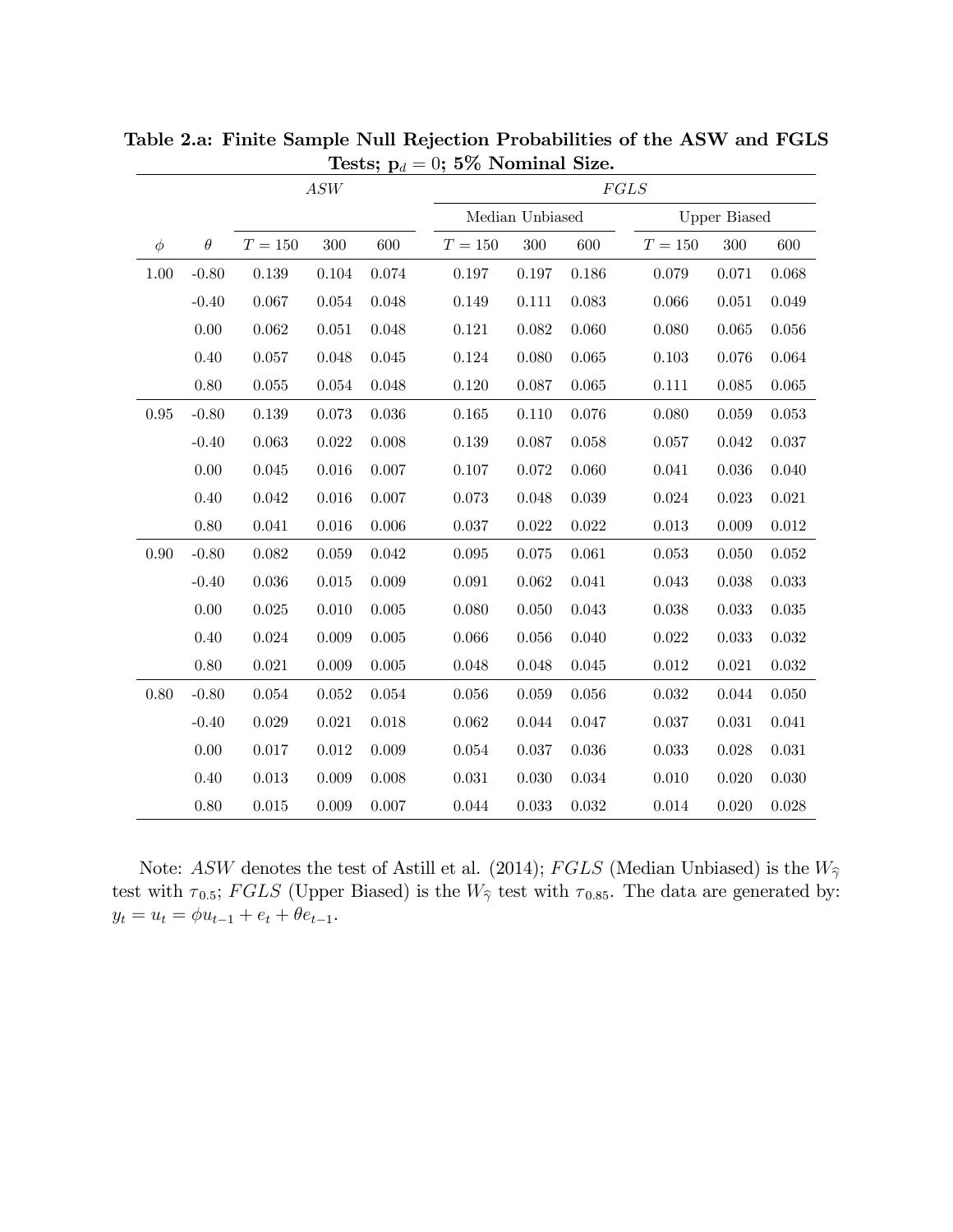|            |          |             | $\mathcal{ASW}$ |             | FGLS        |                 |             |             |                     |             |  |
|------------|----------|-------------|-----------------|-------------|-------------|-----------------|-------------|-------------|---------------------|-------------|--|
|            |          |             |                 |             |             | Median Unbiased |             |             | <b>Upper Biased</b> |             |  |
| $\phi$     | $\theta$ | $T=150\,$   | 300             | 600         | $T=150$     | 300             | 600         | $T=150\,$   | 300                 | 600         |  |
| 1.00       | $-0.80$  | 0.173       | 0.137           | 0.097       | $\,0.191\,$ | 0.162           | $0.168\,$   | 0.115       | 0.063               | 0.061       |  |
|            | $-0.40$  | $\,0.073\,$ | 0.054           | 0.051       | 0.161       | 0.137           | 0.107       | 0.074       | 0.058               | 0.052       |  |
|            | 0.00     | 0.061       | 0.049           | 0.044       | 0.145       | 0.106           | 0.071       | 0.087       | 0.077               | $\,0.062\,$ |  |
|            | 0.40     | $\,0.055\,$ | 0.041           | 0.040       | 0.130       | 0.082           | 0.064       | 0.100       | 0.073               | 0.063       |  |
|            | 0.80     | 0.060       | 0.051           | $\,0.042\,$ | 0.122       | 0.089           | 0.065       | 0.112       | 0.085               | 0.065       |  |
| $\,0.95\,$ | $-0.80$  | 0.078       | 0.038           | $0.015\,$   | 0.117       | 0.072           | 0.051       | 0.078       | 0.039               | 0.030       |  |
|            | $-0.40$  | $\,0.025\,$ | 0.006           | 0.001       | $\,0.095\,$ | 0.064           | 0.042       | 0.041       | 0.030               | $\,0.025\,$ |  |
|            | 0.00     | $0.015\,$   | 0.003           | 0.001       | 0.078       | 0.051           | 0.044       | 0.027       | 0.022               | $0.027\,$   |  |
|            | 0.40     | $\,0.015\,$ | 0.003           | 0.001       | 0.051       | 0.039           | 0.029       | $0.016\,$   | 0.015               | 0.017       |  |
|            | 0.80     | $0.014\,$   | $0.002\,$       | 0.001       | $\,0.025\,$ | 0.012           | 0.018       | 0.008       | 0.004               | $0.010\,$   |  |
| 0.90       | $-0.80$  | $0.050\,$   | 0.032           | 0.019       | 0.078       | 0.049           | 0.050       | 0.064       | 0.034               | $0.037\,$   |  |
|            | $-0.40$  | 0.011       | 0.005           | $0.002\,$   | 0.066       | 0.041           | 0.035       | $\,0.036\,$ | 0.026               | 0.027       |  |
|            | 0.00     | $0.007\,$   | 0.002           | $0.002\,$   | 0.066       | 0.048           | 0.031       | $\,0.031\,$ | 0.031               | $\,0.026\,$ |  |
|            | 0.40     | $0.004\,$   | 0.001           | 0.000       | 0.033       | 0.045           | 0.035       | 0.008       | 0.023               | $0.027\,$   |  |
|            | 0.80     | $0.005\,$   | 0.002           | 0.000       | 0.029       | 0.029           | 0.033       | 0.006       | 0.010               | $0.020\,$   |  |
| 0.80       | $-0.80$  | $0.026\,$   | 0.031           | 0.031       | $\,0.036\,$ | 0.040           | $\,0.042\,$ | 0.024       | 0.030               | $\,0.038\,$ |  |
|            | $-0.40$  | $0.009\,$   | $0.004\,$       | 0.006       | $\,0.053\,$ | $\,0.031\,$     | $\,0.035\,$ | $\,0.036\,$ | 0.024               | $0.030\,$   |  |
|            | 0.00     | $0.003\,$   | $0.002\,$       | 0.000       | 0.049       | 0.033           | 0.036       | 0.034       | 0.027               | $\,0.033\,$ |  |
|            | 0.40     | $0.002\,$   | 0.000           | 0.001       | 0.014       | $\,0.024\,$     | 0.028       | $\,0.005\,$ | 0.017               | $\,0.025\,$ |  |
|            | 0.80     | $0.003\,$   | 0.001           | 0.001       | $0.026\,$   | 0.024           | $\,0.025\,$ | 0.009       | 0.014               | $\,0.022\,$ |  |

Table 2.b: Finite Sample Null Rejection Probabilities of the ASW and FGLS Tests;  $p_d = 1$ ; 5% Nominal Size.

Note: ASW denotes the test of Astill et al. (2014); FGLS (Median Unbiased) is the  $W_{\hat{\gamma}}$ test with  $\tau_{0.5}$ ; FGLS (Upper Biased) is the  $W_{\hat{\gamma}}$  test with  $\tau_{0.85}$ . The data are generated by:  $y_t = u_t = \phi u_{t-1} + e_t + \theta e_{t-1}.$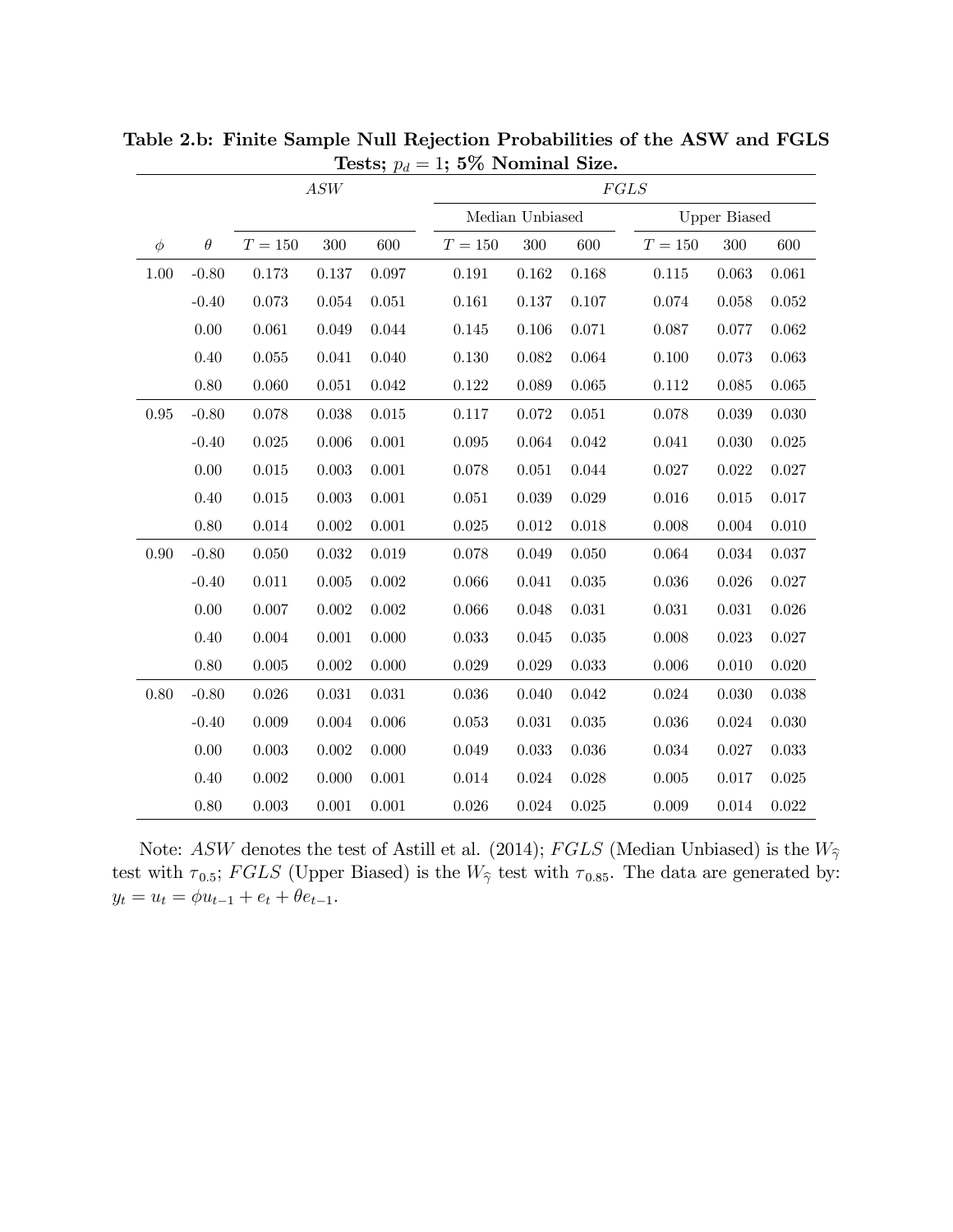| $\mathcal{ASW}$ |                  |                  |                  |                  |                  | $FGLS$ $(UB)$    |       |                  |                  |                  |       |                  |                  |
|-----------------|------------------|------------------|------------------|------------------|------------------|------------------|-------|------------------|------------------|------------------|-------|------------------|------------------|
|                 |                  |                  |                  |                  |                  |                  |       | sig5             |                  |                  | sig1  |                  |                  |
| $\alpha$        | $\gamma$         | $\mathbf{n}{=}0$ | $\mathrm{n}{=}1$ | $\mathrm{n}{=}2$ | $\mathrm{n}{=}3$ | $\mathbf{n}{=}0$ | $n=1$ | $\mathrm{n}{=}2$ | $\mathrm{n}{=}3$ | $\mathbf{n}{=}0$ | $n=1$ | $\mathrm{n}{=}2$ | $\mathrm{n}{=}3$ |
| 1.00            | $\boldsymbol{0}$ | 0.864            | 0.058            | 0.042            | $\,0.036\,$      | 0.722            | 0.082 | 0.093            | $\rm 0.103$      | 0.869            | 0.045 | 0.042            | $\,0.044\,$      |
|                 | $\mathbf{1}$     | 0.870            | 0.043            | 0.050            | 0.037            | 0.630            | 0.076 | 0.181            | $0.113\,$        | 0.826            | 0.034 | 0.092            | $0.048\,$        |
|                 | $\overline{2}$   | 0.841            | 0.016            | $\,0.091\,$      | 0.052            | 0.371            | 0.067 | 0.459            | $\rm 0.103$      | 0.626            | 0.037 | 0.293            | $\,0.044\,$      |
|                 | 3                | 0.780            | 0.006            | 0.141            | 0.074            | 0.118            | 0.039 | 0.742            | $0.102\,$        | 0.302            | 0.033 | 0.620            | 0.045            |
|                 | $\overline{4}$   | 0.677            | 0.000            | $\rm 0.215$      | 0.108            | 0.016            | 0.009 | 0.873            | 0.103            | 0.072            | 0.017 | 0.866            | $0.045\,$        |
|                 | $\bf 5$          | 0.555            | 0.000            | 0.313            | 0.132            | 0.000            | 0.001 | 0.895            | $\rm 0.103$      | 0.005            | 0.004 | 0.948            | $\,0.044\,$      |
| $0.95\,$        | $\boldsymbol{0}$ | 0.970            | $\,0.015\,$      | 0.008            | 0.006            | 0.837            | 0.029 | 0.054            | 0.081            | 0.918            | 0.020 | 0.028            | $\,0.035\,$      |
|                 | $\mathbf{1}$     | 0.957            | 0.017            | 0.017            | 0.009            | 0.765            | 0.025 | 0.134            | 0.076            | 0.885            | 0.018 | 0.064            | $\,0.033\,$      |
|                 | $\overline{2}$   | 0.936            | 0.008            | 0.037            | 0.020            | 0.485            | 0.018 | 0.419            | 0.079            | 0.726            | 0.007 | 0.236            | 0.031            |
|                 | 3                | 0.858            | 0.001            | 0.093            | 0.048            | 0.134            | 0.016 | 0.771            | 0.079            | 0.345            | 0.005 | 0.618            | $\,0.032\,$      |
|                 | $\overline{4}$   | 0.745            | 0.000            | 0.175            | 0.081            | 0.012            | 0.006 | 0.901            | $\,0.082\,$      | 0.071            | 0.004 | 0.893            | $\,0.032\,$      |
|                 | $\bf 5$          | 0.588            | 0.000            | 0.283            | 0.129            | 0.000            | 0.000 | 0.919            | 0.080            | 0.005            | 0.001 | $\,0.962\,$      | $\,0.032\,$      |
| 0.90            | $\boldsymbol{0}$ | 0.991            | 0.007            | 0.002            | 0.000            | 0.885            | 0.030 | 0.038            | 0.048            | 0.942            | 0.017 | 0.020            | 0.021            |
|                 | $\mathbf{1}$     | 0.984            | 0.008            | 0.006            | 0.003            | 0.811            | 0.024 | 0.109            | 0.056            | 0.899            | 0.016 | 0.060            | $\,0.025\,$      |
|                 | $\overline{2}$   | 0.957            | 0.002            | $\,0.031\,$      | 0.010            | 0.532            | 0.004 | 0.415            | 0.049            | 0.753            | 0.003 | 0.221            | 0.023            |
|                 | 3                | 0.864            | 0.000            | 0.097            | 0.039            | 0.113            | 0.001 | 0.832            | $\,0.054\,$      | 0.342            | 0.000 | 0.634            | $\,0.024\,$      |
|                 | $\overline{4}$   | 0.703            | 0.000            | 0.221            | 0.077            | 0.005            | 0.000 | 0.941            | 0.054            | 0.042            | 0.000 | 0.934            | 0.023            |
|                 | $\bf 5$          | 0.512            | 0.000            | 0.368            | 0.120            | 0.000            | 0.000 | 0.944            | $0.056\,$        | 0.001            | 0.000 | 0.973            | $0.026\,$        |
| 0.80            | $\overline{0}$   | 0.994            | 0.006            | 0.000            | 0.000            | 0.890            | 0.030 | 0.035            | 0.044            | 0.952            | 0.011 | 0.016            | 0.021            |
|                 | $\mathbf{1}$     | 0.992            | 0.002            | 0.006            | 0.000            | 0.662            | 0.031 | 0.257            | 0.050            | 0.793            | 0.014 | 0.172            | 0.020            |
|                 | $\overline{2}$   | 0.928            | 0.000            | 0.061            | 0.011            | 0.350            | 0.001 | 0.602            | 0.047            | 0.502            | 0.001 | 0.478            | 0.021            |
|                 | 3                | 0.713            | 0.000            | 0.243            | 0.044            | 0.036            | 0.000 | 0.918            | 0.046            | 0.192            | 0.000 | 0.788            | 0.020            |
|                 | $\overline{4}$   | 0.424            | 0.000            | 0.490            | 0.087            | 0.000            | 0.000 | 0.955            | 0.045            | 0.004            | 0.000 | 0.977            | 0.019            |
|                 | $\overline{5}$   | 0.193            | 0.000            | 0.710            | 0.098            | 0.000            | 0.000 | 0.957            | 0.044            | 0.000            | 0.000 | 0.980            | 0.020            |

Table 3: Number of Frequencies Selected by the ASW and FGLS tests;  $p_d = 1$ ;  $T=150.$ 

Note: ASW denotes the test of Astill et al. (2014); FGLS (UB) (sig5), resp. FGLS  $(UB)$  (sig1), are the  $W_{\hat{\gamma}}$  test with  $\tau_{0.85}$  and a 5%, resp. 1%, test for the sequential procedure to select the number of frequencies. The data are generated by:  $y_t = \gamma \left( \sum_{k=1}^2 \frac{S^2}{\sum_{k=1}^2 \cos(2\pi kt/T)} \right) + u_t$ ,  $u_t = \alpha u_{t-1} + e_t$ .  $\sin(2\pi kt/T) +$ 2  $u_{k=1}^2 \cos(2\pi kt/T)) + u_t, u_t = \alpha u_{t-1} + e_t.$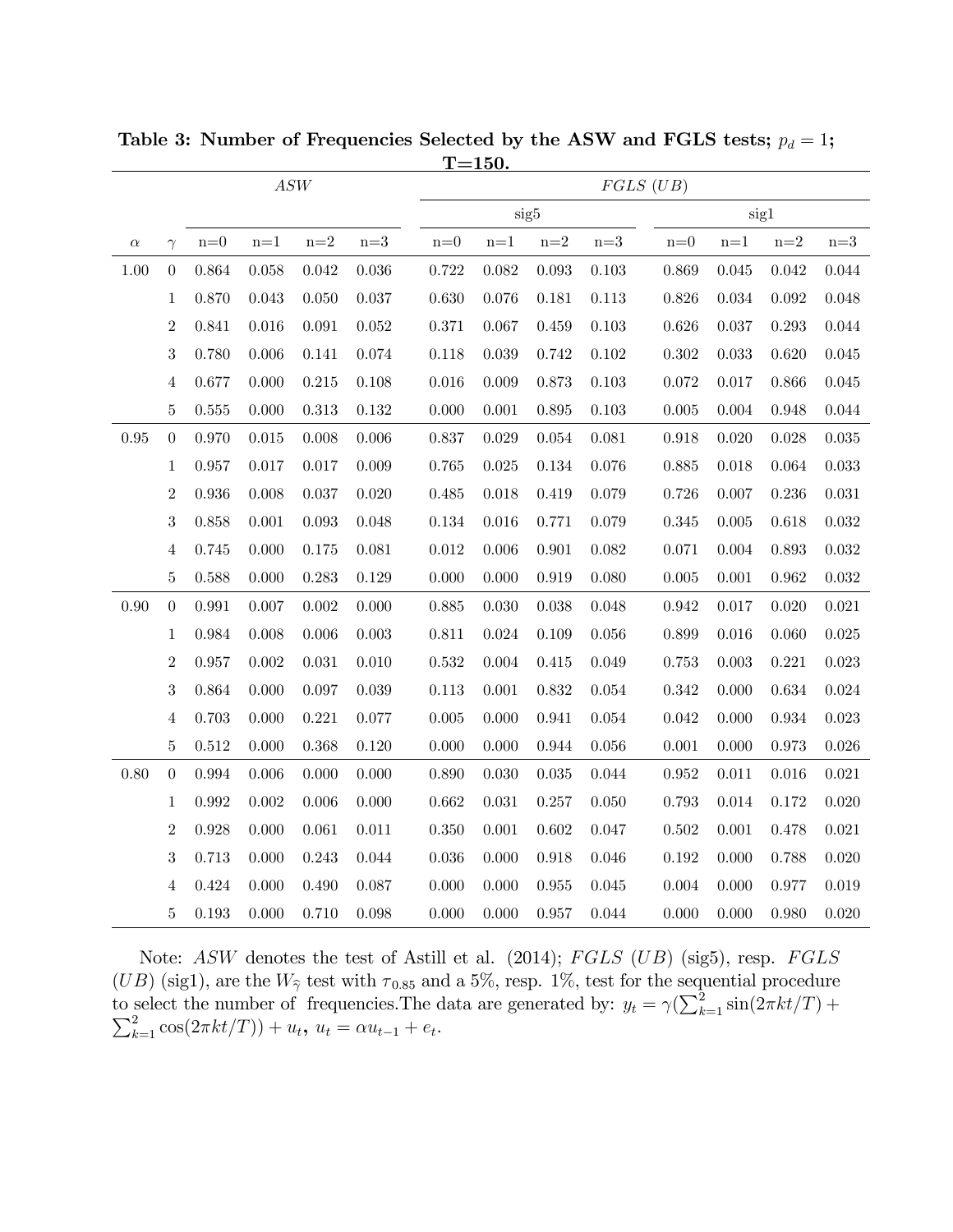|           |                |           | Fixed n          | ASW   | $FGLS$ $(UB)$ |       |
|-----------|----------------|-----------|------------------|-------|---------------|-------|
|           | $\gamma$       | $n=0$     | $\mathrm{n}{=}2$ |       | sig5          | sig1  |
| $T=150$   | $\overline{0}$ | 0.048     | 0.049            | 0.093 | 0.118         | 0.103 |
|           | $\mathbf{1}$   | 0.029     | 0.048            | 0.065 | 0.095         | 0.083 |
|           | $\overline{2}$ | 0.006     | 0.048            | 0.044 | 0.071         | 0.061 |
|           | 3              | 0.001     | 0.048            | 0.045 | 0.069         | 0.063 |
|           | $\overline{4}$ | 0.000     | 0.052            | 0.058 | 0.073         | 0.068 |
|           | 5              | $0.000\,$ | 0.052            | 0.066 | 0.072         | 0.068 |
| $T = 300$ | 0              | 0.047     | 0.047            | 0.080 | 0.094         | 0.083 |
|           | $\mathbf 1$    | 0.041     | 0.048            | 0.071 | 0.089         | 0.077 |
|           | $\overline{2}$ | 0.021     | 0.047            | 0.051 | 0.076         | 0.064 |
|           | 3              | 0.004     | 0.042            | 0.033 | 0.058         | 0.047 |
|           | $\overline{4}$ | 0.001     | 0.052            | 0.043 | 0.067         | 0.059 |
|           | 5              | 0.000     | 0.051            | 0.048 | 0.068         | 0.061 |
| $T = 600$ | $\overline{0}$ | 0.048     | 0.053            | 0.078 | 0.082         | 0.072 |
|           | $\mathbf{1}$   | 0.046     | 0.053            | 0.074 | 0.079         | 0.070 |
|           | $\overline{2}$ | 0.026     | 0.049            | 0.052 | 0.061         | 0.049 |
|           | 3              | 0.017     | 0.053            | 0.042 | 0.055         | 0.043 |
|           | 4              | 0.007     | 0.055            | 0.036 | 0.052         | 0.039 |
|           | 5              | 0.002     | 0.053            | 0.032 | 0.055         | 0.040 |

Table 4: Exact Size of the Enders and Lee (2012) Unit Root Test with Sequential Frequency Selections; 5% Nominal Size.

Note: ASW denotes the test of Astill et al. (2014); FGLS (UB) (sig5), resp. FGLS  $(UB)$  (sig1), are the  $W_{\hat{\gamma}}$  test with  $\tau_{0.85}$  and a 5%, resp. 1%, test for the sequential procedure to select the number of frequencies. The data are generated by:  $y_t = \gamma \left( \sum_{k=1}^2 \frac{1}{\sum_{k=1}^2 \cos(2\pi kt/T)} \right) + u_t$ ,  $u_t = u_{t-1} + e_t$ .  $\sin(2\pi kt/T)+$ 2  $\sum_{k=1}^{2} \cos(2\pi kt/T)) + u_t, u_t = u_{t-1} + e_t.$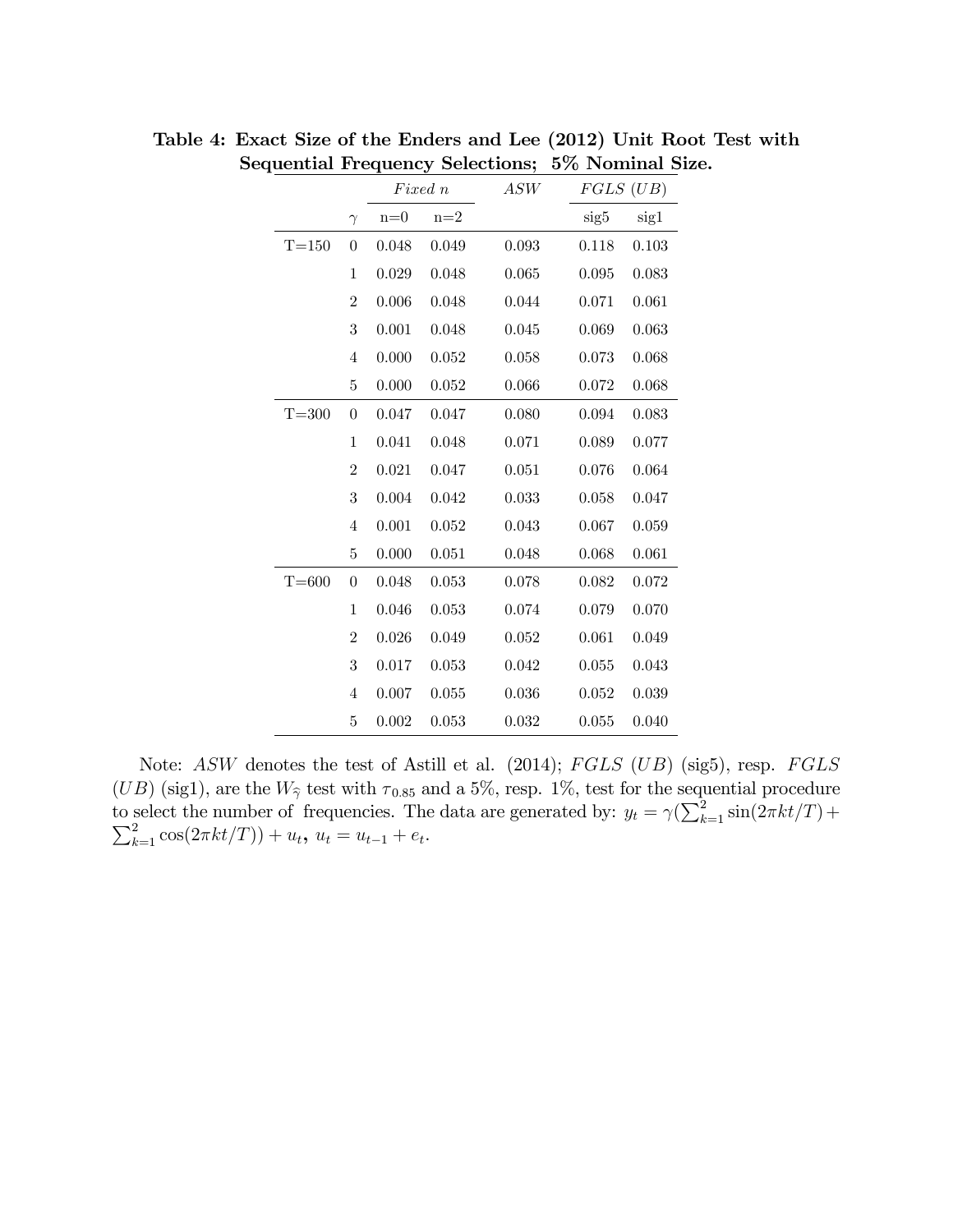|                     | $\mathit{ASW}$ |           |               | FGLS        |               |             |  |  |
|---------------------|----------------|-----------|---------------|-------------|---------------|-------------|--|--|
|                     |                |           |               | sig5        |               | sig1        |  |  |
|                     | $\widehat{n}$  | LМ        | $\widehat{n}$ | LМ          | $\widehat{n}$ | LМ          |  |  |
| Global              | $\Omega$       | $-2.039$  | 3             | $-8.485***$ |               | $-8.485***$ |  |  |
| Nothern Hemisphere  | $\overline{0}$ | -2.271    | 3             | $-9.715***$ | 3             | $-9.715***$ |  |  |
| Southern Hemisphere | - 0            | $-2.904*$ | 3             | $-6.073***$ |               | $-6.073***$ |  |  |

Table 5: Empirical Applications to Temperature Series.

Note: \*\*\*, \*\*, and \* denote a statistic significant at the  $1\%$ , 5%, and  $10\%$  level, respectively. LM is the unit root test of Enders and Lee (2012).  $\hat{n}$  is the number of frequency estimated.

| Table 6: Estimates of the Nonlinear Trend Functions. |             |                     |                     |  |  |  |  |  |  |
|------------------------------------------------------|-------------|---------------------|---------------------|--|--|--|--|--|--|
|                                                      | Global      | Northern Hemisphere | Southern Hemisphere |  |  |  |  |  |  |
|                                                      | 1856-2010   | 1856-2010           | 1850-2010           |  |  |  |  |  |  |
| Constant                                             | $-0.436***$ | $-0.509***$         | $-0.577***$         |  |  |  |  |  |  |
|                                                      | (0.042)     | (0.042)             | (0.054)             |  |  |  |  |  |  |
| Trend                                                | $0.006***$  | $0.007***$          | $0.005***$          |  |  |  |  |  |  |
|                                                      | (0.001)     | (0.001)             | (0.001)             |  |  |  |  |  |  |
| $\sin(2\pi t/T)$                                     | $0.082***$  | $0.101***$          | $0.075**$           |  |  |  |  |  |  |
|                                                      | (0.030)     | (0.029)             | (0.038)             |  |  |  |  |  |  |
| $\cos(2\pi t/T)$                                     | $0.105***$  | $0.081***$          | $0.138***$          |  |  |  |  |  |  |
|                                                      | (0.015)     | (0.014)             | (0.019)             |  |  |  |  |  |  |
| $\sin(4\pi t/T)$                                     | 0.006       | 0.016               | 0.029               |  |  |  |  |  |  |
|                                                      | (0.020)     | (0.019)             | (0.025)             |  |  |  |  |  |  |
| $\cos(4\pi t/T)$                                     | 0.006       | $0.030***$          | $-0.001$            |  |  |  |  |  |  |
|                                                      | (0.015)     | (0.014)             | (0.019)             |  |  |  |  |  |  |
| $\sin(6\pi t/T)$                                     | 0.013       | $\,0.022\,$         | $-0.055***$         |  |  |  |  |  |  |
|                                                      | (0.017)     | (0.017)             | (0.022)             |  |  |  |  |  |  |
| $\cos(6\pi t/T)$                                     | $-0.056***$ | $-0.042***$         | $-0.046$            |  |  |  |  |  |  |
|                                                      | (0.015)     | (0.014)             | (0.019)             |  |  |  |  |  |  |

Note: \*\*\*, \*\*, and \* denote a statistic significant at the  $1\%$ , 5%, and  $10\%$  level, respectively.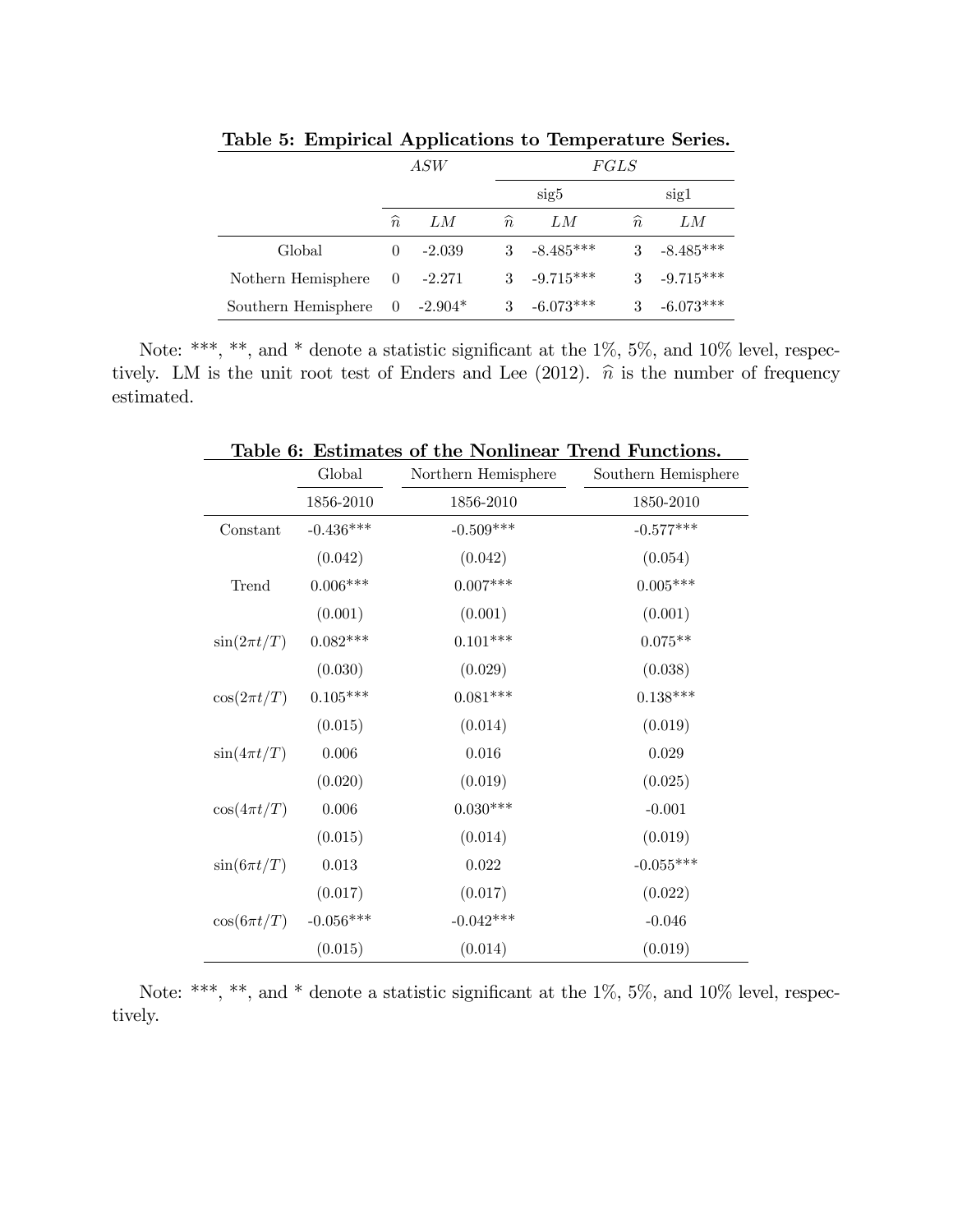# Figure 1. Local Asymptotic Power [pd=0]

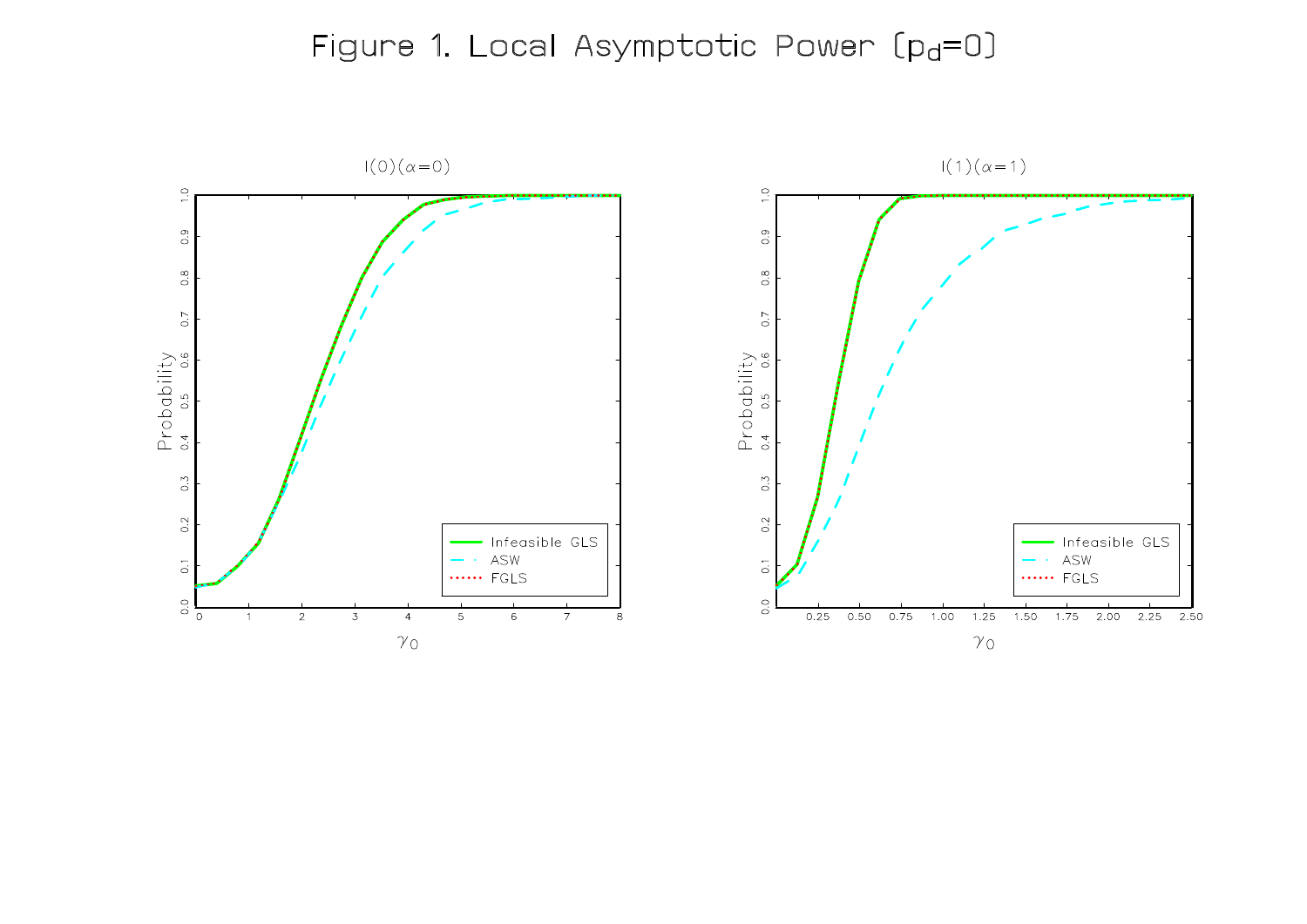## Figure 2a. Finite Sample Size of FGLS tests [pd=0]



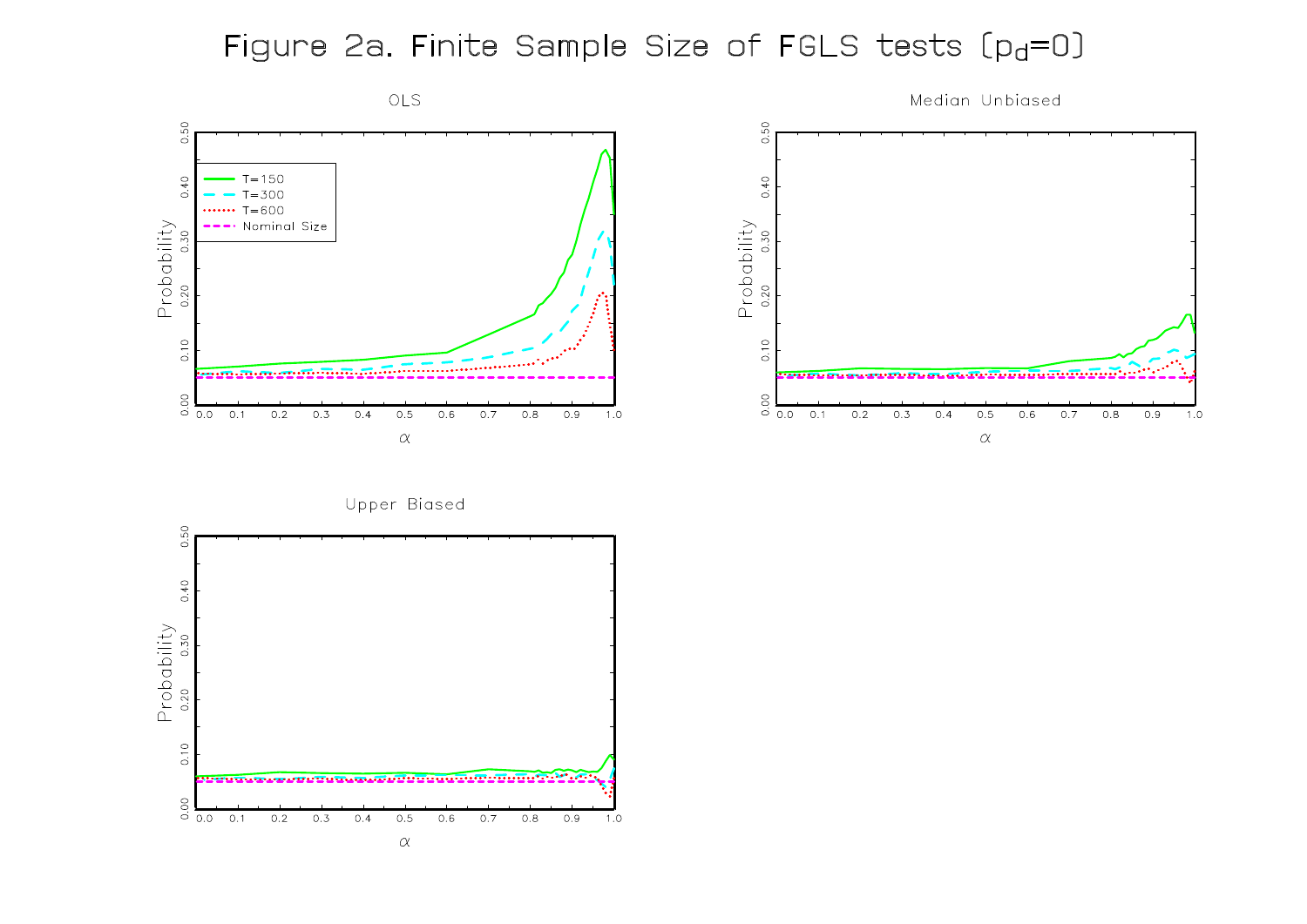## Figure 2b. Finite Sample Size of FGLS tests(pd=1)



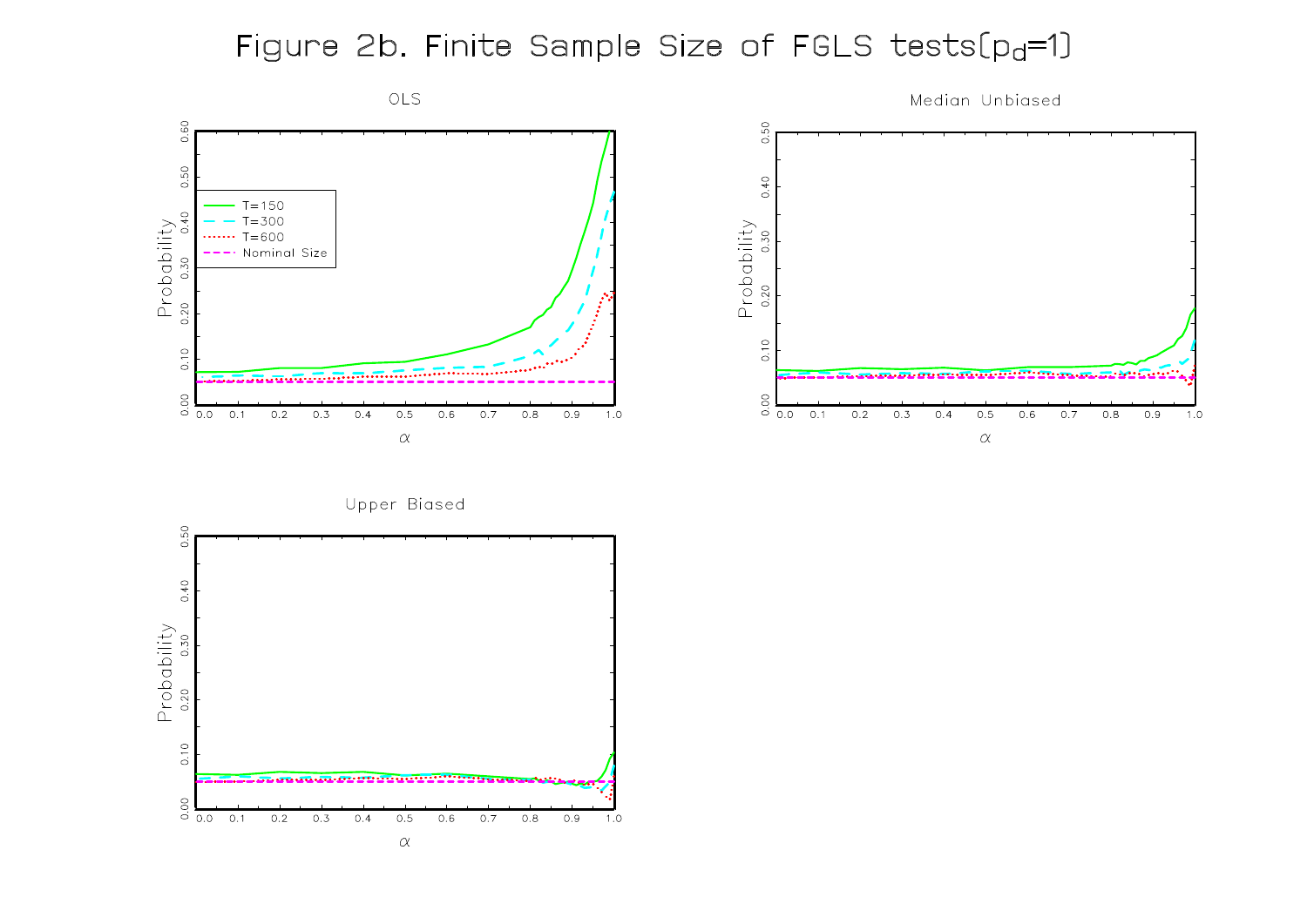## Figure 3a. Finite Sample Power Comparisons (p<sub>d</sub>=0): T=150



 $10$  $\overline{12}$  $\,$  8

 $14$ 

 $\alpha = 0.80$ 

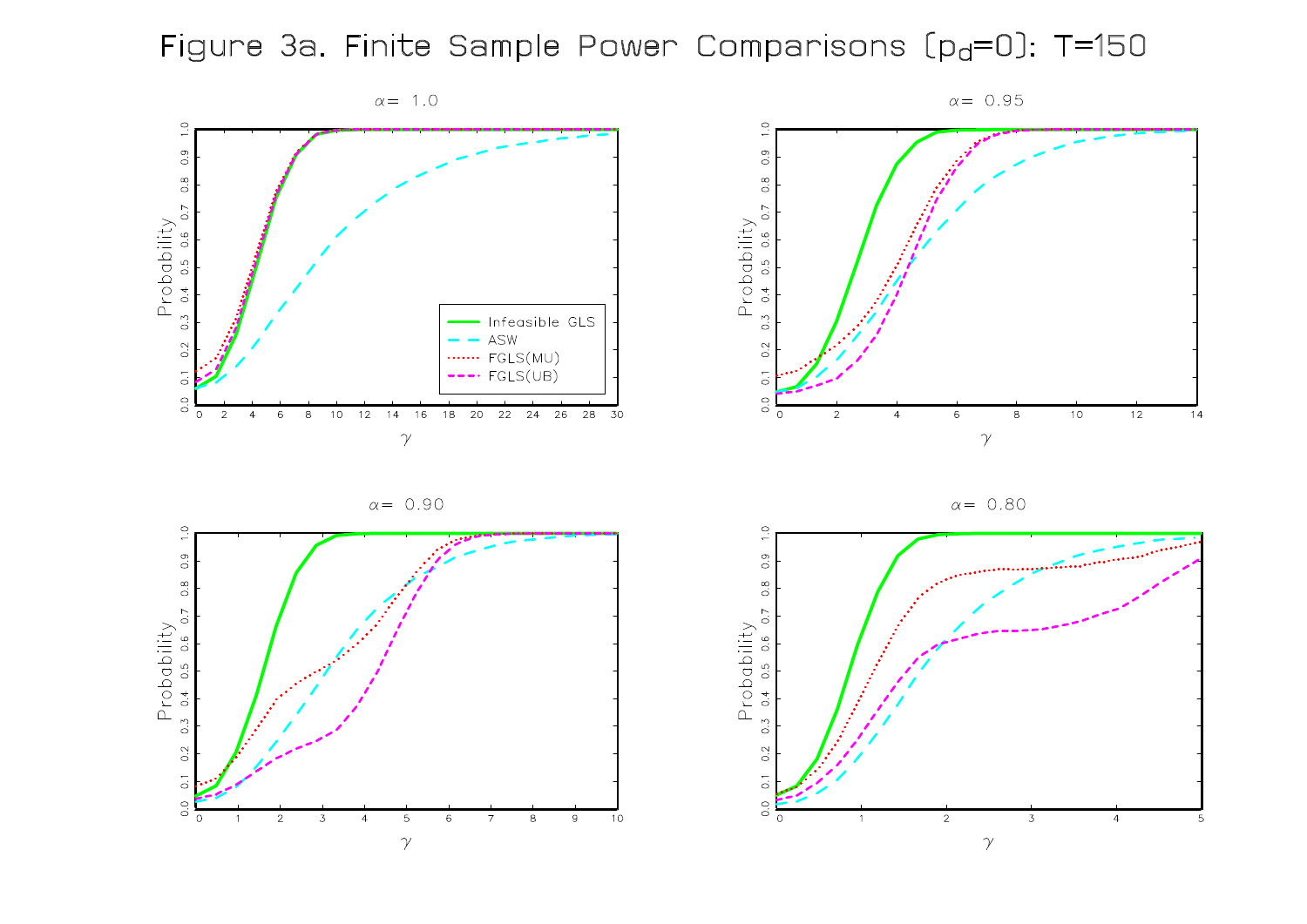Figure 3b. Finite Sample Power Comparisons  $[p_d=0]$ : T = 300





 $\alpha = 0.90$ 





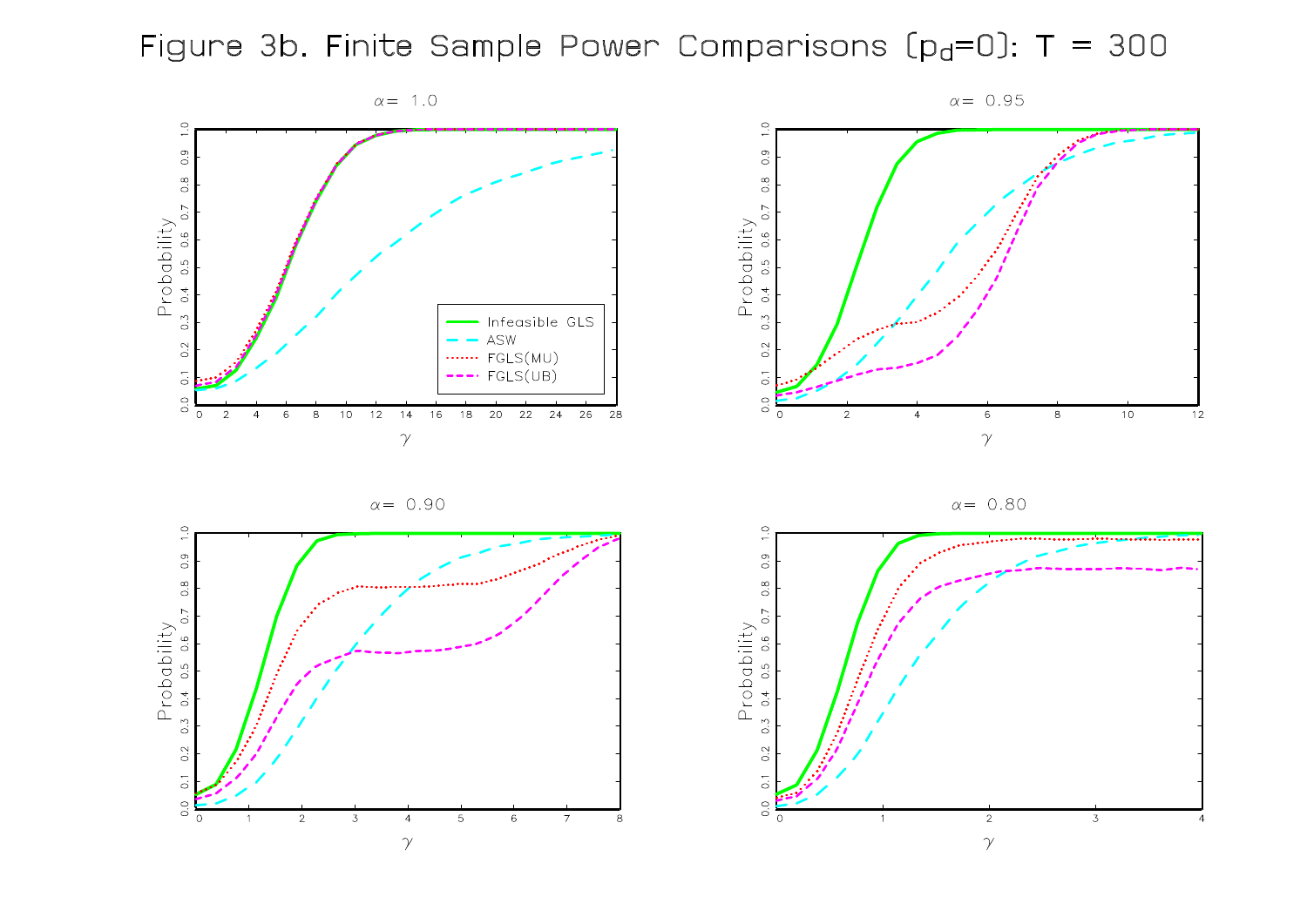Figure 3c. Finite Sample Power Comparisons  $[p_d=0]$ : T = 600











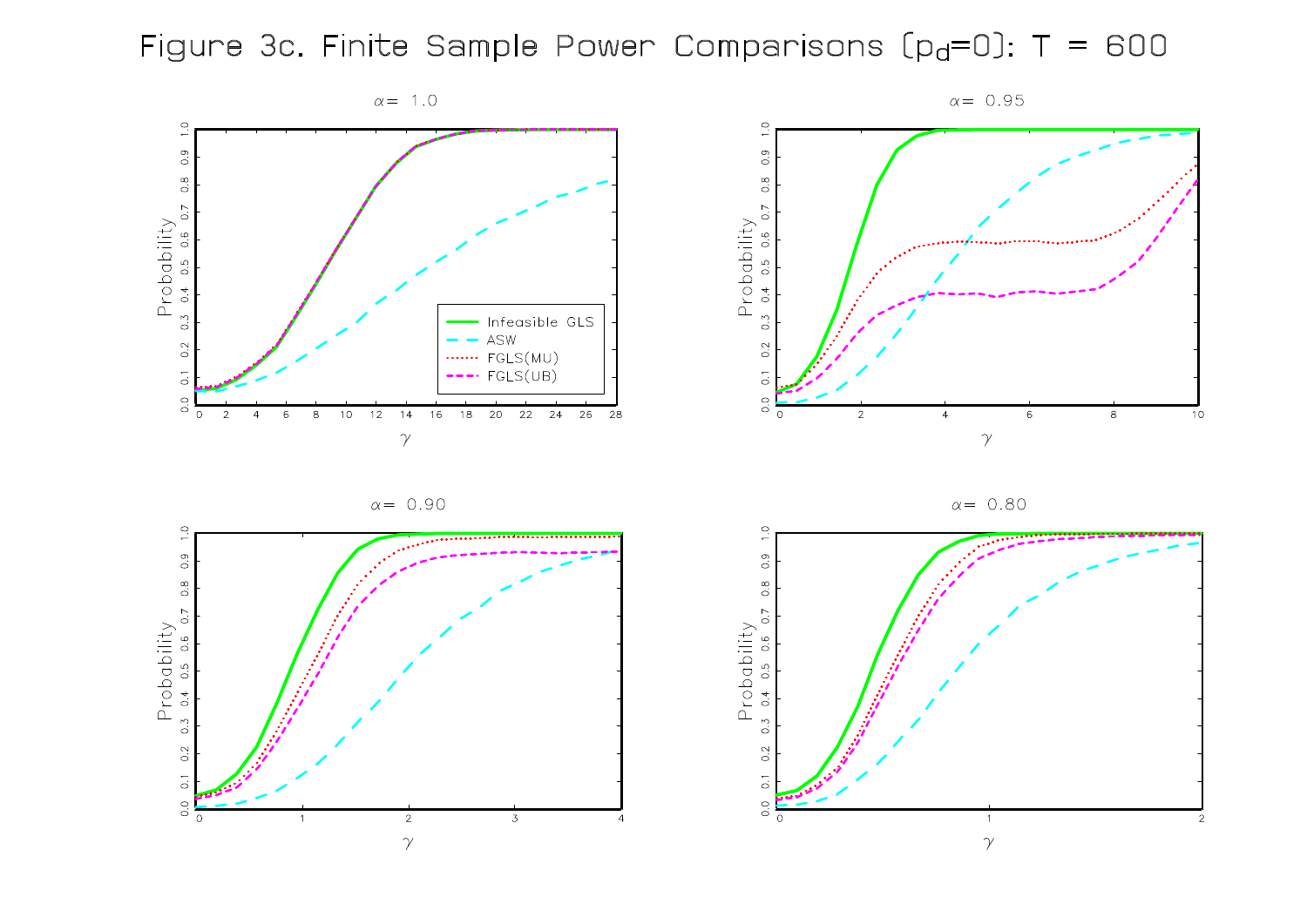## Figure 4a. Finite Sample Power Comparisons  $[p_d=1]$ : T = 150



 $\alpha = 0.95$  $\overline{O}$ .9  $\frac{\alpha}{c}$  $\overline{0}$ Probability<br>3 0.4 0.5 0.6 0.  $0.\overline{3}$  $\overline{0}$ .  $\overline{C}$  $0.0$  $12$  $\circ$  $10<sub>o</sub>$  $14$ 16  $18$  $\overline{2}$  $\,$  6  $\,$  8  $\overline{4}$  $\gamma$ 

 $\alpha = 0.80$ 



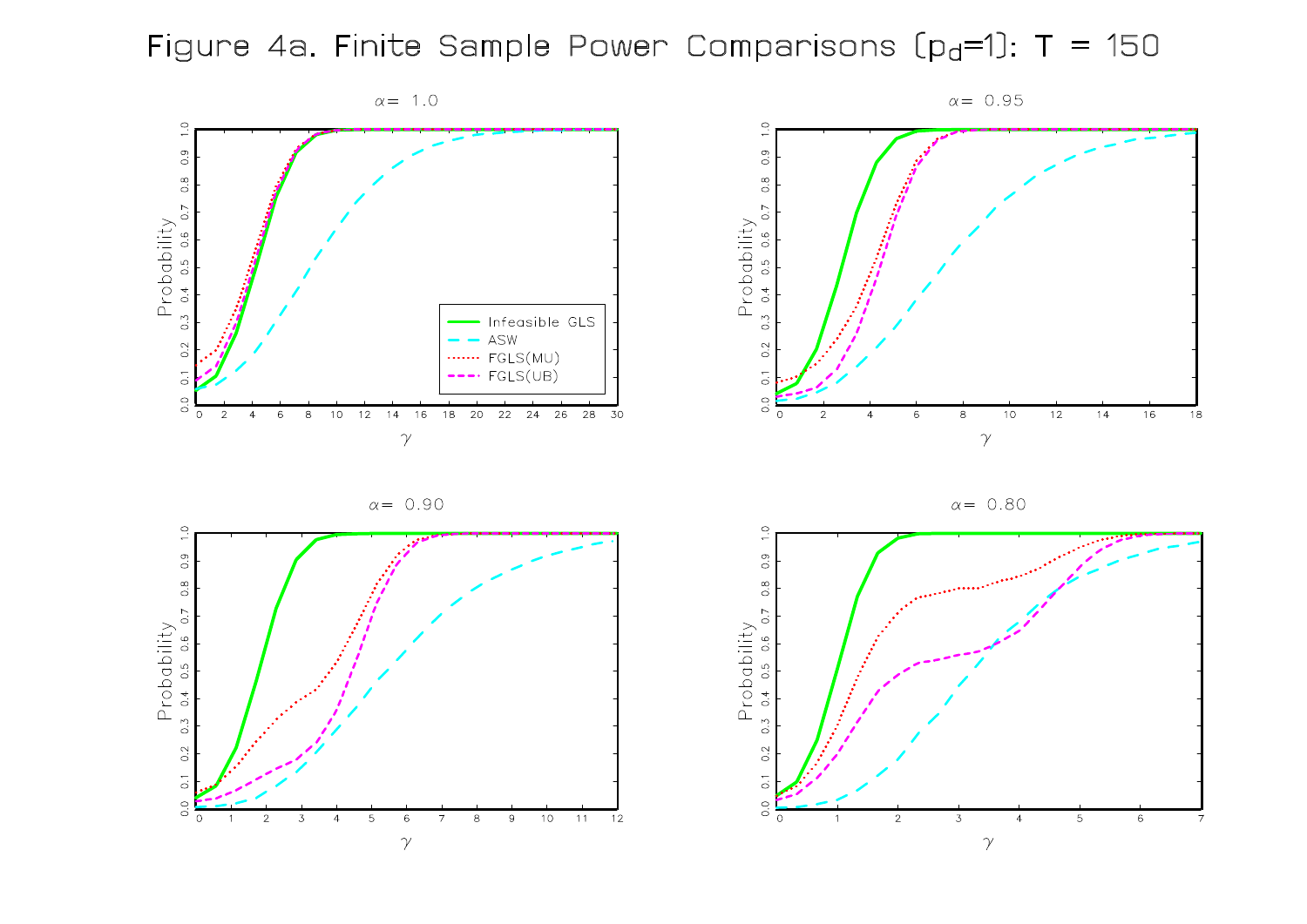## Figure 4b. Finite Sample Power Comparisons  $[p_d=1]$ : T = 300

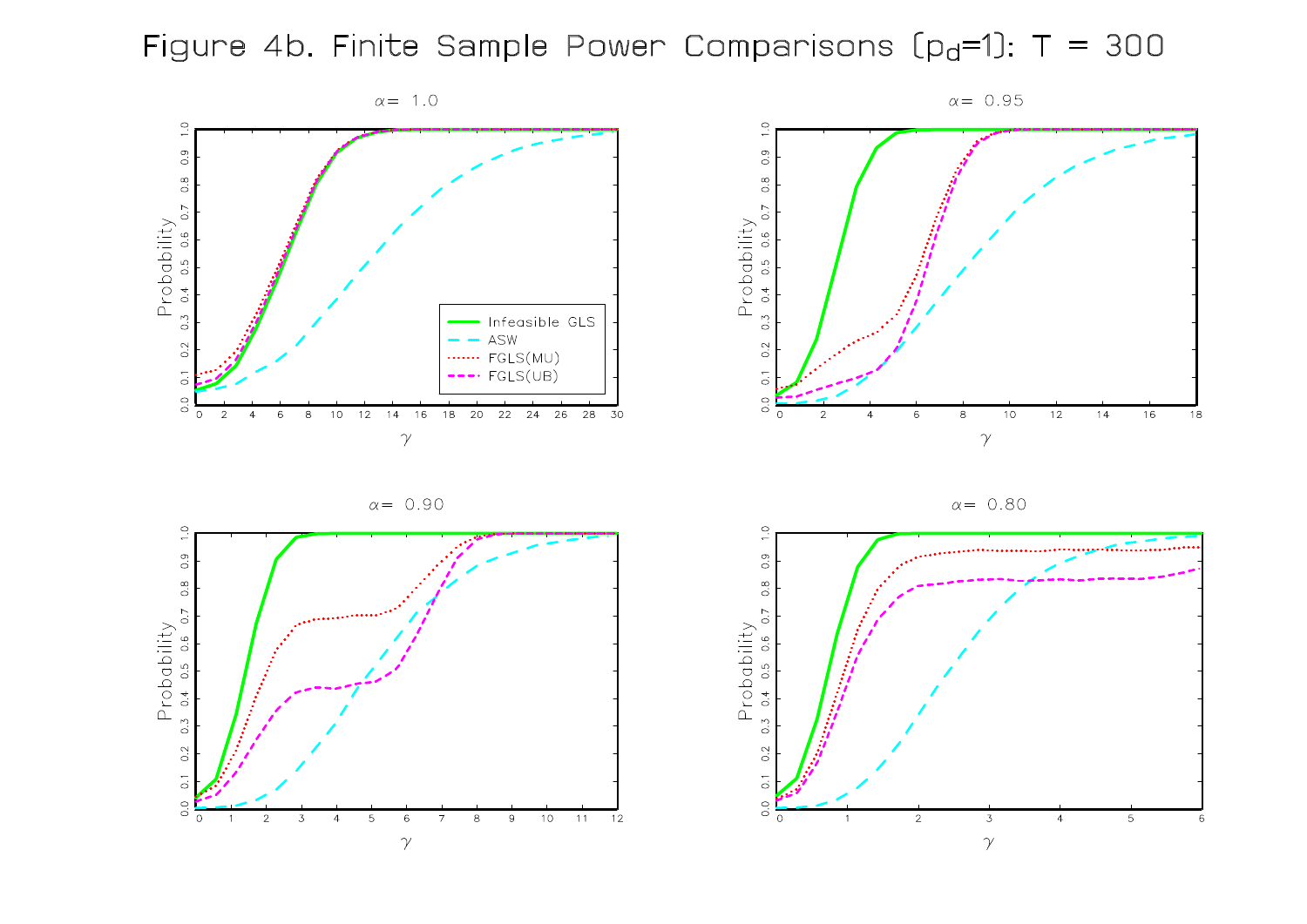## Figure 4c. Finite Sample Power Comparisons  $[p_d=1]$ : T = 600









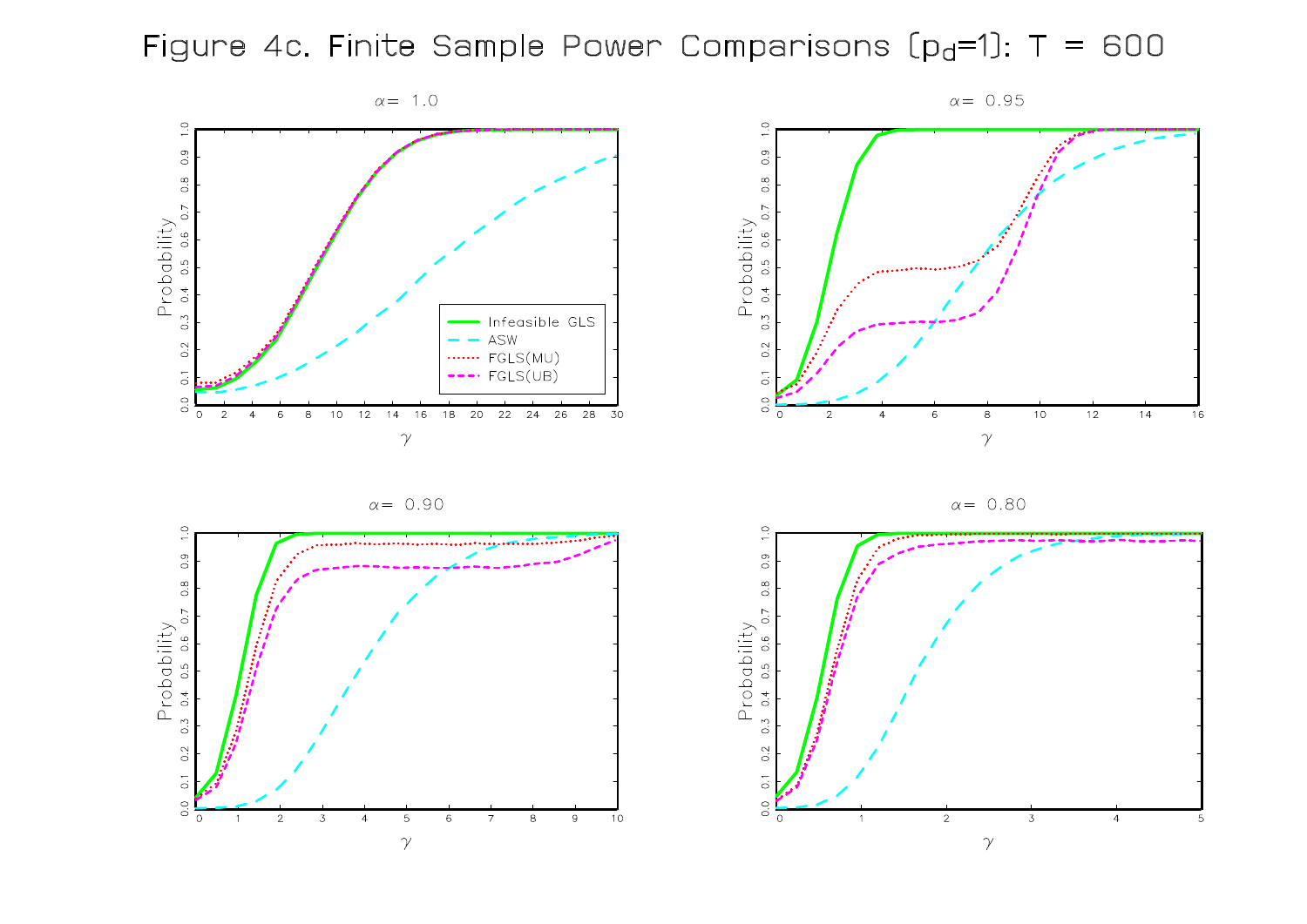

**Figure 5a. Sequential Enders-Lee Unit Root Tests,** α **= 0.9**

**Figure 5b. Sequential Enders-Lee Unit Root Tests,** α**= 0.8**

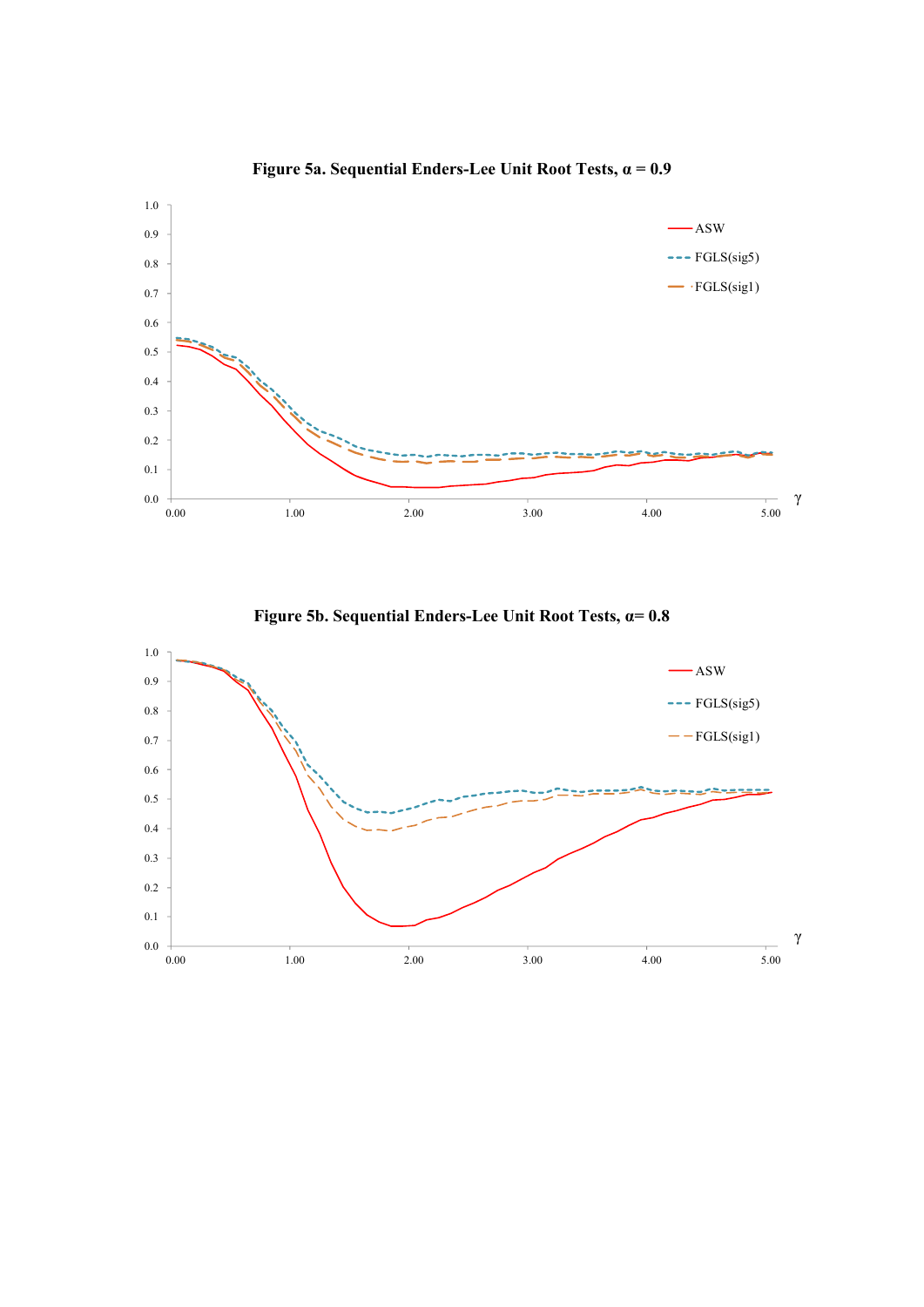

**Figure 6a. Sequential Enders-Lee Unit Root Tests,** α**= 0.9; Fixed n**

**Figure 6b. Sequential Enders-Lee Unit Root Tests,** α**= 0.8; Fixed n**